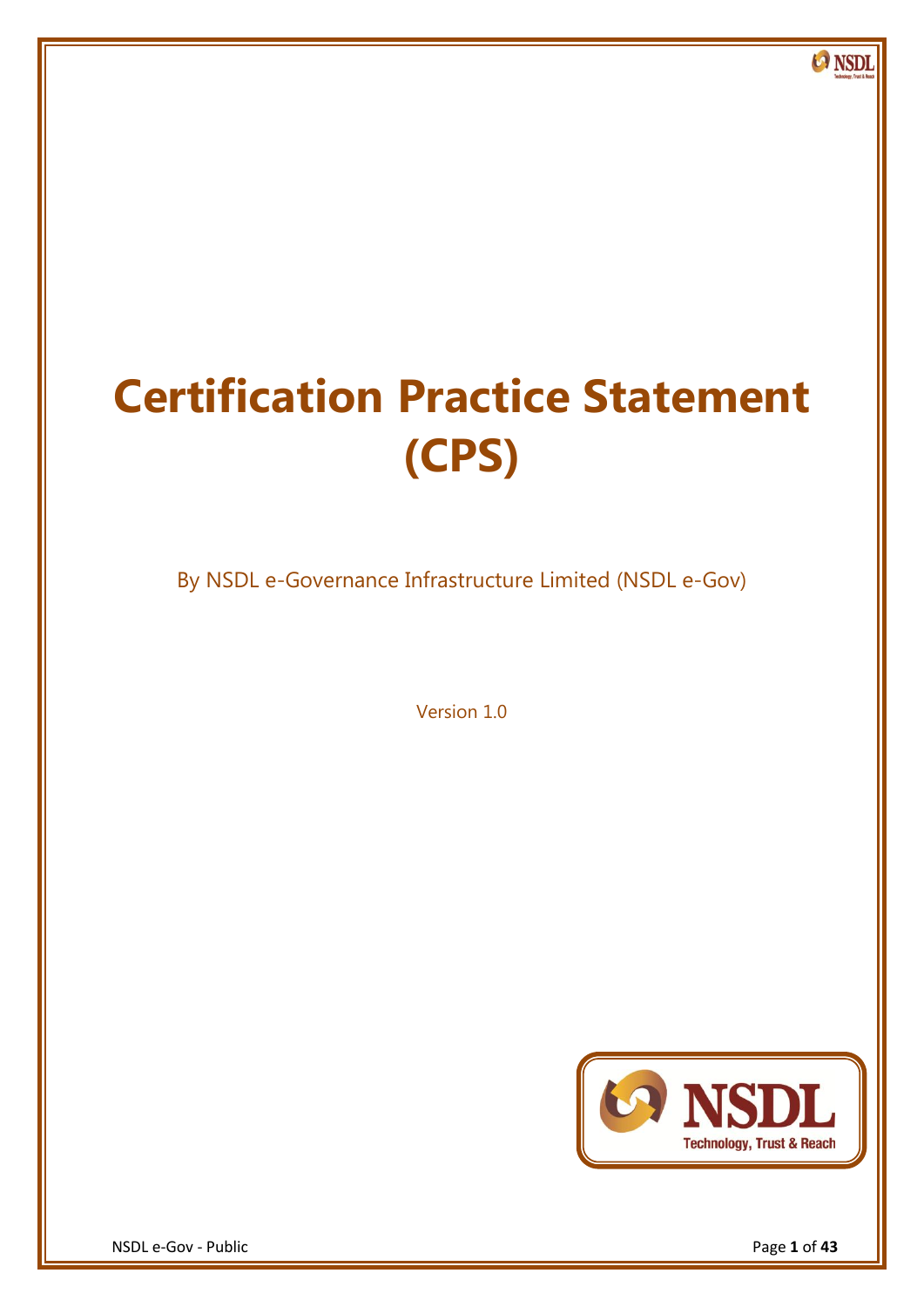# **Contents**

| 1.    |                                                           |  |  |
|-------|-----------------------------------------------------------|--|--|
| 1.1.  |                                                           |  |  |
| 1.2.  |                                                           |  |  |
| 1.3.  |                                                           |  |  |
| 1.3.1 |                                                           |  |  |
| 1.3.2 |                                                           |  |  |
| 1.3.3 |                                                           |  |  |
| 1.3.4 |                                                           |  |  |
| 1.4.  |                                                           |  |  |
| 1.5.  |                                                           |  |  |
| 2.    |                                                           |  |  |
| 2.1   |                                                           |  |  |
| 2.1.1 |                                                           |  |  |
| 2.1.2 |                                                           |  |  |
| 2.1.3 |                                                           |  |  |
| 2.1.4 |                                                           |  |  |
| 2.1.5 |                                                           |  |  |
| 2.1.6 |                                                           |  |  |
| 2.2   |                                                           |  |  |
| 2.2.1 |                                                           |  |  |
|       |                                                           |  |  |
| 2.2.3 |                                                           |  |  |
| 2.2.4 |                                                           |  |  |
| 2.3   |                                                           |  |  |
| 2.3.1 |                                                           |  |  |
| 2.3.2 |                                                           |  |  |
| 2.3.3 |                                                           |  |  |
| 2.4   |                                                           |  |  |
| 2.4.1 |                                                           |  |  |
| 2.4.2 | Severability of Provisions, Survival, Merger & Notices 20 |  |  |
| 2.4.3 |                                                           |  |  |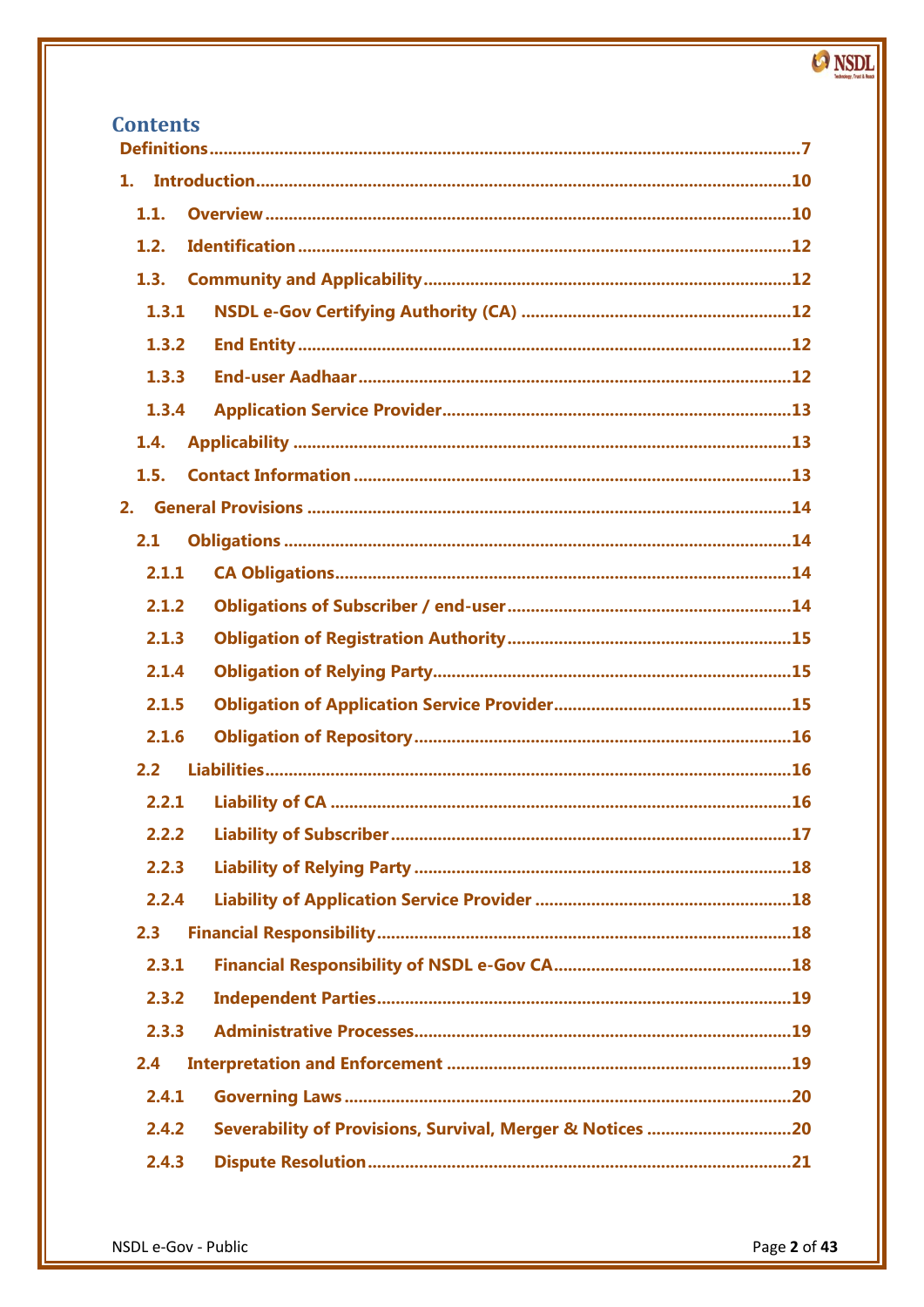| 2.5   |  |
|-------|--|
| 2.5.1 |  |
| 2.5.2 |  |
| 2.5.3 |  |
| 2.5.4 |  |
| 2.5.5 |  |
| 2.6   |  |
| 2.6.1 |  |
| 2.6.2 |  |
| 2.6.3 |  |
| 2.7   |  |
| 2.7.1 |  |
| 2.7.2 |  |
| 2.7.3 |  |
| 2.7.4 |  |
| 2.7.5 |  |
| 2.7.6 |  |
| 2.8   |  |
| 2.8.1 |  |
| 2.8.2 |  |
| 2.8.3 |  |
|       |  |
| 2.8.5 |  |
| 2.8.6 |  |
| 2.8.7 |  |
| 2.9   |  |
| 3     |  |
| 3.1   |  |
| 3.1.1 |  |
| 3.1.2 |  |
| 3.1.3 |  |
| 3.2   |  |
| 4     |  |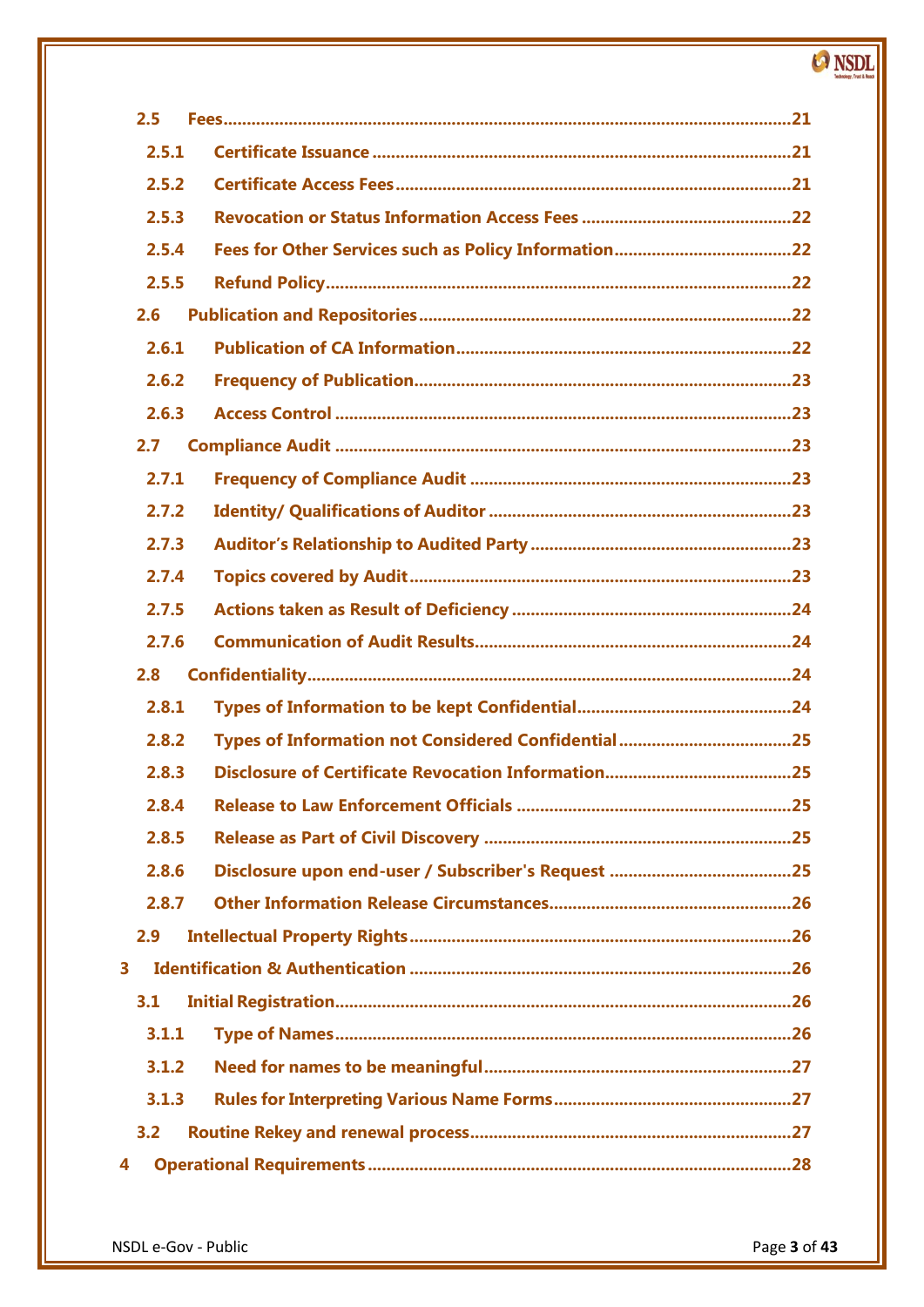| 4.1                                                               |
|-------------------------------------------------------------------|
| 4.1.1                                                             |
| 4.1.2                                                             |
| 4.2                                                               |
| 4.2.1                                                             |
| 4.2.2                                                             |
| 4.2.3                                                             |
| 4.2.4                                                             |
| 4.2.5                                                             |
| 4.2.6                                                             |
| 4.3                                                               |
| 4.4                                                               |
| 4.5                                                               |
| 4.5.1                                                             |
| 4.5.2                                                             |
| 4.5.3                                                             |
| 4.5.4                                                             |
| 4.5.5                                                             |
| 4.5.6                                                             |
| 4.6                                                               |
| 4.6.1                                                             |
|                                                                   |
| 4.7                                                               |
| 4.8                                                               |
| Recovery Procedures used if CA Certificate is revoked 34<br>4.8.1 |
| 4.8.2                                                             |
| 4.9                                                               |
| 4.10                                                              |
| 5                                                                 |
| 5.1                                                               |
| 5.1.1                                                             |
| 5.1.2                                                             |
| 5.1.3                                                             |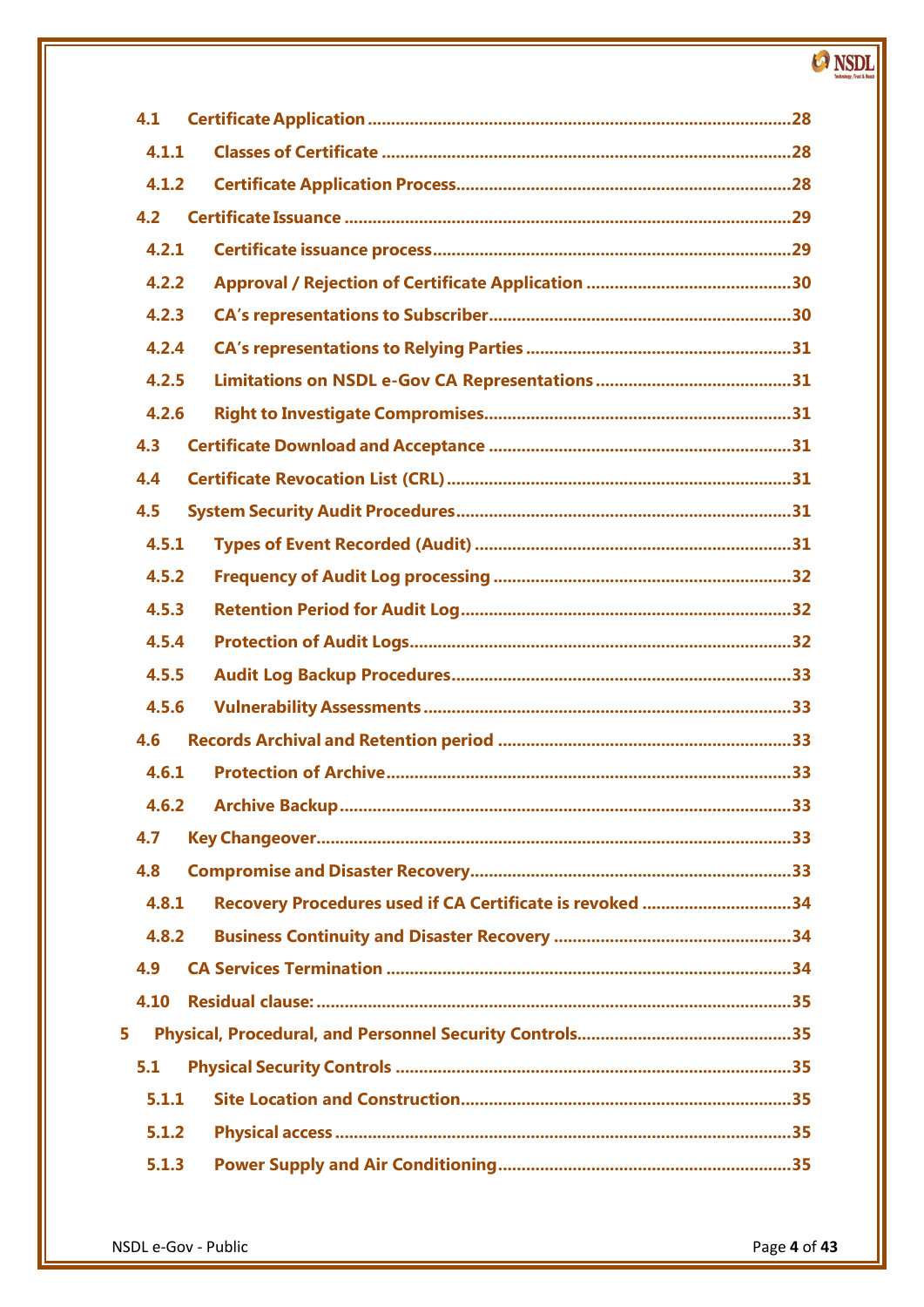| 5.1.4 |                                                                     |
|-------|---------------------------------------------------------------------|
| 5.1.5 |                                                                     |
| 5.1.6 |                                                                     |
| 5.1.7 |                                                                     |
| 5.1.8 |                                                                     |
| 5.2   |                                                                     |
| 5.2.1 |                                                                     |
| 5.2.2 |                                                                     |
| 5.2.3 |                                                                     |
| 5.3   |                                                                     |
| 5.3.1 | Background, qualifications, experience and clearance requirements37 |
| 5.3.2 |                                                                     |
| 5.3.3 |                                                                     |
| 5.3.4 |                                                                     |
| 5.3.5 |                                                                     |
| 5.3.6 |                                                                     |
| 5.3.7 |                                                                     |
| 5.3.8 |                                                                     |
| 6     |                                                                     |
| 6.1   |                                                                     |
| 6.1.1 |                                                                     |
|       |                                                                     |
| 6.1.3 |                                                                     |
| 6.1.4 |                                                                     |
| 6.1.5 |                                                                     |
| 6.1.6 |                                                                     |
| 6.1.7 |                                                                     |
| 6.1.8 | Key Usage Purposes (as per X.509 v3 key usage field) 40             |
| 6.1.9 |                                                                     |
| 6.2   |                                                                     |
| 6.2.1 |                                                                     |
| 6.2.2 |                                                                     |
| 6.2.3 |                                                                     |
|       |                                                                     |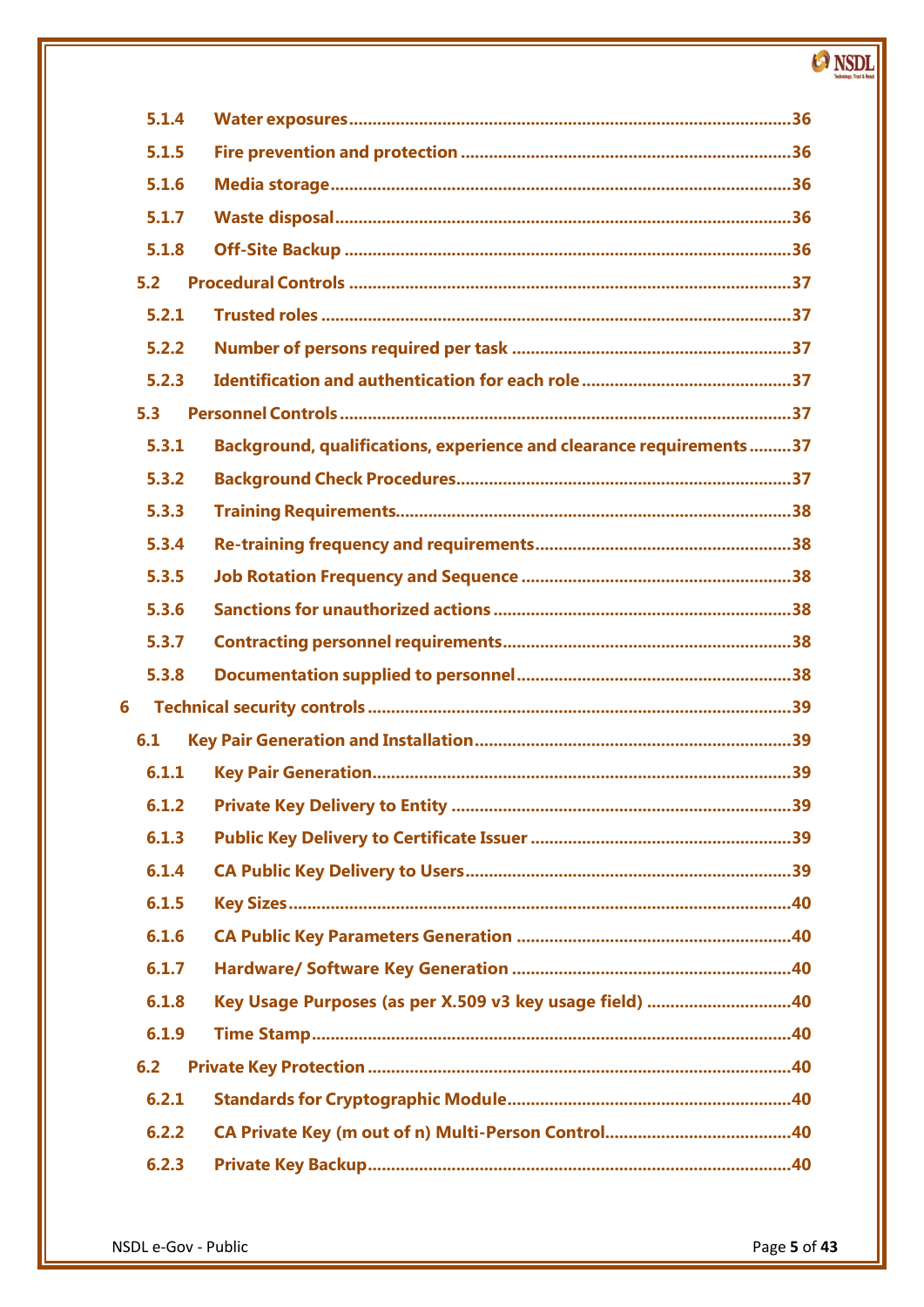| 6.3   |  |
|-------|--|
| 6.3.1 |  |
| 6.4   |  |
| 6.5   |  |
| 7     |  |
| 7.1   |  |
| 7.1.1 |  |
| 7.1.2 |  |
| 7.2   |  |
| 7.2.1 |  |
| 8     |  |
| 8.1   |  |
| 8.2   |  |
| 8.3   |  |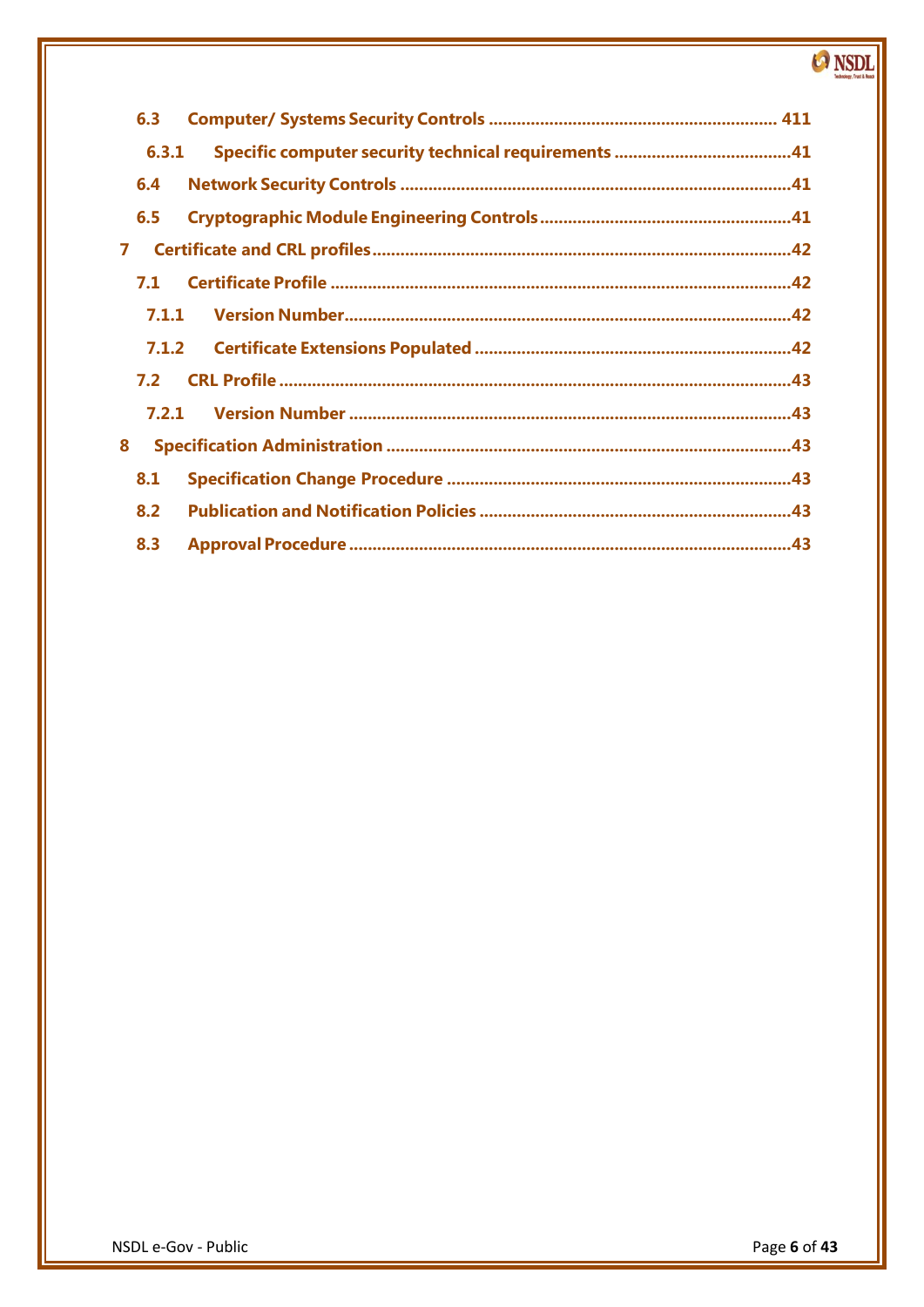# <span id="page-6-0"></span>**Definitions**

**Any terms not specifically defined below in this section of this CPS or in CPS but defined in IT Act 2000 or Rules, Regulations and Guidelines notified thereunder will carry the same meaning as given in the said IT Act 2000 or Rules, Regulations and Guidelines. Any definition which is defined in IT Act will prevail over the definition given in this document.**

- **Aadhaar Biometric:** Aadhaar Biometric shall mean biometric information of Aadhaar holder's collected using the finger print scanner or IRIS scanner by UIDAI for the purpose of authentication.
- **Aadhaar KYC or eKYC**: Aadhaar KYC or eKYC shall mean the transfer of demographic data (such as Name, Address, Date of Birth, Gender, Mobile number, Email address, etc.) and photograph collected by UIDAI in the form of a digitally signed XML document to a KYC User Agency, through an KYC Service Agency, based on resident authorization received by UIDAI in the form of successful biometric or OTP-based Aadhaar authentication.
- **Aadhaar OTP or OTP:** Aadhaar OTP or OTP shall mean one-time password sent to the Aadhaar holder's registered cell phone by UIDAI for the purpose of authentication.
- **Access Control:** The process of limiting access to the resources of a computer system only to authorized users, programs or other computer systems.
- **Applicant:** Applicant means a person, entity or organization that has requested for a digital signature.
- **Archive:** Archive is the process to store records and associated journals for a given period of time for security, backup, or auditing purposes.
- **ASP or Application Service Provider:** ASP or Application Service Provider is an organization or an entity using eSign service as part of their application to electronically sign the content.
- **Audit:** A procedure used to validate that controls are in place and adequate for their purposes. Includes recording and analyzing activities to detect intrusions or abuses into an information system. Inadequacies found by an audit are reported to appropriate management personnel.
- **Audit Trail:** A chronological record of system activities providing documentary evidence of processing that enables management staff to reconstruct, review, and examine the sequence of states and activities surrounding or leading to each event in the path of a transaction from its inception to output of final results.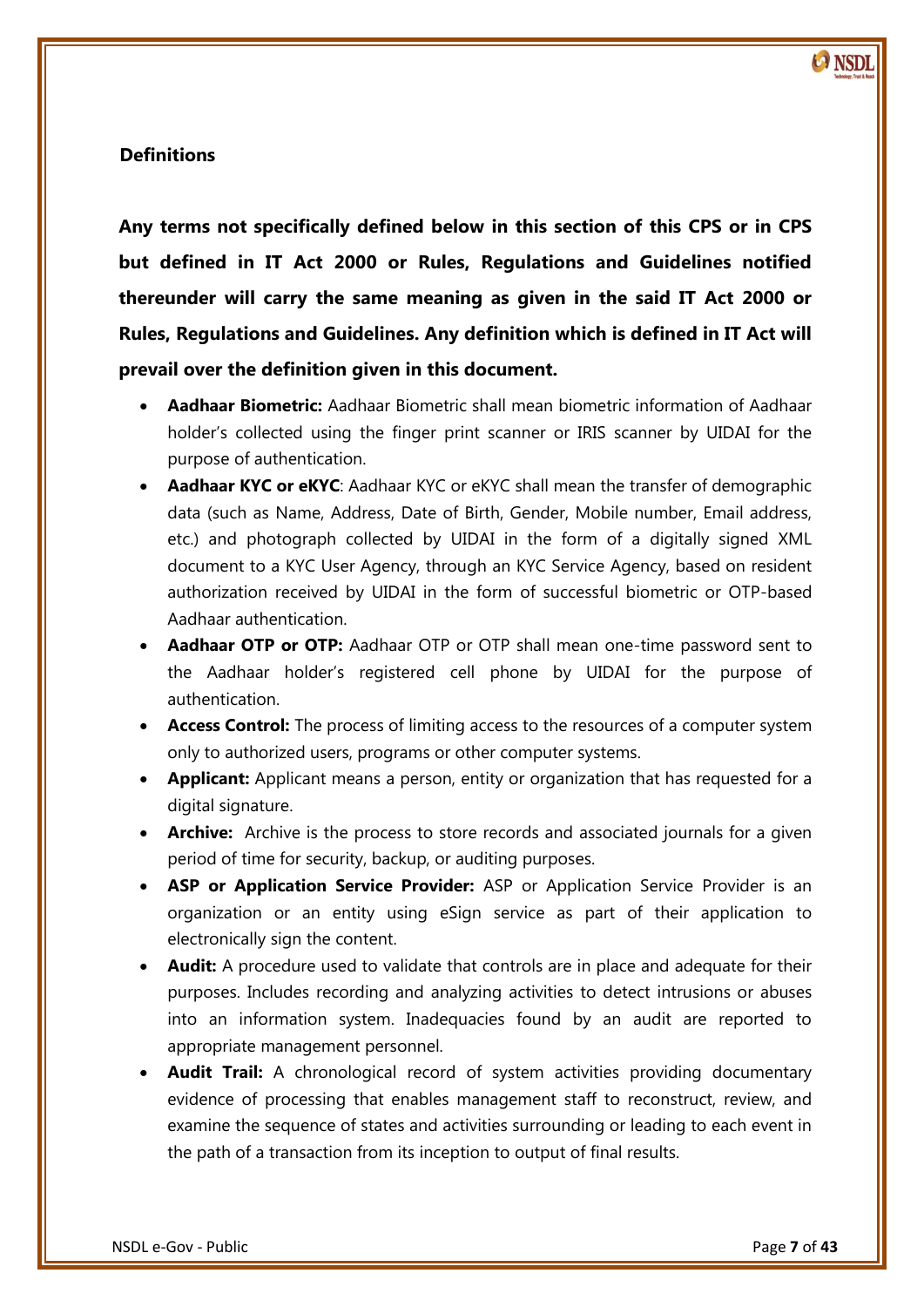- **Authentication:** A process used to confirm the identity of a person or to prove the integrity of specific information. Message authentication involves determining its source and verifying that it has not been modified or replaced in transit.
- **Authorization:** The granting of rights, including the ability to access specific information or resources.
- **Backup:** The process of copying critical information, data and software for the purpose of recovering essential processing back to the time the backup was taken.
- **CA or Certifying Authority:** An organization or an entity licensed under CCA for issuance of Digital Signature Certificate and carrying out CA operations.
- **CCA:** Controller of Certifying Authorities (CCA) is the entity who provides licence to Certifying Authority and regulates the working of Certifying Authorities and also to ensure that none of the provisions of the IT Act are violated.
- **CIDR:** Central Identities Data Repository (CIDR) is an infrastructure set-up by Government of India that stores and manages data for the Aadhaar. CIDR, is under the control of Unique Identification Authority of India (UIDAI), which is responsible for administration of Aadhaar enrollment and issuance process. It also provides the Authentication and eKYC services based on data hosted in CIDR.
- **CPS:** A statement issued by a Certifying Authority to specify the practices that the Certifying Authority employs in issuing Digital signature certificates.
- Revocation List or Certificate Revocation means that a periodically (or exigently) **CRL or Certificate Revocation List or Certificate Revocation:** CRL or Certificate issued list, digitally signed by a Certifying Authority, of identified Digital signature certificates that have been suspended or revoked prior to their expiration dates. The list generally indicates the CRL issuer's name, the date of issue, the date of the next scheduled CRL issue, the suspended or revoked Digital signature certificates' serial numbers, and the specific times and reasons for suspension and revocation.
- **Digital Certificate or Digital Signature Certificate or DSC:** Digital Certificate or Digital Signature Certificate or DSC Means a Digital signature certificate issued under sub-section (4) of section 35 of the Information Technology Act, 2000.
- **Digital Signature:** Digital Signature Means authentication of any electronic record by a Subscriber by means of an electronic method or procedure in accordance with the provisions of section 3 of the Information Technology Act, 2000.
- **ESP or eSign Service Provider:** ESP or eSign Service Provider is a Trusted Third Party as per definitions of Second Schedule of Information Technology Act to provide eSign service.
- **IRIS –** IRIS recognition is an automated method of biometric identification that uses mathematical pattern-recognition techniques on image of one or both Iris of an individual's eyes, whose complex random patterns are unique and stable This biometric attribute provide huge number unique combinations making a popular mechanism for biometric authentication.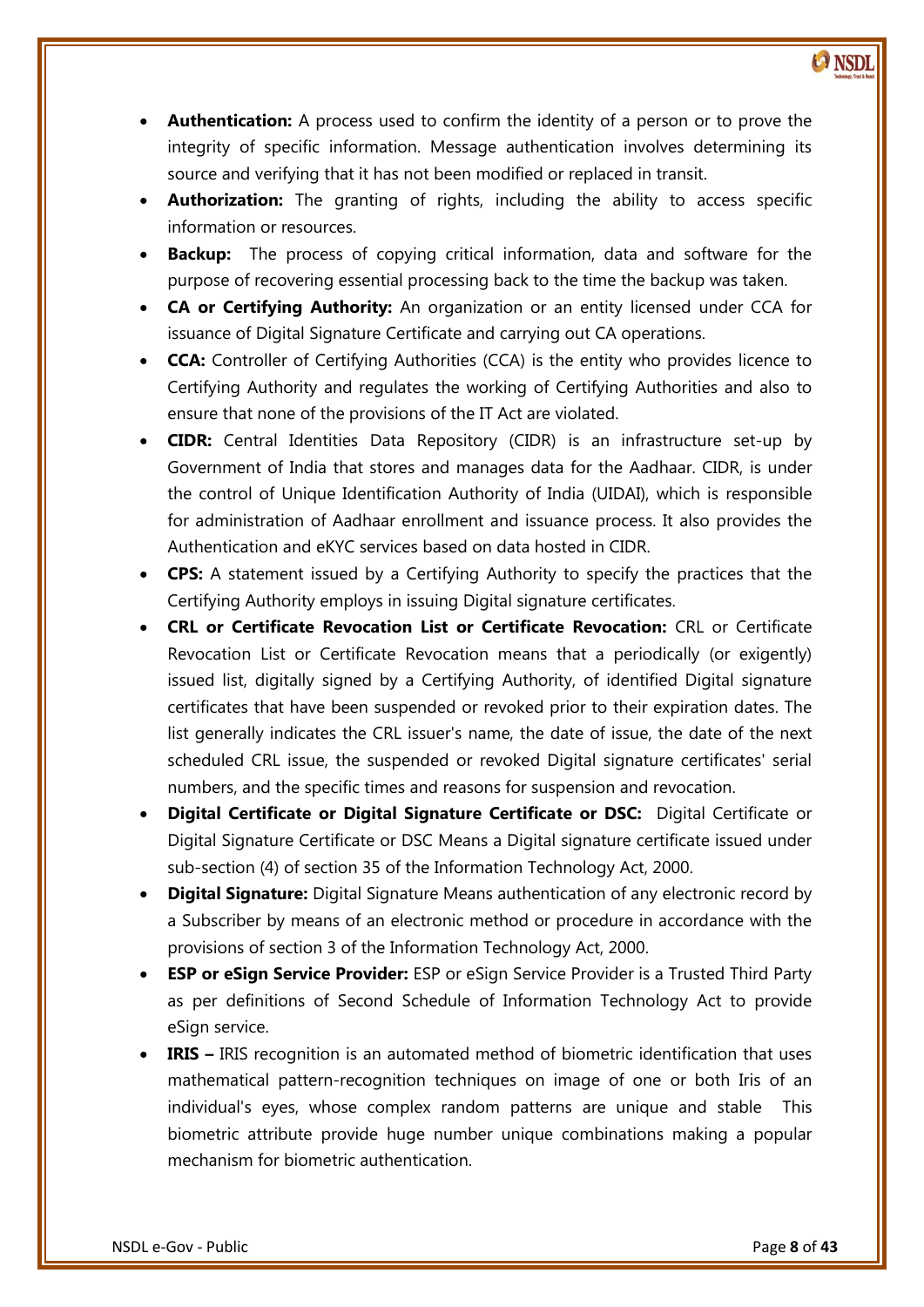- **Public Key Infrastructure or PKI:** The architecture, organization, techniques, practices, and procedures that collectively support the implementation and operation of a Certificate-based public key cryptographic system. It includes a set of policies, processes, server platforms, software and workstations, used for the purpose of administering Digital signature certificates and keys.
- **Private Key:** The key of a key pair used to create a Digital Signature.
- **Public Key:** The key of a key pair used to verify a Digital Signature and listed in the Digital signature certificate.
- **Relying Party:** An entity that relies on the information provided in a valid Digital Signature Certificate and/ or any other information to verify and identify the public key of the subscriber.
- **Repository:** A database of Digital signature certificates and other relevant information accessible on-line.
- **Subscriber:** Subscriber means a person, entity or organization in whose name the Digital Signature Certificate (Digital certificate) is issued. Applicant becomes subscriber once Digital signature certificate is issued.
- **UIDAI or Aadhaar Agency:** UIDAI or Aadhaar Agency shall mean Unique Identification Authority of India or any of its successors in office. UIDAI has been set up with the mandate of issuing unique identification numbers, i.e., 'Aadhaar Numbers' to the residents of India, based on their biometric and demographic information.
- **X-509 Version 3 digital Certificate:** The ITU-T (International Telecommunications Union-T) standard for Digital signature certificates. X.509 v3 refers to Certificates containing or capable of containing extensions.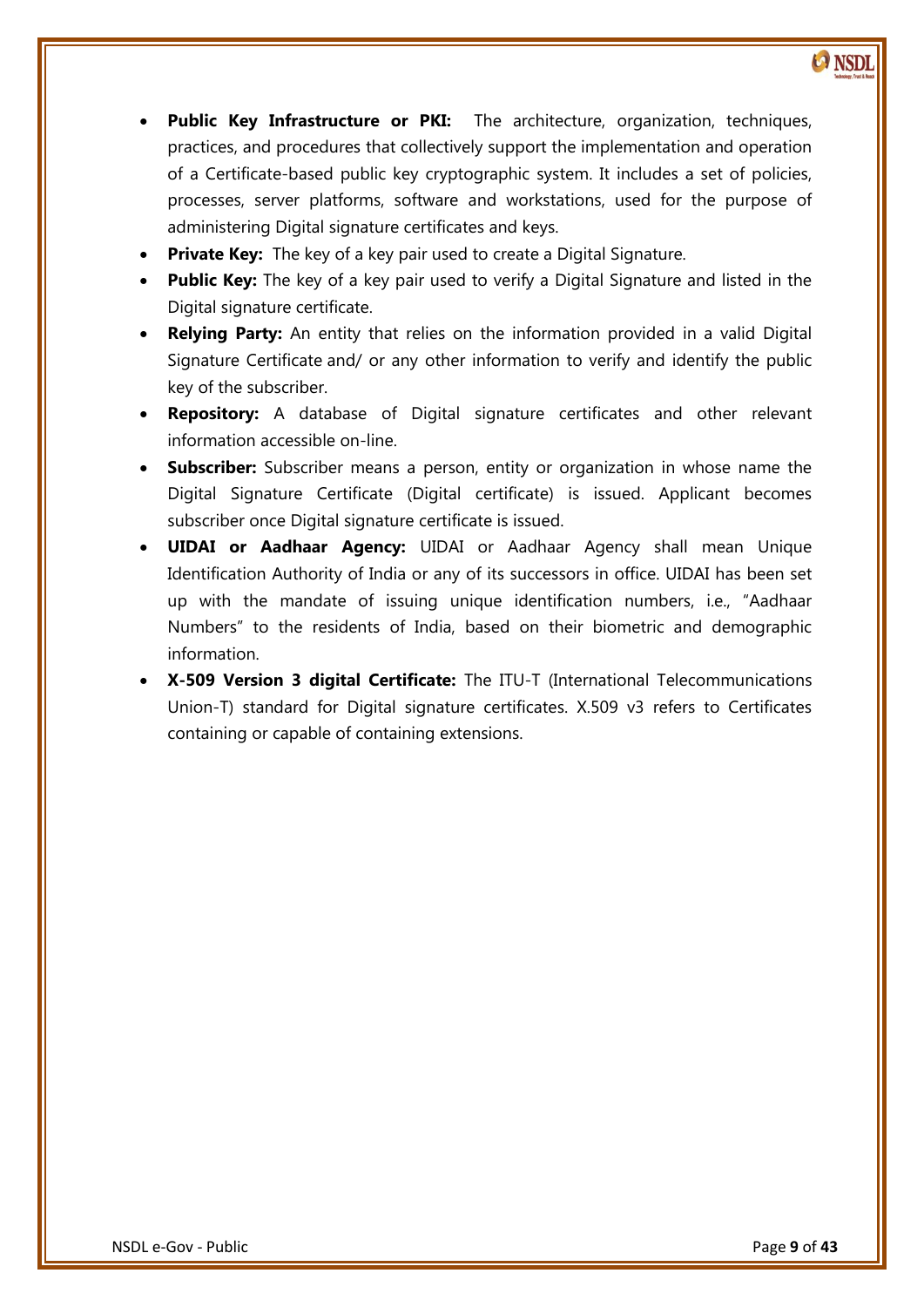# <span id="page-9-0"></span>**1. Introduction**

Certification Practice Statement (CPS) of NSDL e-Governance Infrastructure Limited, Certifying Authority (NSDL e-Gov CA), has been drafted taking reference from (1) RFC 2527 - Internet X.509 PKI Certificate Policy (2) Certificate Practice Framework guidelines and (3) Guidelines for submission of application for license to operate as Certifying Authority (CA) under Indian IT Act 2000 as amended up-to-date and the accompanying Rules and Regulations, (hereinafter referred to as 'IT Act'). This document adheres to the specific requirement as mentioned in the e-authentication/ e-signing technique using Aadhaar KYC Services in India. Controller of Certifying Authority issues licence to the entities applying to become Certifying Authority and grants permission to operate as per the published CPS.

# <span id="page-9-1"></span>**1.1. Overview**

 highly secure, scalable, requiring very minimal Time-to-market and efficient in terms of NSDL e-Governance Infrastructure Limited (NSDL e-Gov) has achieved and delivered path breaking success in the area of e-Governance solutions and services, through automation of large government processes. The solutions are customised using appropriate technology so that the fundamental aim of governments i.e., of delivering benefits to the society at large is fulfilled efficiently while ensuring that the solution are cost effective, quality and performance. The services include Business Process (Re) Engineering, Solution Architecture, Designing, Developing and managing such System, Project and Change Management, Quality Management, User Enablement, Process training etc.

- I. eSign service of ESP is legally acceptable under the provisions of Indian IT Act 2000 and various Rules and Regulations as amended from time to time.
- II. 'NSDL e-Gov CA' will act as an eSign Service Provider (ESP) to entities registered as an ASP with NSDL e-Gov and the services that will be provided by NSDL e-Gov as an ESP is a part of the Certification Practice Statement (CPS) document.
- III. NSDL e-Gov CA setup is to issue Aadhaar based Digital Signature Certificate (DSC) as per X.509 version 3 format in as per the Guidelines issued by CCA, for the limited purpose of eSign services to various users.
- IV. NSDL e-Gov CA & ESP setup is complying with the below provisions;
	- a. IT Act, Rules and Regulations including Schedule II & Schedule III of Rule 19(2) of IT Act
	- b. Guidelines issued by CCA of India
	- c. e-Authentication guidelines of the CCA as published at URL http://cca.gov.in/cca/sites/default/files/files/e-AuthenticationGuidelines.pdf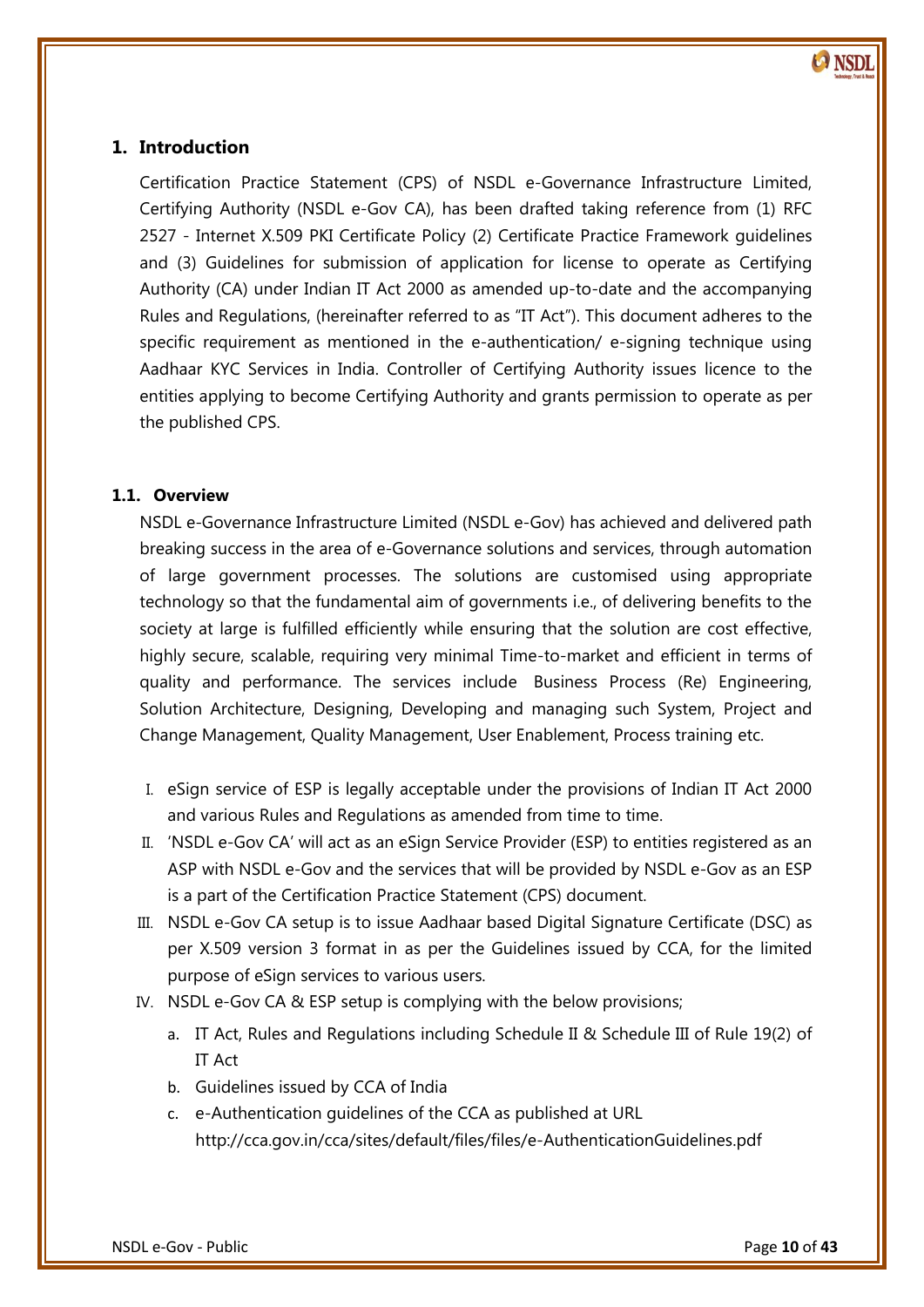- V. NSDL e-Gov, through its eSign services initiative will facilitate the valid Aadhaar holders to authenticate with Central Identities Data Repository (CIDR) through NSDL e-Gov or Application Service Provider's KUA and after successful authentication (OTP/ Biometric) will allow the user to ascribe Electronic Signature on the documents/ transaction on real time basis.
- VI. This CPS document is intended to legally bind all the participating entities such as applicants, subscriber, Application Service Provider (ASP) and relying parties. This CPS details the rights and obligations of all entities participating in the issuance and usage of Aadhaar based DSC. This CPS also provides a detailed statement of operational procedures and guidelines of the NSDL e-Gov CA.
- VII. This CPS explains the Certification process and Certificate life cycle of NSDL e-Gov CA as an eSign Service Provider (ESP) which starts with the process of application for the services, exchange of data between relying parties, and the treatment given to the Certificate after the limited validity is over.
- scan) OR capturing OTP received by the end user on their Mobile Number linked to VIII. NSDL e-Gov offers option of "eSigning" the transaction/ document, after successful e-KYC verification of the individual who is desirous to apply eSign. NSDL e-Gov will allow e-KYC using both the modalities i.e. Capturing Biometric Data (Fingerprint/ Iris their Aadhaar.
- IX. Adhering to the CCA e-authentication guidelines, Aadhaar based DSC will be generated and offered with limited time validity so as to be used for one time signing. As soon as the transaction is signed NSDL e-Gov ESP will delete/ destroy the Private Key. DSC can continue to be used for verification.
- X. More information, related to PKI, DSC and e-signature can be obtained from NSDL e-Gov portal for eSign [\(https://egov-nsdl.co.in/eSign](https://egov-nsdl.co.in/eSign) ) as well as on the website of CCA [\(www.cca.gov.in\)](http://www.cca.gov.in/).
- XI. Electronic Copy of CPS document of NSDL e-Gov CA is available on NSDL e-Gov portal / websites for eSign (https://egov-nsdl.co.in/eSign/CPS).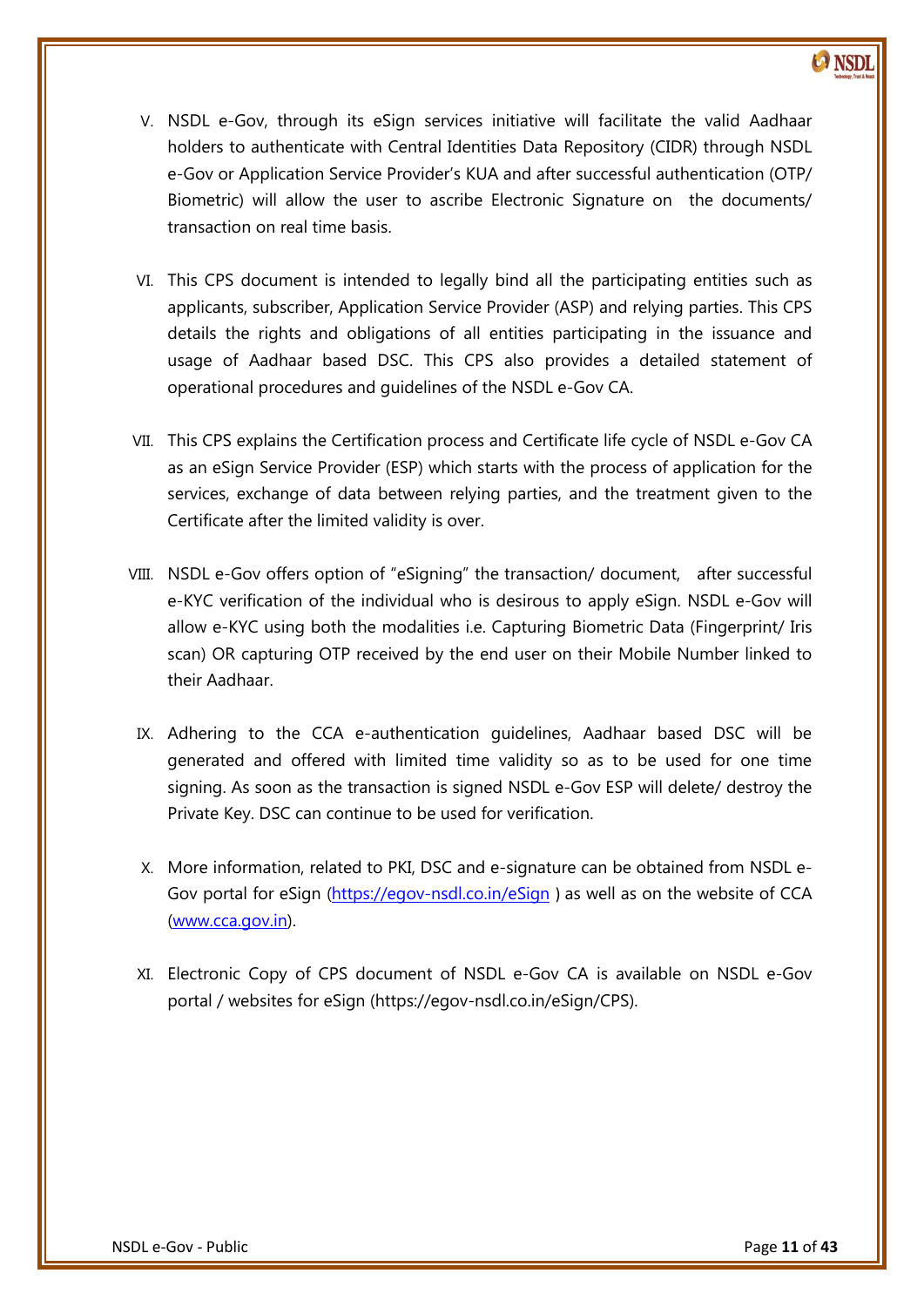

#### <span id="page-11-0"></span>**1.2. Identification**

This CPS is identified as NSDL e-Governance Infrastructure Limited – Certifying Authority Certification Practice Statement or NSDL e-Gov CA CPS document.

#### <span id="page-11-1"></span>**1.3. Community and Applicability**

The CPS is applicable to all the entities / stake holders as given below:

#### <span id="page-11-2"></span>**1.3.1 NSDL e-Gov Certifying Authority (CA)**

NSDL e-Gov CA is the licensed CA by CCA under the IT Act 2000 who shall provide Aadhaar based Digital Signature Certificate (DSC) as per X.509 version 3, for the limited purpose of eSign services to various users. Individuals applying to avail eSign services from NSDL e-Gov CA can digitally sign their electronic document after successful e-KYC authentication. NSDL e-Gov is trusted CA under Root Certifying Authority of India (RCAI) to issue the Aadhaar based DSC directly without any involvement of sub-CA or sub-RA.

#### <span id="page-11-3"></span>**1.3.2 End Entity**

Details of the end entities are as mentioned below;

| Sr. No. | <b>End Entity</b> | <b>Details of the End Entity</b>                                                                                                                                                                                                                      |  |  |
|---------|-------------------|-------------------------------------------------------------------------------------------------------------------------------------------------------------------------------------------------------------------------------------------------------|--|--|
| 1       | Applicant         | An entity with valid Aadhaar who applies for a Digital Signature<br>Certificate by providing consent to NSDL e-Gov CA (e-Sign Service<br>Provider (ESP)) for the facilitation of key pair generation                                                  |  |  |
| 2       | Subscriber        | The applicant status is changed to Subscriber after receiving the<br>Aadhaar based DSC and its acceptance of the contents of certificate<br>constitutes acceptance of the certificate                                                                 |  |  |
| 3       | Relying<br>Party  | An entity that relies either on the information provided in a valid<br>Aadhaar based DSC issued by NSDL e-Gov CA and/ or any other<br>information provided in the NSDL e-Gov CA Repository to verify<br>and identify the public key of the subscriber |  |  |

#### <span id="page-11-4"></span>**1.3.3 End-user Aadhaar**

Aadhaar of the user will be authenticated based on the biometric information of the applicant or OTP (One Time Password) which is sent to the registered mobile number of the applicant. KYC of the Aadhaar holder shall be verified by UIDAI through e-KYC services for which explicit consent of the user shall be obtained and subsequently the Aadhaar based DSC will be issued by NSDL e-Gov CA. To substantiate, the application form will be attached with the unique transaction number received from UIDAI to suffice as proof of identity and address verification.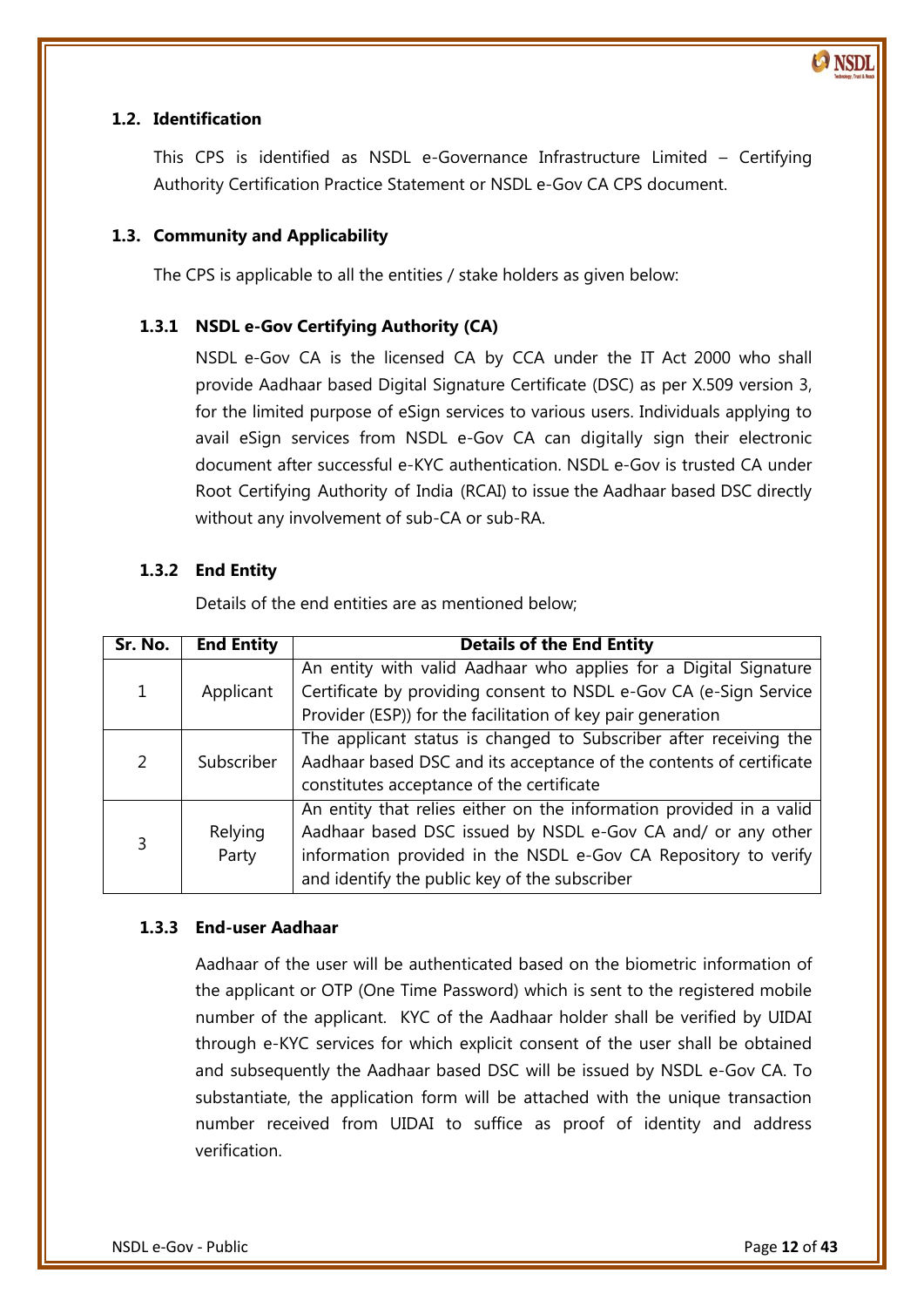

#### <span id="page-12-0"></span>**1.3.4 Application Service Provider**

Application Service Provider (ASP), will facilitate the eSign modality of document/ form/ data signing to the end-user by integrating their Application with ESP application. This will be done based on the standard API / Web-services published by eSign application of NSDL e-Gov CA and in adherence to the standards notified by governing entities such as CCA or UIDAI. ASP will ensure that necessarily the request is sent and response received in a manner that is prescribed for this operation and necessary steps taken for the same will be in adherence to the "ASP On boarding Guidelines Document" (published by NSDL e-Gov CA. ASP will also obtain necessary consent from the end-user that it is obliged to provide before availing this service. ASP will provide facility to capture Biometric or OTP for Aadhaar authentication and e-KYC of the end-user. ASP will ensure the retention of the logs as per the provisions of IT-Act 2000 and amendments effected on it by Government of India.

# <span id="page-12-1"></span>**1.4. Applicability**

NSDL e-Gov CA CPS will be applicable to all the entities such as CA, Aadhaar, Subscriber, Application Service Provider and Relying Parties and it documents the lawful use of Aadhaar based DSC. The Aadhaar based DSC issued by NSDL e-Gov CA are intended to support the Assurance of the identity of Aadhaar holder and Message integrity.

NSDL e-Gov CA shall not be responsible for any liabilities howsoever arising from the use of any certificate unless NSDL e-Gov CA has expressly undertaken such liabilities in this CPS.

# <span id="page-12-2"></span>**1.5. Contact Information**

- a. **CPS Administration** This CPS is administered by NSDL e-Governance Infrastructure Ltd. – Certifying Authority. CPS shall be revised as and when needed and will be adopted only after the approval from NSDL e-Gov management and CCA.
- b. NSDL e-Governance Infrastructure Limited Certifying Authority can be contacted at the address as mentioned below;

#### **NSDL e-Gov Infrastructure Limited (NSDL e-Gov),**

1st Floor, Times Tower, Kamala Mills Compound, Senapati Bapat Marg, Lower Parel (West), Mumbai - 400013 Phone: (+91 22 40904200), Fax: (+91 22 24915217) Email: [esign@nsdl.co.in](mailto:esign@nsdl.co.in)

- c. For more information or for feedback:
	- Visit NSDL e-Gov CA portal at [https://egov-nsdl.co.in/eSign](https://www.esign-nsdl.com/)
	- Contact eSign helpdesk at [eSign-help@nsdl.co.in](mailto:eSign-help@nsdl.co.in)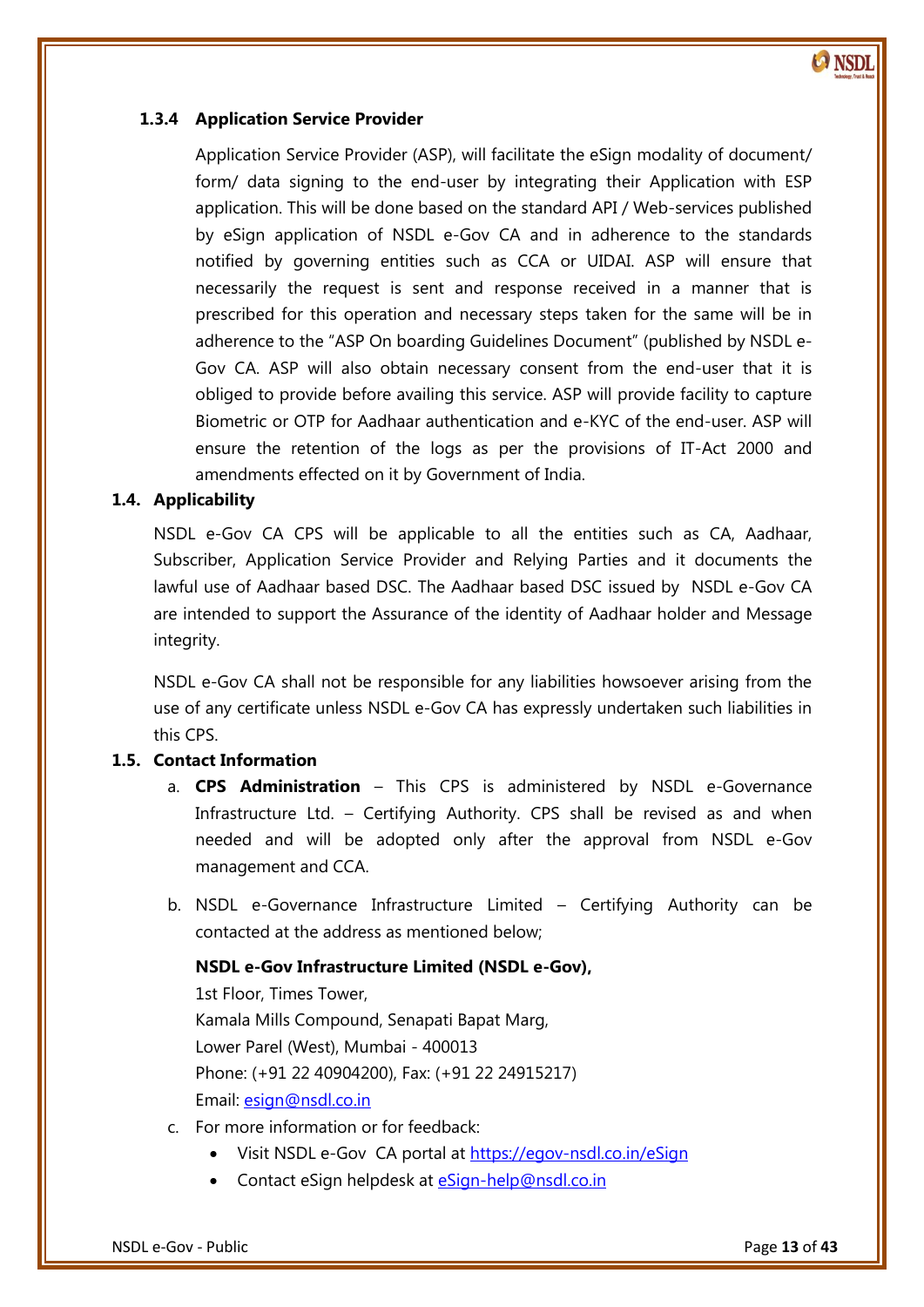# <span id="page-13-0"></span>**2. General Provisions**

This section sets forth the various obligations, liabilities, responsibilities, and financial and legal considerations associated with the use of NSDL e-Gov CA.

# <span id="page-13-1"></span>**2.1 Obligations**

# <span id="page-13-2"></span>**2.1.1 CA Obligations**

- a) NSDL e-Gov CA shall act in accordance with the policies and procedures designed to safeguard the end-user and offer a secured Aadhaar based DSC generation and management process.
- b) NSDL e-Gov CA shall secure and safeguard the PKI key (Public and Private Keys) infrastructure deployed for NSDL e-Gov CA operations and protect NSDL e-Gov CA private key from mis-use and any kind of compromise.
- c) NSDL e-Gov CA, after completion of Aadhaar based authentication and e-KYC and generating key pair of public key and private key, will issue a corresponding DSC to ESP who, on behalf of the end-user, sign the document hash.
- d) NSDL e-Gov CA shall not be responsible or liable for any loss, damage or penalty resulting from delay or failure in performance in resulting from events like but not limited to such as acts of God, strikes, or other labor disputes, riots, civil disturbances, Software/ Hardware/ equipment/ device/ communication failures/ malfunctioning/ bugs / viruses, actions or inactions of suppliers, war, fire, explosion, earthquake, flood or other catastrophes. In any of the aforementioned events, NSDL e-Gov CA shall for the duration of such event be relieved of any and all obligations, responsibilities, duties and liabilities covered in this CPS.

# <span id="page-13-3"></span>**2.1.2 Obligations of Subscriber / end-user**

The Subscriber/ end-user shall have the following obligations:

- a) Provide Subscriber's/ end-user's own valid Aadhaar number without any errors, omissions or misrepresentations in the application.
- b) Subscriber / end-user shall ensure that his mobile number and e-mail ID is registered with UIDAI to receive the OTP generated by UIDAI for successful OTP based authentication.
- c) Subscriber/ end-user shall accept and abide by the policies and procedures as specified in this CPS.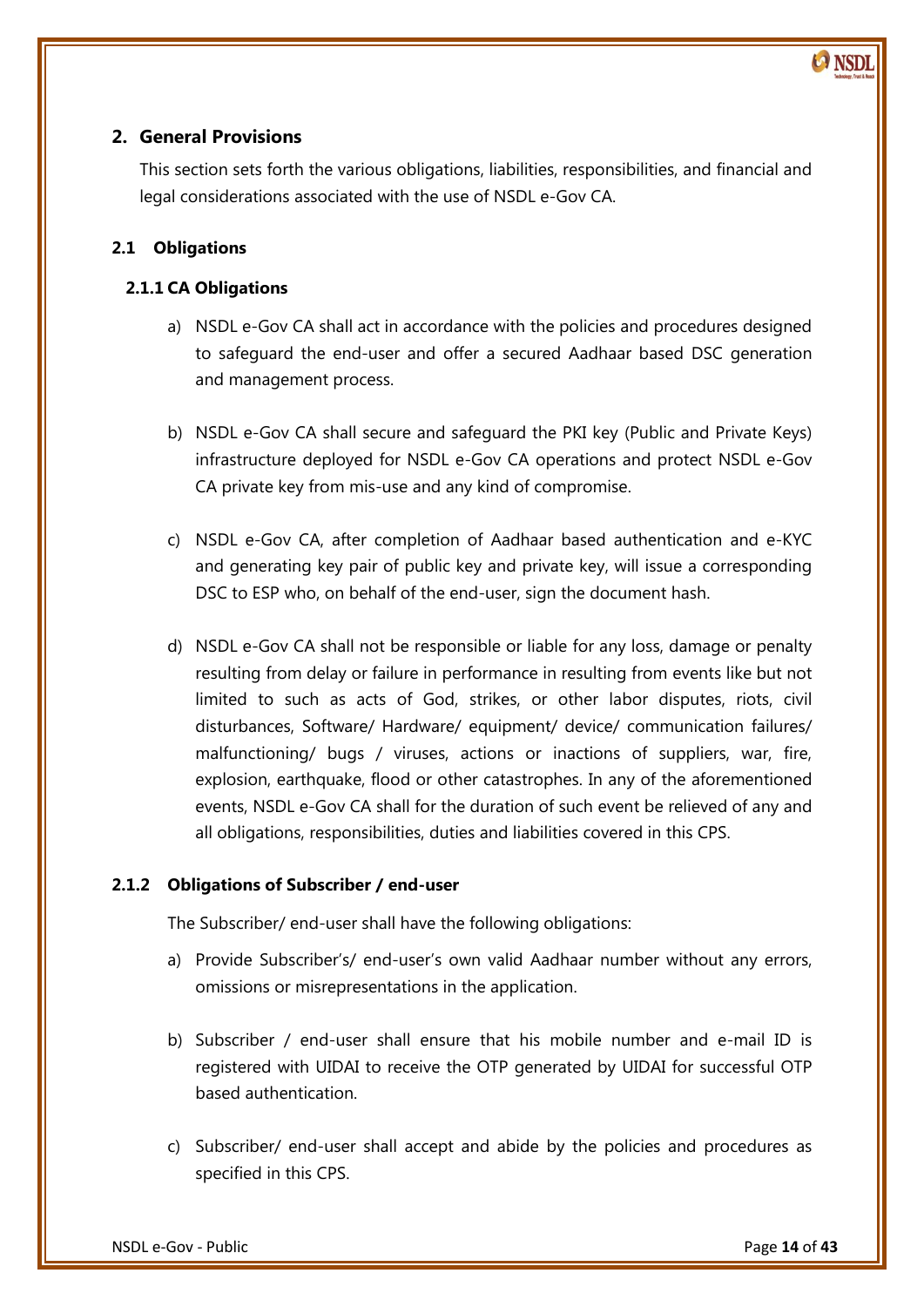- d) Provide the consent directly or through ASP, to NSDL e-Gov, which is providing the eSign service of NSDL e-Gov CA:
	- i. to generate the key pair on behalf of the end-user
	- ii. to obtain eKYC details from Aadhaar holder,
	- iii. use applicant's private key for signing of the applicant's document hash and
	- iv. to include necessary information obtained from eKYC for inclusion in the Digital Signature Certificate.
- e) Under the terms and provisions of this CPS which are binding on the Subscriber/ End-user, each of the certificates issued is personal to the respective Subscriber/ end-user.

#### <span id="page-14-0"></span>**2.1.3 Obligation of Registration Authority**

The issuance of Aadhaar based DSC is subject to successful electronic authentication of applicant by Aadhaar eKYC service either using OTP or Biometric mode of authentication. No authorities are engaged by NSDL e-Gov CA for the registration of eSign service and therefore there shall be no entity acting in the capacity of Registration Authority (RA).

#### <span id="page-14-1"></span>**2.1.4 Obligation of Relying Party**

The relying party shall have following obligations:

- a) Any Relying Party seeking to rely upon Aadhaar based DSC is solely responsible for deciding whether or not to rely upon the said Aadhaar based DSC.
- b) The Relying Party should be aware that, the Aadhaar based DSC used for eSigning of Document or transaction was issued after successful electronic authentication of applicant by Aadhaar e-KYC service either using OTP or Biometric mode of authentication or adhering to the guidelines issued by UIDAI.
- c) Relying Parties must verify the Aadhaar based DSC and its chain of trust and only on successful verification should rely on the certificate.

#### <span id="page-14-2"></span>**2.1.5 Obligation of Application Service Provider**

Application Service Provider will integrate their Application Services with eSign Service offered by NSDL e-Gov CA, in accordance with the ASP Onboarding process which is formulated by NSDL e-Gov CA adhering the various guidelines and rules applicable for eSign & CA services.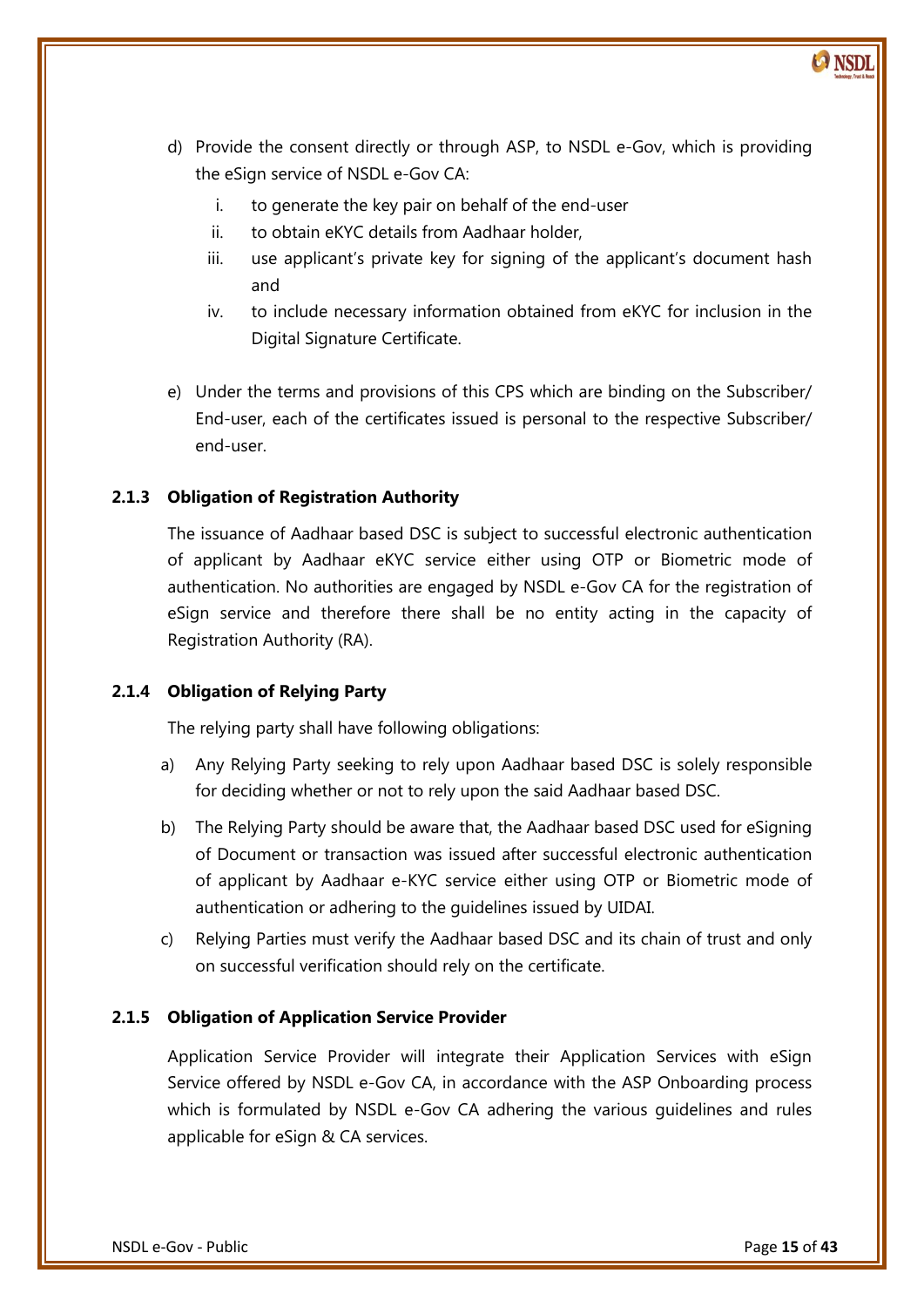

# <span id="page-15-0"></span>**2.1.6 Obligation of Repository**

all the rules and guidelines stated in CPS document.

As a CA repository, NSDL e-Gov CA shall publish the NSDL-CA CPS. NSDL e-Gov CA will also publish the CRLs as per the requirement which would include the CRL with NIL records. NSDL e-Gov CA will also publish the changes / updates that may be effected in the CPS and also publish the updated consolidated version of the CPS as and when any such change is affected.

#### <span id="page-15-1"></span>**2.2 Liabilities**

#### <span id="page-15-2"></span>**2.2.1 Liability of CA**

- representing any false or erroneous or misleading information and / or a) NSDL e-Gov CA shall not be liable, for any certificates obtained from it, by unauthorized use of the Aadhaar either through OTP or biometric authentication.
- b) NSDL e-Gov CA will not be responsible for failures that may take place during the Aadhaar based authentication and eSign process, including but not limited to, failures as a result of, false reject, network, or connectivity failure, device failure, software failure, OTP not received by end-user, possible down time or rejection of Aadhaar authentication by UIDAI due to technical problem of CIDR.
- c) Warranties and Limitations on Warranties NSDL e-Gov does not give any kind of warranties about its CA services. NSDL e-Gov hereby disclaims all warranties and conditions, either express, implied or statutory, including, but not limited to, any (if any) implied warranties or conditions of merchantability of fitness for a particular purpose, of lack of viruses, of accuracy or completeness of responses, of results, and of lack of negligence or lack of reasonable care or workmanlike effort, all with regard to its services. ALSO, THERE IS NO WARRANTY OR CONDITION OF TITLE, QUIET ENJOYMENT, QUIET POSSESSION, CORRESPONDENCE TO DESCRIPTION, OR NON-INFRINGEMENT WITH REGARD TO THE SOFTWARE / SYSTEM/ SERVICES.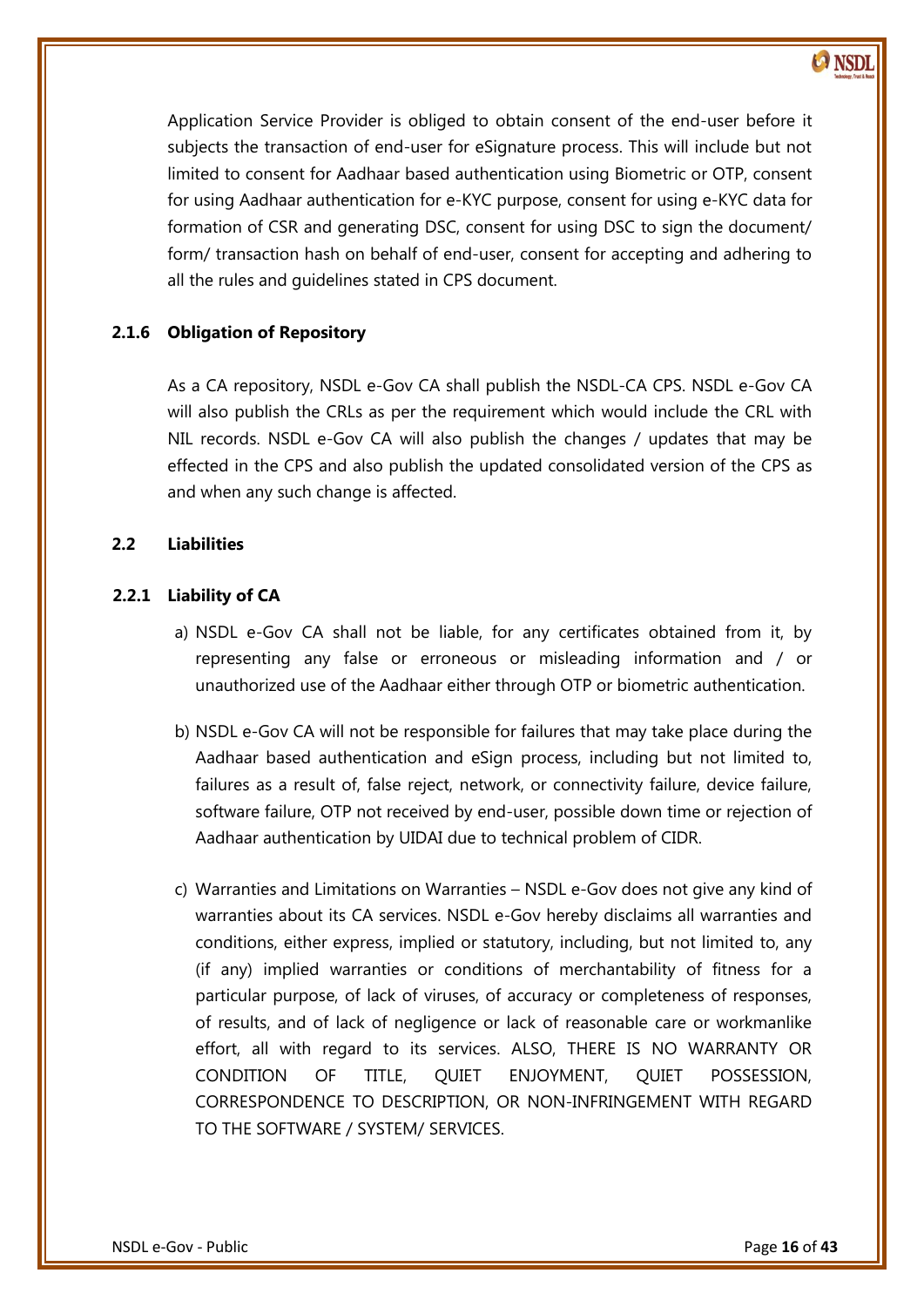

- d) Services provided by NSDL e-Gov CA is based on reasonable effort basis. Unless otherwise specifically stated in this CPS, NSDL e-Gov including its affiliates, shareholders, officers, directors, employees, agents, representatives etc. shall not be responsible and liable under tort/ contract or any legal theory, to end-users/ subscriber or any other person who avail/ facilitate/ operate/ access or otherwise connect/ communicate for NSDL e-Gov CA services for any actual/ anticipated/ threatened direct, indirect, consequential, remote loss/ damage of any kind including but not limited to loss of data, loss of goodwill, loss of profits, loss of business, loss of opportunities, loss of reputation etc., caused by whatever acts/ omissions/ failures/ defaults/ negligence etc., of NSDL e-Gov including its affiliates, shareholders, officers, directors, employees, agents, representatives etc.
- e) Loss Limitations Notwithstanding anything contained herein, NSDL e-Gov CA's liability under any circumstances/ situations shall not exceed the net surplus generated by it out of the particular transaction resulting into alleged loss to claimant user of NSDL e-Gov CA service. Net Surplus will be the positive balance amount arrived at after deducting total expenditure from the fees collected in respect of the particular transaction.
- delayed performance of obligations owing to earthquakes, floods, fires, f) Force Majeure – NSDL e-Gov shall not be liable for any loss, delay, damage or other casualty suffered or incurred by any person due to failure to perform/ explosions, acts of God, acts of State, war, terrorism, action of any governmental authority or any other cause, which is beyond the reasonable control of NSDL e-Gov.
- g) NSDL e-Gov shall not responsible and liable for any errors/ mistakes in Aadhaar based DSC or other outputs/ documents, not attributable to NSDL e-Gov.

# <span id="page-16-0"></span>**2.2.2 Liability of Subscriber**

#### a) **End-user / Subscriber Warranties**

End-user / Subscribers warrant that:

- The End-user / Subscriber has provided true and accurate information about his/her Aadhaar.
- The Aadhaar based DSC obtained by the end-user / subscriber is only used for eSigning of the document/ transaction as permitted under applicable laws.
- The End-user/ Subscriber provided a free consent, without any external coercion, willfully and voluntarily, for using their Aadhaar, Biometric or OTP and eKYC information for the purpose of eSign services.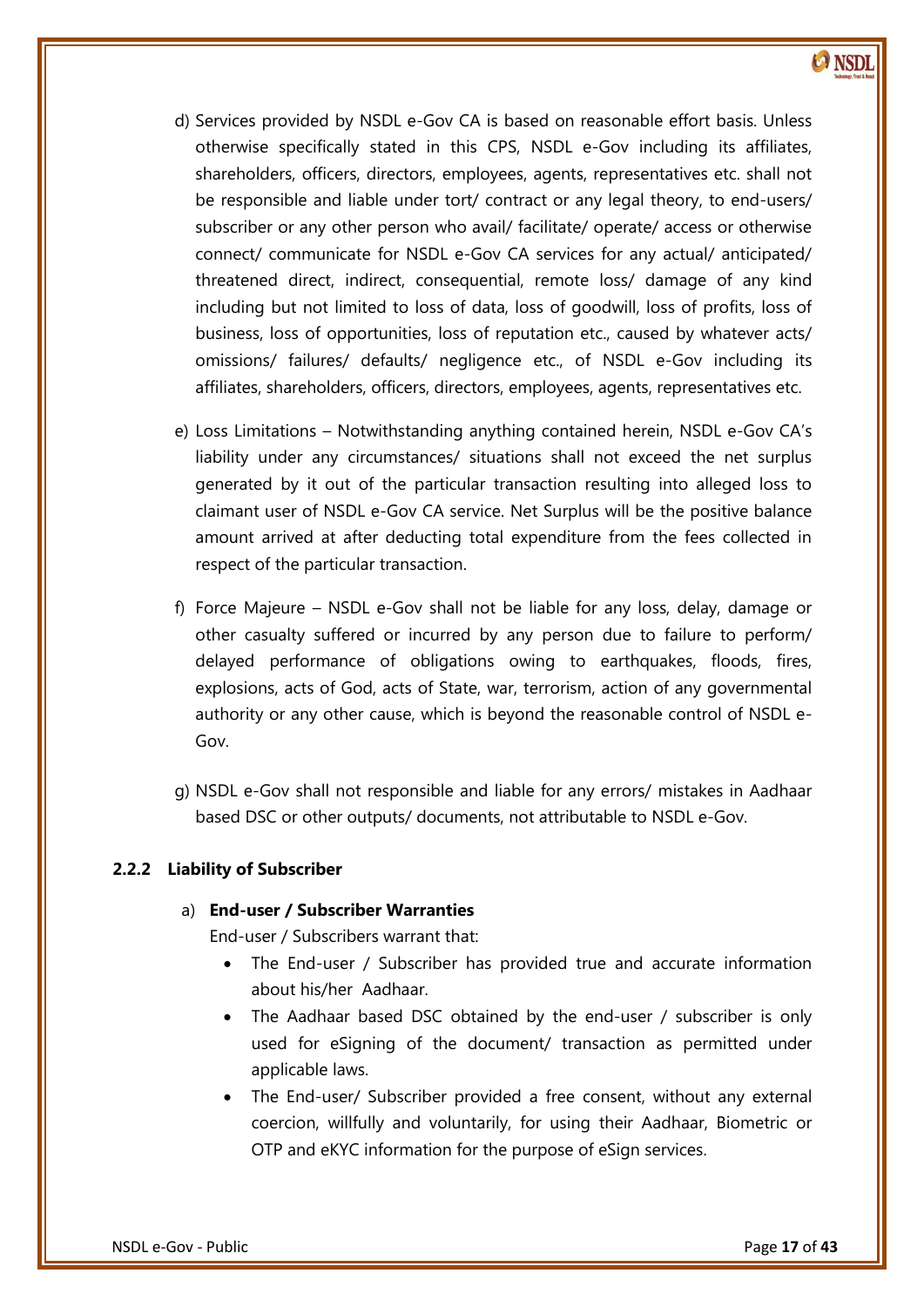- b) **Private Key Compromise (PKC) -** Not applicable
- c) **End-user / Subscriber-** shall be liable for submission/ obtaining NSDL e-Gov CA service for any material/ contents/ documents which are wrong/ incomplete /incorrect /inaccurate /insufficient /inappropriate /illegal /immoral /unethical or infringing upon third person's intellectual property, for e-sign purposes.

#### <span id="page-17-0"></span>**2.2.3 Liability of Relying Party**

Relying Parties are solely responsible for verifying, deciding and taking an informed decision with respect to the information in a certificate, and to rely or not to rely on such information, and that they shall bear all the consequences.

#### <span id="page-17-1"></span>**2.2.4 Liability of Application Service Provider**

 /duties /performance of ASP and NSDL e-Gov shall not be responsible and liable for Application Service Provider will be solely responsible to ensure that end-user / subscriber of application services provides the consent for eSign process, as detailed in CPS. Application Service Provider will be liable for any mis-use or fraud happening due to any loopholes / application or infrastructure security lapses / unauthorised access happening in their Application. ASP shall be responsible and liable for all financial and other consequences arising out of or incidental to such actions/omissions by ASP and for breach of any of the obligations /responsibilities the actions/ omissions/ performance/ non-performance/ under-performance/ partperformance/ defaults/ failures/ lapses etc. of ASP

#### <span id="page-17-2"></span>**2.3 Financial Responsibility**

#### <span id="page-17-3"></span>**2.3.1 Financial Responsibility of NSDL e-Gov CA**

- a) NSDL e-Gov CA shall not be responsible and liable for any direct, indirect, consequential, remote loss/damage of any kind arising out of any contract/tort or under any legal theory, including but not limited to loss of data, loss of goodwill, loss of profits, loss of business, loss of opportunities, loss of health, loss of reputation etc., even if NSDL e-Gov CA has been advised of the possibility of such damages.
- b) Any Limited Warranty, if any, referenced above is the only express warranty made to end-user / subscriber and Relying party and is provided in lieu of any other express /implied warranties (if any) created by any documentation. Except for such Limited Warranty, NSDL e-Gov CA hereby disclaims all other warranties and conditions, either express, implied or statutory, including, but not limited to, any (if any) implied warranties or conditions of merchantability of fitness for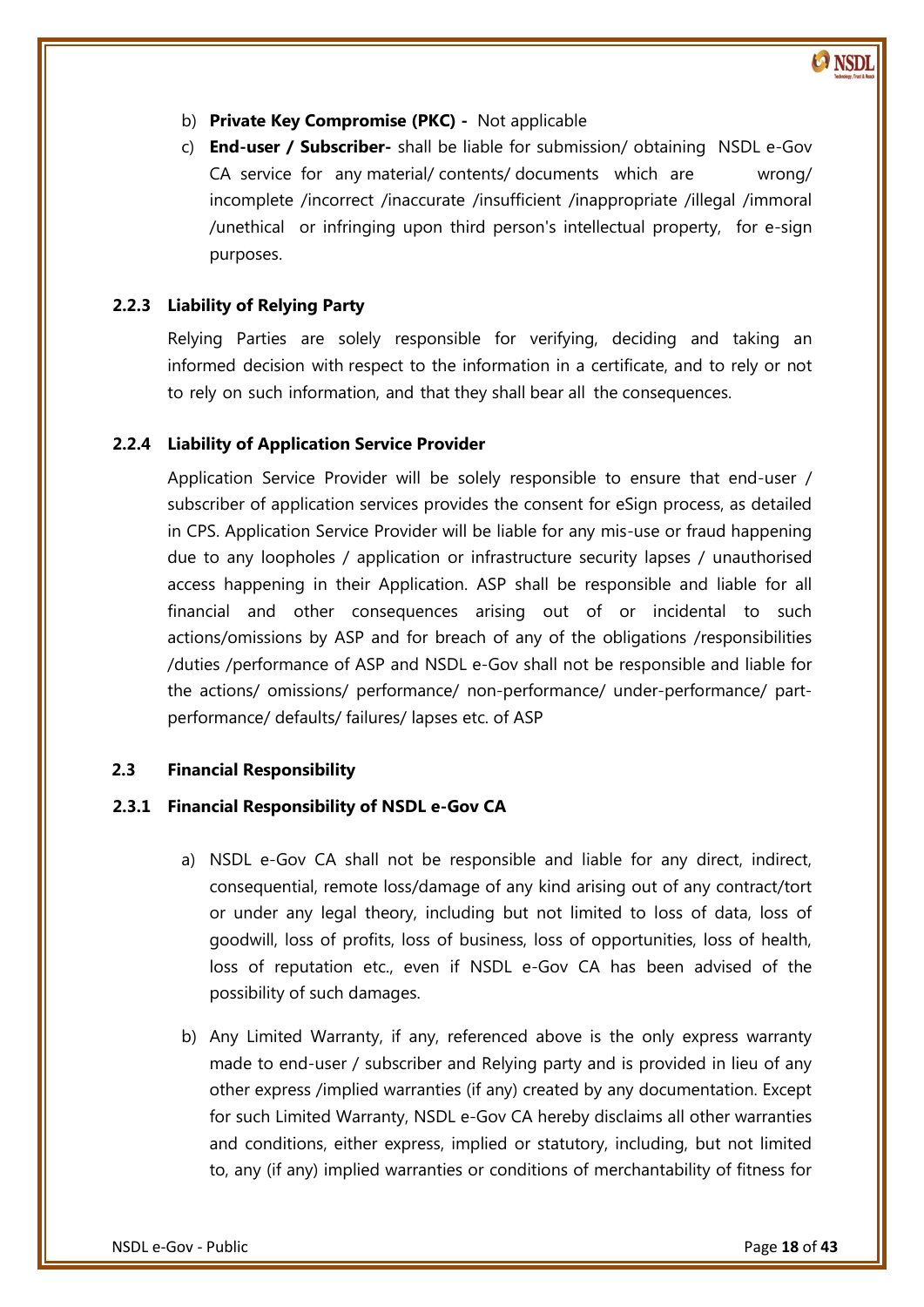

a particular purpose, of lack of viruses, of accuracy or completeness of responses, of results, and of lack of negligence or lack of reasonable care or workmanlike effort, all with regard to its services. ALSO, THERE IS NO WARRANTY OR CONDITION OF TITLE, QUIET ENJOYMENT, QUIET POSSESSION, CORRESPONDENCE TO DESCRIPTION, OR NON-INFRINGEMENT WITH REGARD TO THE SERVICES Subject to the above exceptions, the entire risk as to the TRANSACATION of or arising out of the use or performance of the e-Sign/ CA services by NSDL e-Gov shall not remain with NSDL e-Gov CA.

- c) NSDL e-Gov CA does not make any representation OR give any warranties on the financial transactions, which the end-users/ subscribers and the relying parties undergo using the e-sign obtained from the NSDL e-Gov CA using the e-authentication and e-signing techniques described in the CPS. The subscribers and the relying parties shall be solely and exclusively responsible and liable for any losses, damages or any consequences due to such transactions.
- d) NSDL e-Gov CA cannot be held liable if the Application Service Provider or enduser/ subscriber use the eSign services after making false / incorrect declaration/ claims there by leading to financial losses for themselves or for other parties relying on the eSignature provided by NSDL e-Gov CA.

#### <span id="page-18-0"></span>**2.3.2 Independent Parties**

NSDL e-Gov CA does not have any relation of agents or fiduciaries or trustees with the end-user / Subscriber / Relying Party. The relationship between NSDL e-Gov CA and end-user / Subscriber and that between NSDL e-Gov CA and Relying Party are not that of an agent and principal. Neither end-user nor Subscriber nor Relying Party have any authority to bind NSDL e-Gov CA, by contract or otherwise, to any obligation. NSDL e-Gov CA does not make any representations to the contrary, either expressly, implicitly, by appearance or otherwise. NSDL e-Gov CA, Aadhaar Subscriber and Relying Party are totally independent parties and not agent/representative/subcontractor of each other.

#### <span id="page-18-1"></span>**2.3.3 Administrative Processes**

NSDL e-Gov CA has implemented and deployed the functional processes for its limited purpose CA functions which are reviewed, audited and approved periodically.

#### <span id="page-18-2"></span>**2.4 Interpretation and Enforcement**

NSDL e-Gov CA has documented administrative, technical and physical security and operational policies, procedures and standards for the CA Operations as per IT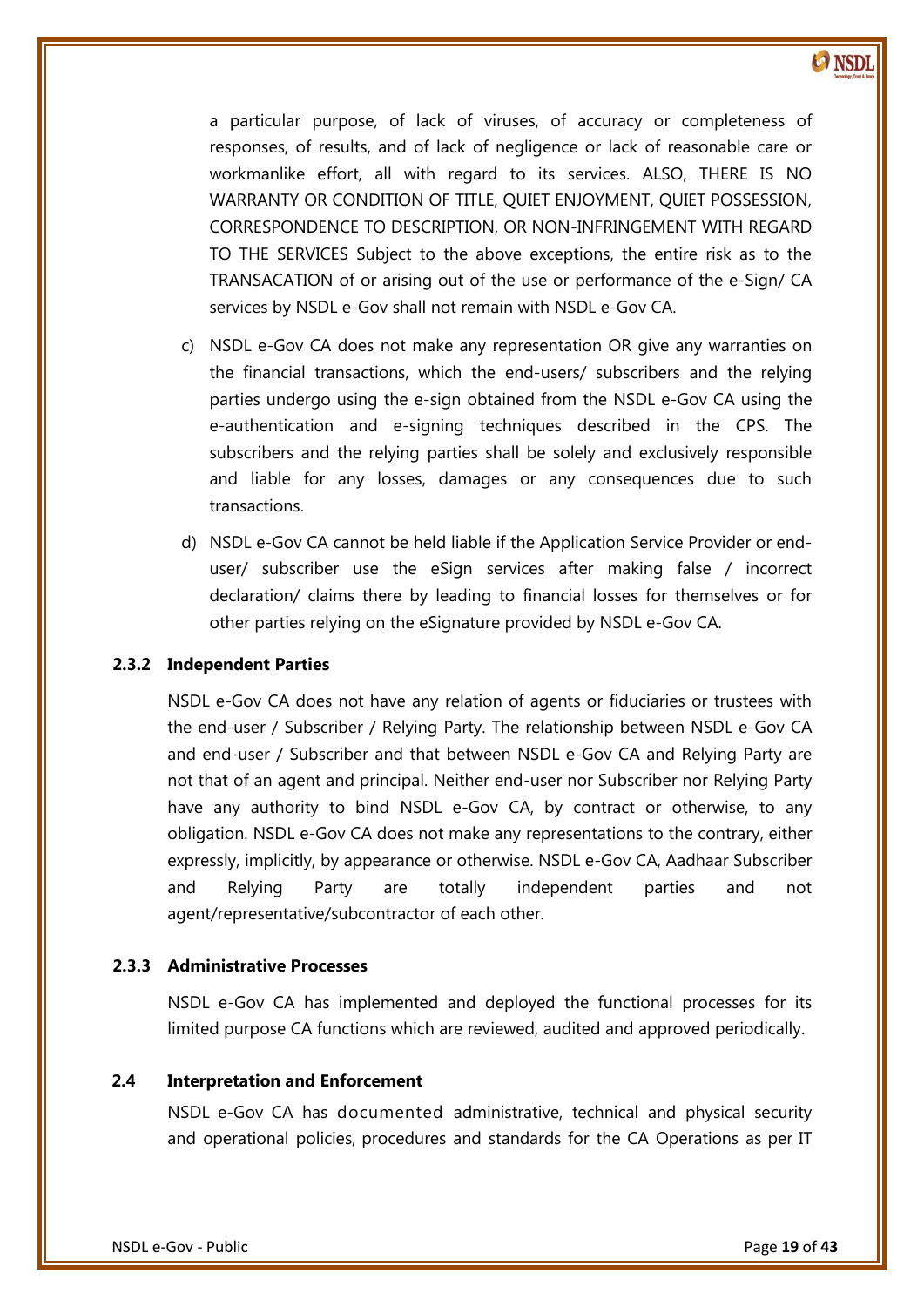

Act, 2000 as amended from time to time and Rules & Regulations notified thereunder as applicable.

# <span id="page-19-0"></span>**2.4.1 Governing Laws**

NSDL e-Gov CA will be governed by IT Act, 2000 and Rules & Regulations notified thereunder and the rules and regulations and guidelines specified by CCA from time to time.

#### <span id="page-19-1"></span>**2.4.2 Severability of Provisions, Survival, Merger & Notices**

- a) **Severability of Provisions:** While interpreting the clauses of this CPS, if any clause is found to be severable from the rest of the clauses in the document, the invalidity of such clause shall not affect the validity of the other clauses in the document.
- b) **Survival:** Clauses of confidentiality obligations, Audit, Obligations of NSDL e-Gov CA, Subscriber and Relying party(ies) and limitations thereof, Liability of NSDL e-Gov CA, Subscriber and Relying party(ies) shall survive expiry/ termination of this CPS.
- c) **Merger:** In the event of merger of NSDL e-Gov CA with any other entity, all rights and obligations of NSDL e-Gov CA shall vest in the acquiring or new entity created by merger.
- d) **Notice:** Any notice or other communication which subscriber/ Relying Party is required under this CPS to serve on NSDL e-Gov CA shall be sufficiently served if sent to the address as specified in this CPS either;
	- by hand;
	- by applicable full postage paid courier/registered/speed post acknowledgement due or;
	- by facsimile or electronic mail transmission confirmed by registered/speed post acknowledgement due within 48 hours of transmission.

Notices are deemed to have been served as follows:

- delivered by hand; on the day when they are actually received,
- sent by the registered post or sent by facsimile or electronic mail; on the day of transmission if transmitted before 17.00 hours on the working day, but otherwise 10.00 hours on the following working day, provided in each case that the required confirmation is sent as mentioned above. **Address:**

# **NSDL e-Gov Infrastructure Limited (NSDL e-Gov),**

1<sup>st</sup> Floor, Times Tower, Kamala Mills Compound, Senapati Bapat Marg, Lower Parel (West), Mumbai - 400066 Phone: (+91 22 40904200), Fax: (+91 22 24915217) Email: [esign@nsdl.co.in](mailto:esign@nsdl.co.in)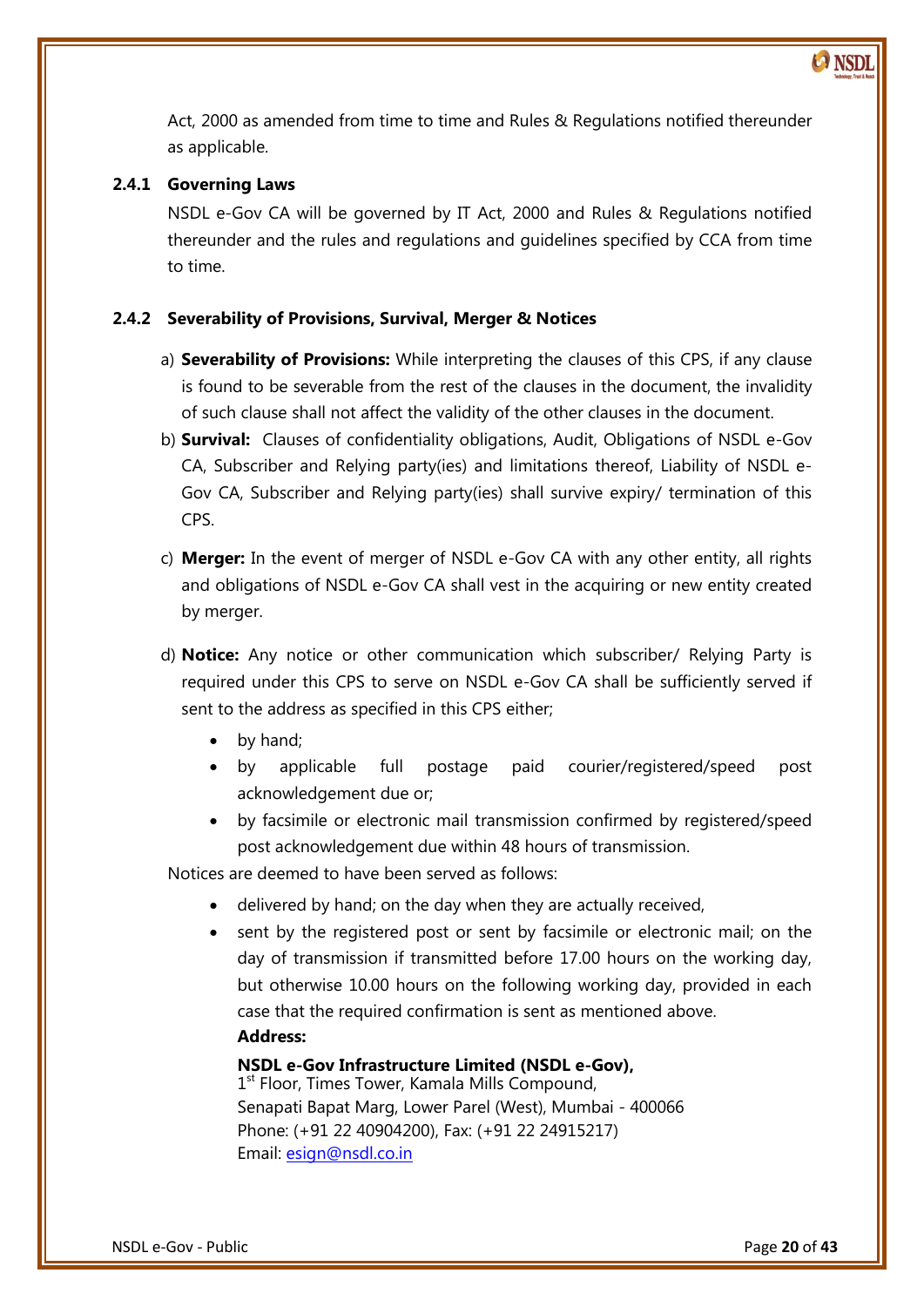e) No waiver of any provisions of this CPS by either party shall be effective unless made in writing. Any waiver of any term or condition of this CPS shall not be deemed or construed to be a waiver of such term of condition for the future, or any subsequent breach thereof.

# <span id="page-20-0"></span>**2.4.3 Dispute Resolution**

- a) For any disputes based on the contents of this CPS, the aggrieved party shall intimate NSDL e-Gov CA either through e-mail or post or officially registered courier who provides Proof of Delivery (POD) for the delivered packages. NSDL e-Gov will take necessary steps for resolution of dispute. If the dispute is not resolved within (30) business working days after initial notice as above, then aggrieved party shall have the right to ask for face to face meeting NSDL e-Gov CA officials at NSDL e-Gov CA registered office address indicated in this CPS or any other NSDL e-Gov office that is mutually agreed between the NSDL e-Gov CA and end-user / subscriber. NSDL e-Gov will not refuse or unreasonably delay meeting requested by the aggrieved party due to non-receipt of any response to its communication related to dispute about the contents of the CPS.
- between Certifying Authorities and Subscribers. b) If the dispute cannot be amicably resolved by the parties as mentioned in point 2.4.3-a, then the matter will be referred to the Controller of Certifying Authorities (CCA). The CCA is competent under the IT Act, Section 18 (l), to resolve any dispute
- c) This Agreement shall be governed by the laws of India and the parties hereby submit to the exclusive jurisdiction of the Indian courts in Mumbai.

# <span id="page-20-1"></span>**2.5 Fees**

# <span id="page-20-2"></span>**2.5.1 Certificate Issuance**

Services will be chargeable to End-user / Subscribers and all such other parties, either directly or to Application Service Provider on behalf of end-user / subscriber, for availing the NSDL e-Gov CA services. All End-user / Subscribers or the Application Service Provider and all such other parties shall be obliged to pay to NSDL e-Gov CA such charges in accordance with its Schedule of Fees and at such times as may be prescribed by NSDL e-Gov CA published on NSDL e-Gov CA website [\(https://egov](http://www.esign-nsdl.com/)[nsdl.co.in/eSign/\)](http://www.esign-nsdl.com/) from time to time.

# <span id="page-20-3"></span>**2.5.2 Certificate Access Fees**

NSDL e-Gov CA reserves rights to apply slab based charges as well as block / mass discounted charges and change the charge for the service with immediate effect. Such charge structure arrived by NSDL e-Gov on case to case basis would not be necessarily published on its website, however the standard changes in charge structure for base / standard charges will be effected by notification on its website [\(https://egov-nsdl.co.in/eSign/\)](http://www.esign-nsdl.com/).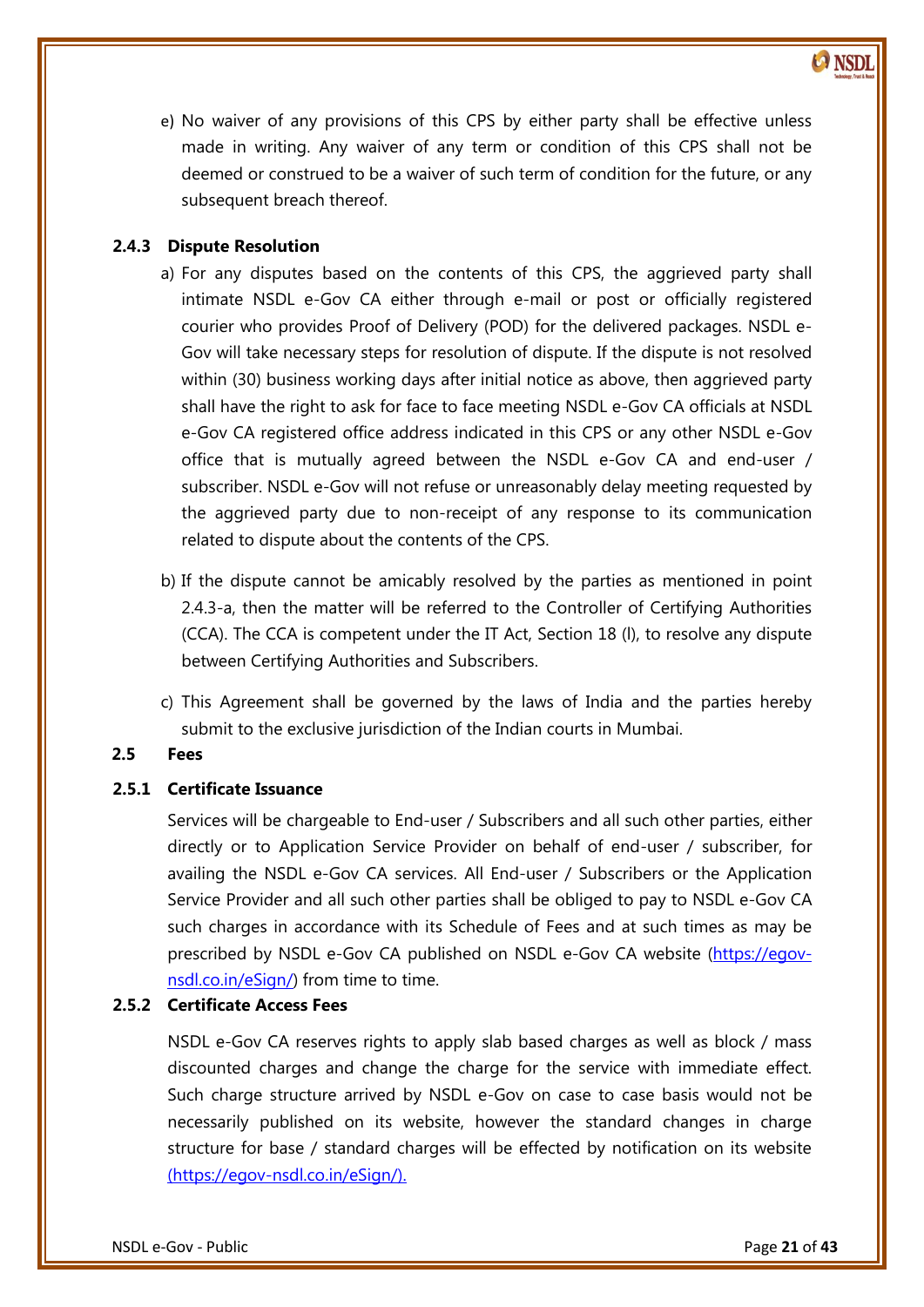# <span id="page-21-0"></span>**2.5.3 Revocation or Status Information Access Fees**

At present, this is not applicable as NSDL e-Gov CA will issue DSCs only through and for the purpose of its eSign service and such DSC will be issued with validity of not more than thirty (30) minutes from the time of its generation.

# <span id="page-21-1"></span>**2.5.4 Fees for Other Services such as Policy Information**

At present, online Access to CPS is given free of charge. However, NSDL e-Gov CA reserves right to charge this service with effect from the date of notification on its website [\(https://egov-nsdl.co.in/eSign/\)](http://www.esign-nsdl.com/).

#### <span id="page-21-2"></span>**2.5.5 Refund Policy**

No refund shall be given by NSDL e-Gov of any fees/ amounts paid to NSDL e-Gov towards Aadhaar based DSC or other services.

NSDL e-Gov CA has absolute right at its sole discretion to refuse to issue a certificate without assigning any reason. In such case, NSDL e-Gov shall not incur any responsibility/ liability arising out of or incidental to such refusal. However, in the event of such refusal, NSDL e-Gov CA will refund the fee received by it from any enduser / subscriber towards Aadhaar based DSC; provided that end-user / subscriber has not submitted any untrue / false / fraudulent / incorrect / misleading / misrepresenting / wrong / non-admissible / incomplete / insufficient information to UIDAI / NSDL e-Gov CA to complete the process of eSignature.

# <span id="page-21-3"></span>**2.6 Publication and Repositories**

NSDL e-Gov CA shall maintain the repository to store information relevant to the operations of the NSDL e-Gov CA Public Key infrastructure Services under the NSDL e-Gov CA. All information and modification are published in the repository to provide the updated information. This information is subject to changes and any such changes shall be published in the repository as detailed in this CPS. NSDL e-Gov CA reserves rights to not to publish any information that NSDL e-Gov CA considers as confidential or not to be disclosed due to the sensitivity of the information or as required under applicable law.

# <span id="page-21-4"></span>**2.6.1 Publication of CA Information**

a) All the information as mentioned below is published on MSDL e-Gov CA repository at [\(https://egov-nsdl.co.in/eSign/](http://www.esign-nsdl.com/))

- The NSDL e-Gov CA Certification Practice Statement
- The Digital Signature Certificates and public keys of NSDL e-Gov CA
- Certification Revocation List CRL will be published and updated periodically.
- Standard Fee structures of the various services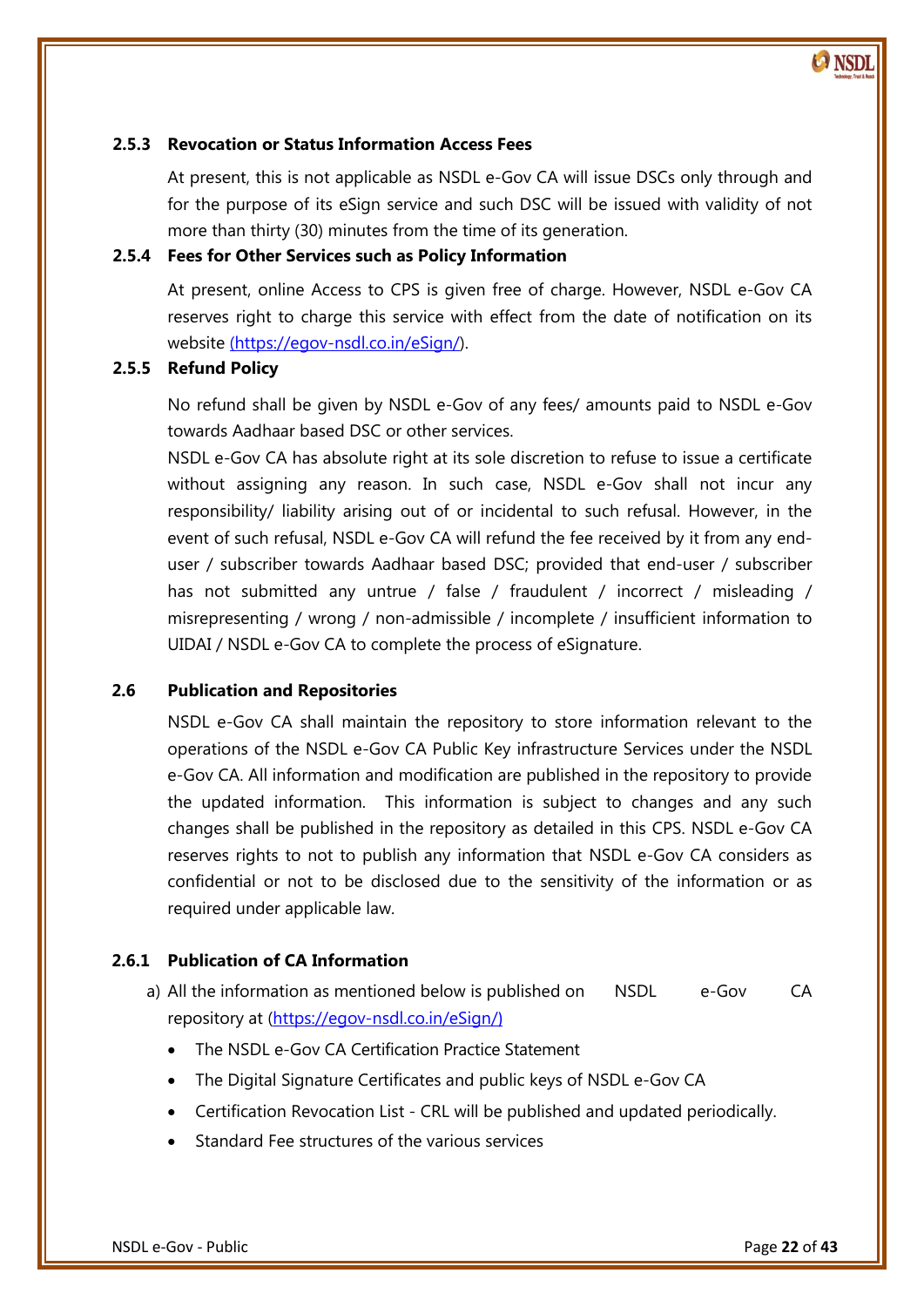# <span id="page-22-0"></span>**2.6.2 Frequency of Publication**

NSDL e-Gov CA CPS is published as per the policy set forth in the Section 8 of this CPS.

# <span id="page-22-1"></span>**2.6.3 Access Control**

NSDL e-Gov CA CPS is published on NSDL e-Gov CA portal and is accessible to everyone. The CPS and CRLs in the electronic repository are restricted from unauthorized modification.

# <span id="page-22-2"></span>**2.7 Compliance Audit**

NSDL e-Gov CA shall be audited for compliance with the procedures specified in the NSDL e-Gov CPS and IT Act 2000 and its associated rules, regulations and amendments as applicable.

#### <span id="page-22-3"></span>**2.7.1 Frequency of Compliance Audit**

The compliance audit of NSDL e-Gov CA Audit shall be performed on annual basis as per Rule 31 (1) of the IT (Certifying Authorities) Rules, 2000. In addition, periodic internal audits shall be conducted every six months, to ensure the compliance.

# <span id="page-22-4"></span>**2.7.2 Identity/ Qualifications of Auditor**

Annual audit shall be performed by an external auditor who has been empanelled by the CCA.

#### <span id="page-22-5"></span>**2.7.3 Auditor's Relationship to Audited Party**

The auditor or its audit firm involved in the audit process shall be independent of NSDL e-Gov and will not have other business dealings with NSDL e-Gov.

#### <span id="page-22-6"></span>**2.7.4 Topics covered by Audit**

The half yearly Internal audit and Annual audit shall include following;

- Security Policy and planning
- Physical & Environmental Security
- NSDL e-Gov CA PKI operations management
- Compliance to relevant CPS
- Regulations prescribed by Controller
- IT Act 2000 rules, regulations and guidelines
- Relevant Contracts/ Agreements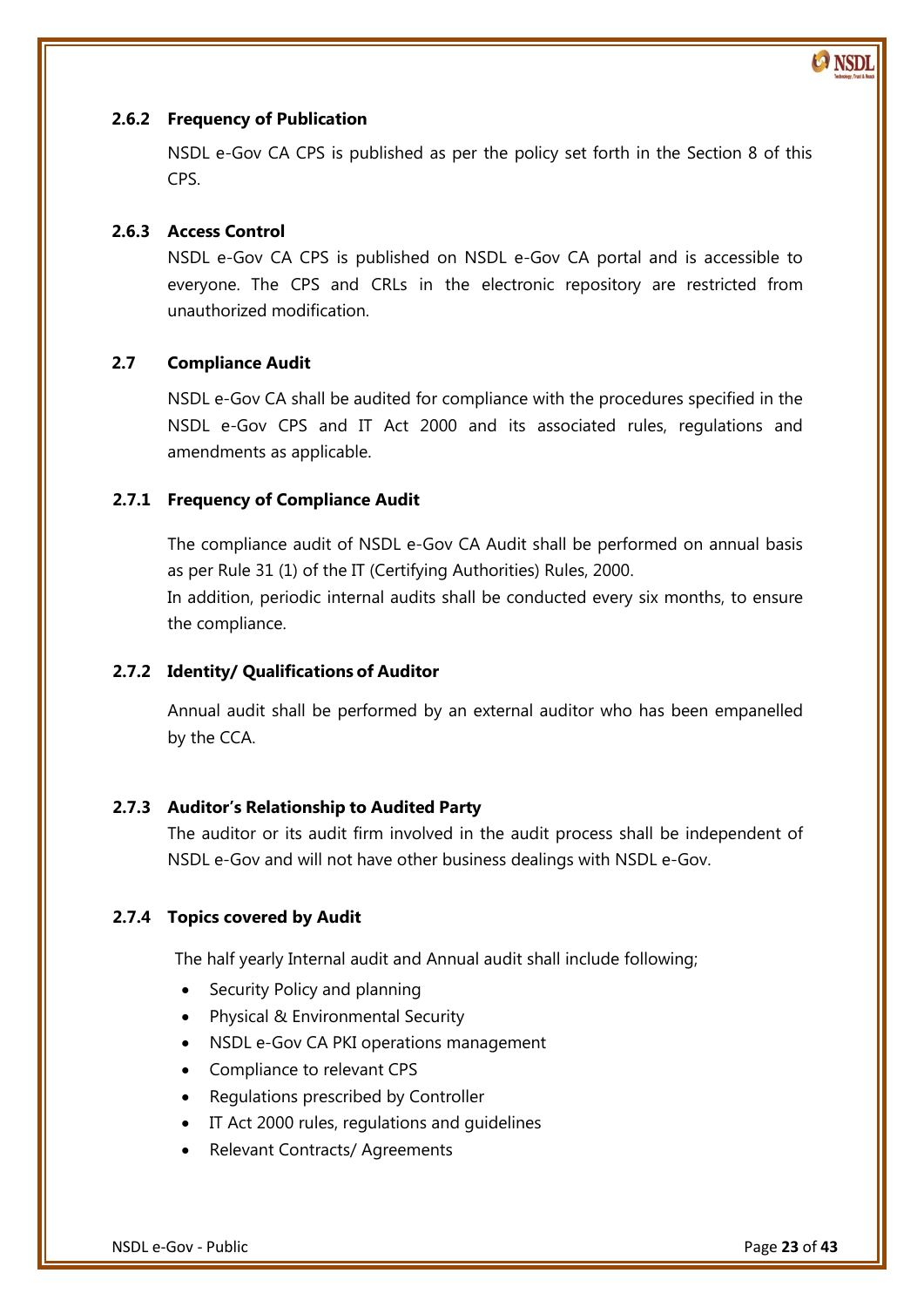#### <span id="page-23-0"></span>**2.7.5 Actions taken as Result of Deficiency**

On receipt of the audit findings reported by auditor, the NSDL e-Gov CA shall take preventive and corrective actions to correct the deficiency within reasonable timeframes. NSDL e-Gov CA officials identified to act on the auditor report shall record and report the action taken along with observation closure statement to NSDL e-Gov CA management. If necessary, a report will be submitted to NSDL e-Gov Board / Board appointed committee / Audit committee or Sr. Management highlighting the audit observations, Root Cause Analysis, Closure / Corrective action and preventive measures, where applicable.

# <span id="page-23-1"></span>**2.7.6 Communication of Audit Results**

NSDL e-Gov CA or Auditor shall submit compliance audit results to CCA office within four weeks of completion of audit.

NSDL e-Gov reserves the right to share the audit results as may be required by law or by a competent regulatory authority or to any party as deemed fit.

# <span id="page-23-2"></span>**2.8 Confidentiality**

#### <span id="page-23-3"></span>**2.8.1 Types of Information to be kept Confidential**

The following records of Subscribers are kept confidential and private;

- a) Agreements related to NSDL e-Gov CA
- b) Information pertaining to NSDL e-Sign/ CA Application
- c) Transactional records (Full or audit trail of it)
- d) System/ Application/ Network Event Logs
- e) Access details of end-user / subscriber
- f) Access to Audit Report and any classified and sensitive information pertaining to NSDL e-Gov CA and the Subscriber
- g) Business Contingency/ Disaster Recovery Plan
- h) NSDL e-Gov eSign Infrastructure/ Application/ Administration & Management Information
- i) Security measures controlling the operations of NSDL e-Gov eSign services hardware and software and the administration of eSign/ Certificate services
- j) Any other records / data / information mandated to be kept confidential and private by the IT Act 2000, its associated Rules and Regulations
- k) Confidential information such as classified and sensitive information and information provided by the Subscriber shall not be disclosed to any party, unless the information is required to be disclosed under the law or a court order or for audit purpose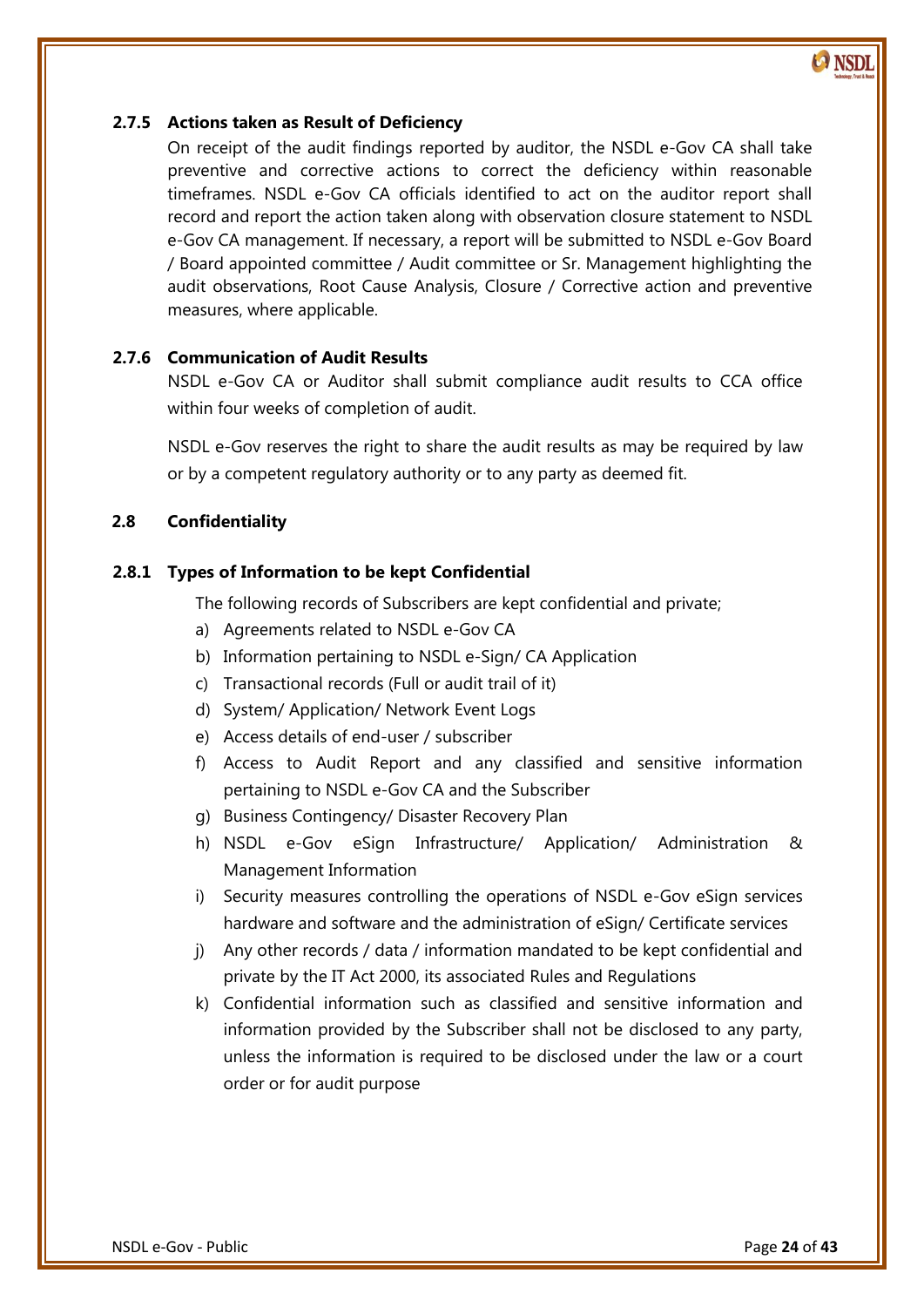# <span id="page-24-0"></span>**2.8.2 Types of Information not Considered Confidential**

The types of information that are not considered confidential include;

- a) Information contained in Subscriber's Certificate
- b) Information included in CRL
- c) NSDL e-Gov CA CPS published on NSDL e-Gov CA Portal

#### <span id="page-24-1"></span>**2.8.3 Disclosure of Certificate Revocation Information**

NSDL e-Gov CA shall publish the Certificate Revocation List (CRL) details in NSDL e-Gov CA website portal.

#### <span id="page-24-2"></span>**2.8.4 Release to Law Enforcement Officials**

NSDL e-Gov CA shall release the confidential information to law enforcement officials in compliance to an order from a Court or Tribunal or any Government or public authority having the power to compel the disclosure and in this scenario, such action shall be without any liability on NSDL e-Gov and also shall not be treated/ considered/ deemed as breach of confidentiality obligations by NSDL e-Gov, its directors or officers.

#### <span id="page-24-3"></span>**2.8.5 Release as Part of Civil Discovery**

NSDL e-Gov CA may disclose confidential information during any judicial, arbitration, litigation or administrative proceedings and in this scenario, such action shall be without any liability on NSDL e-Gov and also shall not be treated/ considered/ deemed as breach of confidentiality obligations.

#### <span id="page-24-4"></span>**2.8.6 Disclosure upon end-user / Subscriber's Request**

NSDL e-Gov CA shall disclose to the end-user / Subscriber, any information pertaining only to the said end-user / Subscriber, and only on receiving such request from that end-user / Subscriber along with the reason and justification for seeking such information. NSDL e-Gov CA acknowledges that it is obliged to keep such information confidential and hence after disclosing such information to the end-user / subscriber on his request, NSDL e-Gov CA shall not be liable for any loss arising out of such disclosure. NSDL e-Gov CA also reserves the right to deny such information disclosure to end-user / Subscriber if it finds the cause / reason / justification sited by the end-user / Subscriber not adequate enough for such information disclosure. In such case the end-user / client may have to obtain appropriate order from competent authority and approach NSDL e-Gov CA for disclosure based on such Order.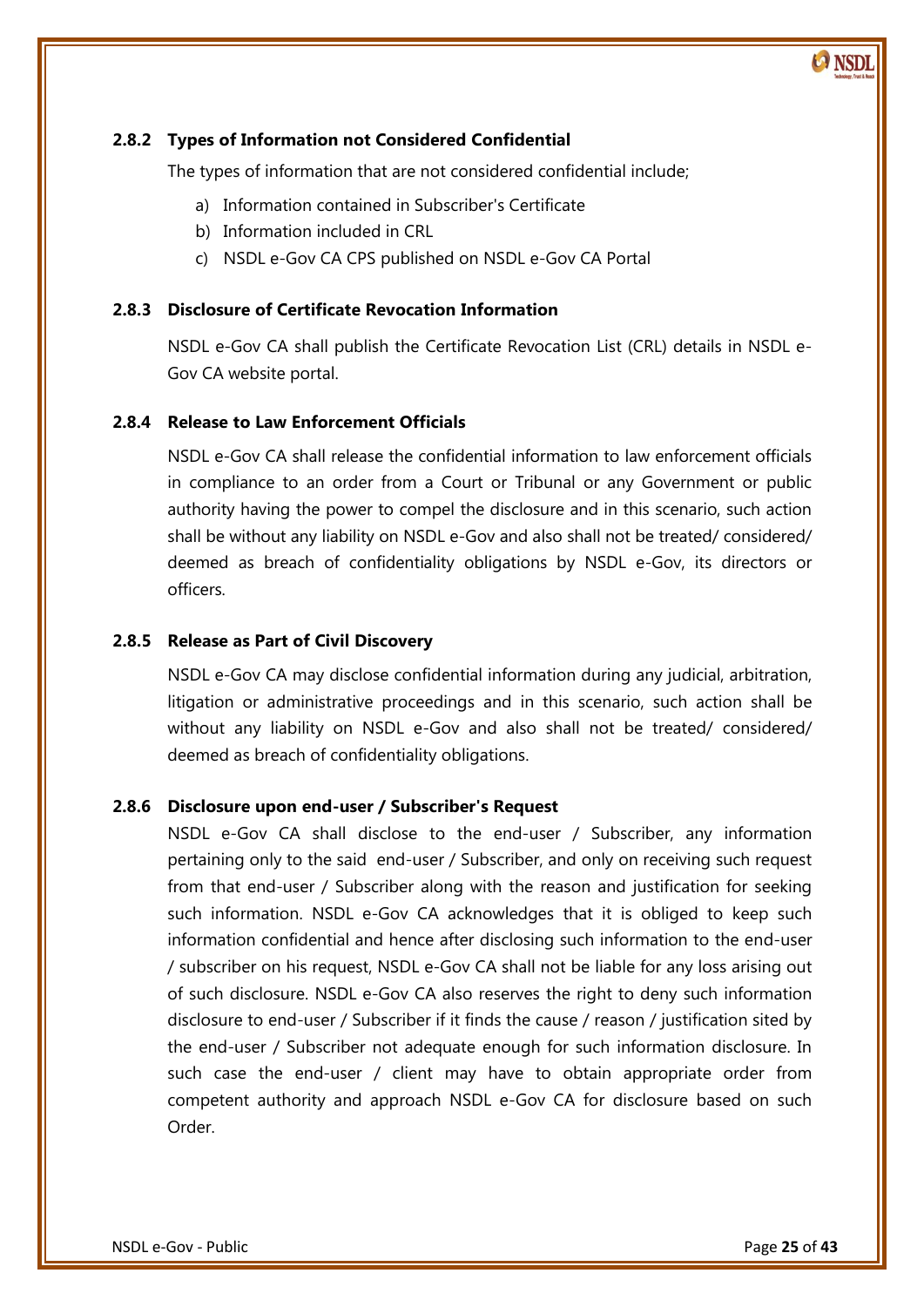

# <span id="page-25-0"></span>**2.8.7 Other Information Release Circumstances**

NSDL e-Gov CA may at its sole discretion and on case to case basis, charge a fees towards disclosure service availed by end-user / subscriber. Information would be disclosed only after receiving such payment by NSDL e-Gov CA.

NSDL e-Gov CA shall release the confidential information in compliance to request or order from CCA. This may be performed without any prior permission of the end-user / subscriber to whom such confidential information refers and in such scenario NSDL e-Gov CA shall not be liable for any legal actions or any financial penalty.

# <span id="page-25-1"></span>**2.9 Intellectual Property Rights**

NSDL e-Gov CA reserves its intellectual property rights (IPR) of NSDL e-Gov CA processes, practices, methods deployed by it for operations of CA set-up, CPS and other documentation.

# <span id="page-25-2"></span>**3 Identification & Authentication**

#### <span id="page-25-3"></span>**3.1 Initial Registration**

 Aadhaar number details in the application form provided by ASP and authenticate As a part of initial e-Signing process, the applicant shall submit his valid and correct either through OTP or biometric authentication method.

#### <span id="page-25-4"></span>**3.1.1 Type of Names**

All names issued by NSDL e-Gov CA, in the Aadhaar based DSC, shall follow X.500 Naming Conventions and guidelines published by CCA, if any. Aadhaar based DSC shall contain the Distinguished Names (DN) as available in CIDR shall be used in Aadhaar based DSC to facilitate the identities of subscribers.

The following fields in Distinguished Name are mandatory in the case of eSign Service of NSDL e-Gov CA:

<span id="page-25-5"></span>

| <b>X509 Attribute</b> | <b>Details</b>                                     |
|-----------------------|----------------------------------------------------|
| CommonName            | Name of the person as in Aadhaar e-KYC response    |
| Unique Identifier     | SHA 256 Hash of Aadhaar ID for individuals         |
| Pseudonym             | Response code in the case of Aadhaar e-KYC Service |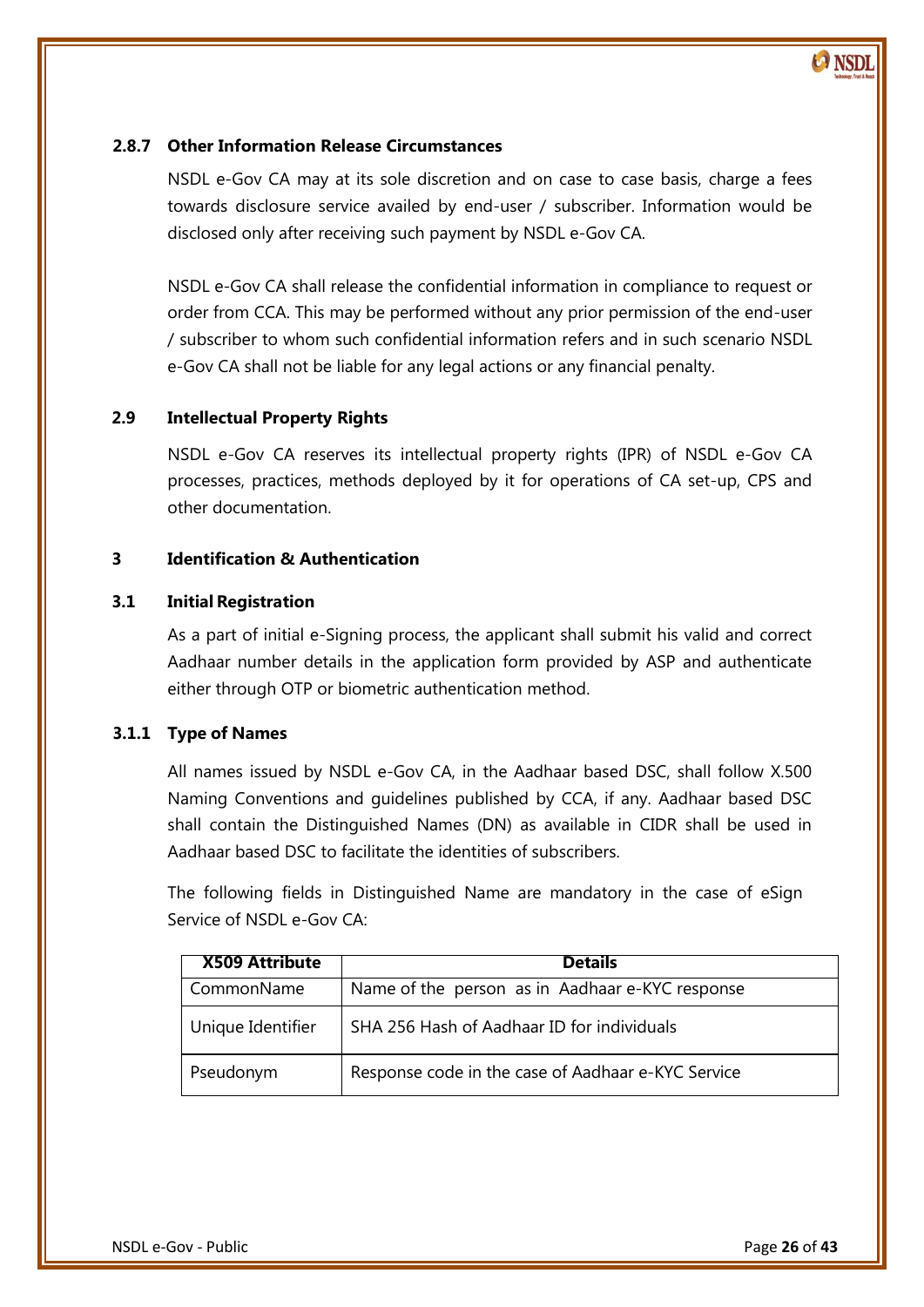

#### **3.1.2 Need for names to be meaningful**

The names used shall identify the applicant or Subscriber in a meaningful way as the KYC details of the subscriber is verified by CIDR through OTP or biometric authentication.

#### <span id="page-26-0"></span>**3.1.3 Rules for Interpreting Various Name Forms**

As NSDL e-Gov CA is providing eSign services to Subscribers and issue Aadhaar based DSC which as per CCA e-authentication guidelines, mandates to use Aadhaar Identification Number as Unique Identifier, to make the subscriber name unambiguous and unique.

#### <span id="page-26-1"></span>**3.2 Routine Rekey and renewal process**

As Aadhaar based DSC issued by NSDL e-Gov will be for short term validity of thirty minutes only hence there will not be any renewal process applicable for the subscriber. However, NSDL e-Gov CA shall renew its public and private key pairs within permissible time limits before the date of expiry.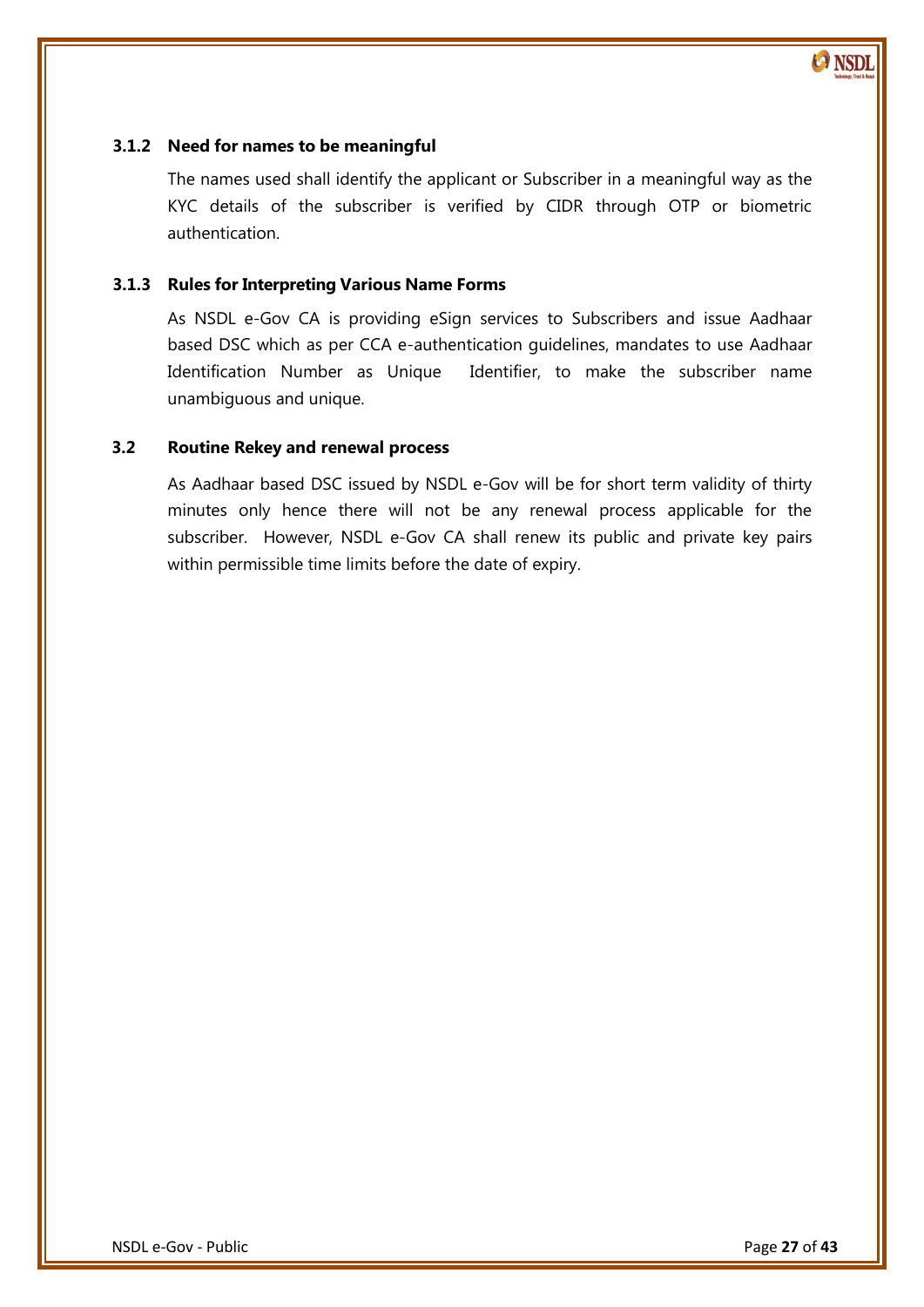# <span id="page-27-0"></span>**4 Operational Requirements**

# <span id="page-27-1"></span>**4.1 Certificate Application**

#### <span id="page-27-2"></span>**4.1.1 Classes of Certificate**

NSDL e-Gov CA offers the following class of certificates for eSign Service purpose only within its Certification Practice Statement:

| <b>Class</b>                          | <b>Assurance</b>                                                                                                                                                                                                                                                                                                                 | <b>Applicability</b>                                                                                                                                                                                                                                                                                                        | <b>Suggested Use</b>                                             |
|---------------------------------------|----------------------------------------------------------------------------------------------------------------------------------------------------------------------------------------------------------------------------------------------------------------------------------------------------------------------------------|-----------------------------------------------------------------------------------------------------------------------------------------------------------------------------------------------------------------------------------------------------------------------------------------------------------------------------|------------------------------------------------------------------|
| Aadhaar-<br>eKYC-<br><b>OTP</b>       | Aadhaar OTP class of DSC<br>shall<br>be<br>issued<br>to<br>anl<br>individual based on successful<br>OTP authentication of the<br>subscriber through Aadhaar<br>eKYC.<br><b>This</b><br>certificates<br>class<br>of<br>confirms<br>that<br>Aadhaar<br>information of the subscriber is<br>that in Aadhaar<br>same as<br>database. | Applicable where Aadhaar<br>based OTP authentication of<br>e-KYC for authenticating<br>Aadhaar id holder.<br>DSC will be issued subject to<br>successful<br>verification<br>of<br>authentication<br>OTP.<br>and<br>private keys of Aadhaar<br>based DSC will be destroyed<br>immediately after usage by<br>subscriber.      | Document<br>signing                                              |
| Aadhaar-<br>eKYC-<br><b>Biometric</b> | Aadhaar Biometric class of<br>DSC shall be issued to an<br>individual based on successfull<br>Biometric authentication<br>of<br>the<br>subscriber<br>through<br>Aadhaar eKYC.<br>These certificates will confirm<br>that Aadhaar information of<br>the subscriber is same as that<br>in Aadhaar database.                        | Applicable where Aadhaar<br>based Biometric<br>authentication of e-KYC for<br>authenticating Aadhaar id<br>holder.<br>DSC will be issued subject to<br>successful verification<br>0f<br>Biometric authentication and<br>private keys of Aadhaar<br>based DSC will be destroyed<br>immediately after usage by<br>subscriber. | Banking,<br>Capital Market,<br>Financial<br>transactions<br>etc. |

# <span id="page-27-3"></span>**4.1.2 Certificate Application Process**

Aadhaar based DSC can be requested to NSDL e-Gov eSign services through its registered Application Service Providers (ASP).

As a part of ASP onboarding process, ASP is required to submit the ESP application form and supporting documents and execute a bi-partite agreement with NSDL e-Gov for availing eSign service.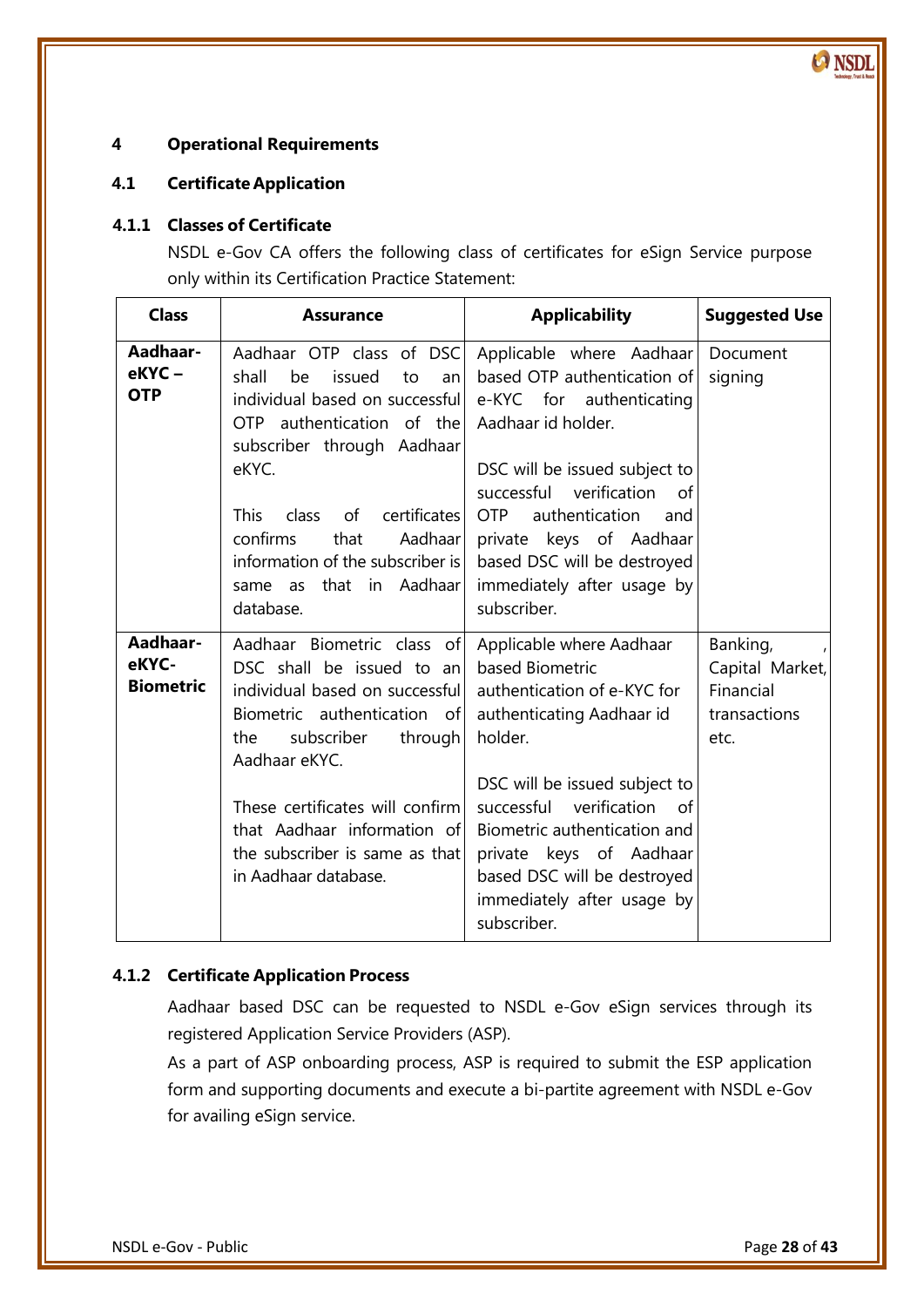ASP will make request on behalf of the end-user / Subscriber using eSign API as published in http://cca.gov.in/eSign and the onboarding guidelines document provided by NSDL e-Gov ESP. As a part of eSign service, ASP shall capture the Aadhaar of the subscriber and authenticate the details with CIDR and shall forward the same to NSDL e-Gov ESP as a part of eSign API XML. Each eSign XML request coming from ASP is authenticated by ESP by using DSC of ASP.

The ASP shall also obtain the consent of end-user/ subscriber for facilitating key pair generation, generation of dynamic application form with the DSC applicant's demographic information received from Aadhaar eKYC service, request for DSC to NSDL e-Gov CA on the behalf of the end-user / subscriber. On successful authentication of the end-user / subscriber using Aadhaar eKYC services, the key pairs generation and populating demographic details into DSC application form, a CSR will be generated and send to NSDL e-Gov CA for certification.

# <span id="page-28-0"></span>**4.2 Certificate Issuance**

# <span id="page-28-1"></span>**4.2.1 Certificate issuance process**

 authentication and Aadhaar e-KYC verification of end-user / subscriber though CIDR. NSDL e-Gov is providing eSign services anyone eligible of availing this service as per the e-authentication guidelines of CCA. Certificate issuance process involves e-The following process will be followed for issuance of Aadhaar based DSC by NSDL e-Gov CA:

- (a) End-user will visit the portal of ASP and provide his Aadhaar number and the document/ transaction that needs to be signed
- (b) ASP offers the applicant the option of eSigning their transaction/ document.
- (c) If applicant accepts this offer, ASP will ask the applicant to provide consent for Certificate generation and eSigning their document / transaction.
- (d) Based on the online consent from end-user, ASP will securely log the same and create the document/ transaction hash (to be signed) on behalf of the enduser.
- (e) Verification (Aadhaar based) can be done either by capturing Biometric Data (Fingerprint/ IRIS) through a device approved by UIDAI and obtaining authentication through UIDAI (through their ASP) or capture the OTP received by the end-user from UIDAI if their mobile number is registered with their Aadhaar in CIDR.
- (f) ASP will generate the input data string, Digitally Sign using its DSC and provide to NSDL e-Gov ESP.
- (g) NSDL e-Gov ESP will authenticate the ASP application, performs validation and performs e-KYC through CIDR for successful e-KYC of the applicant.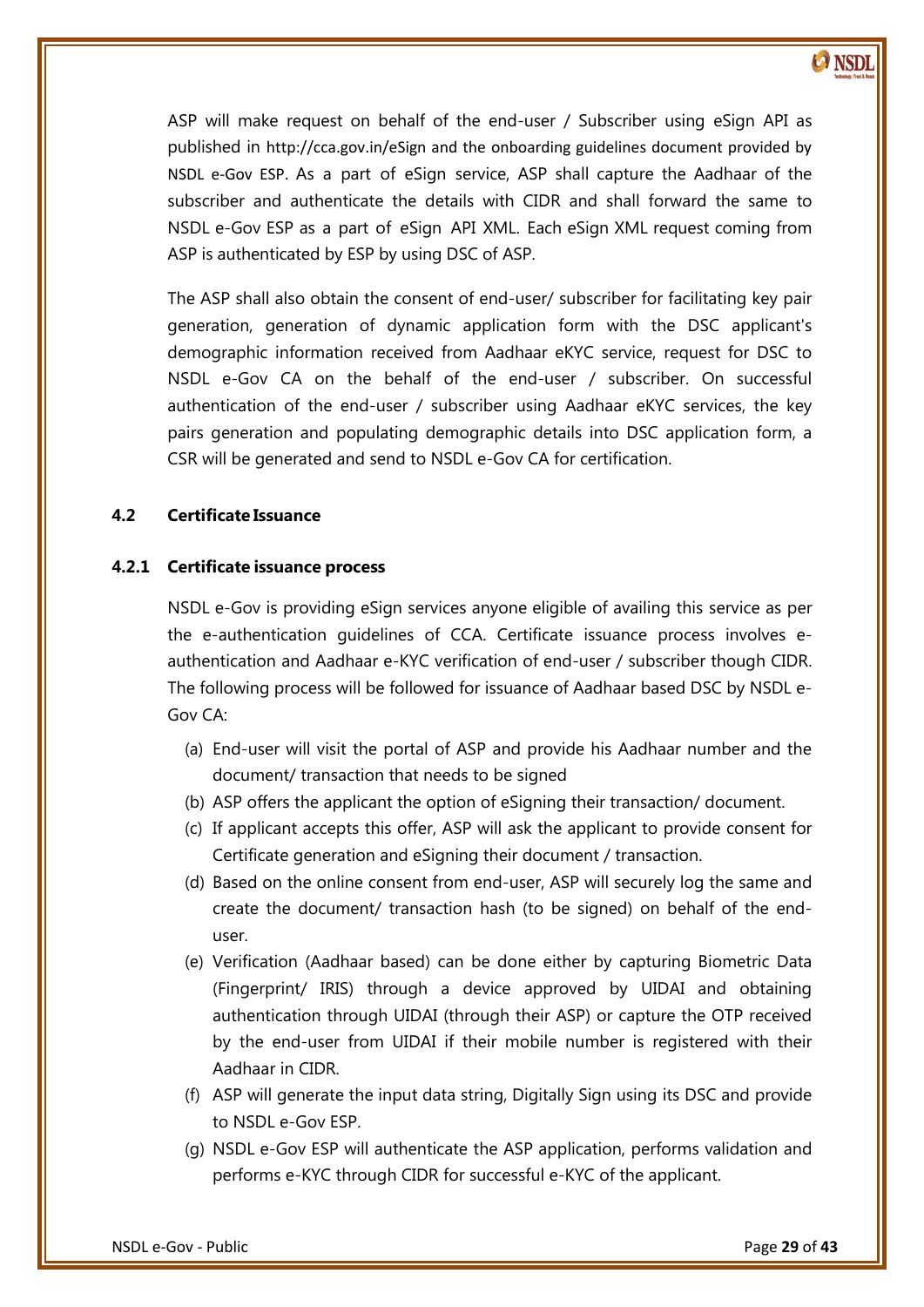- (h) On successful verification from CIDR, NSDL e-Gov ESP will generate creates a fresh key pair and CSR for applicant and using NSDL e-Gov CA service issue Aadhaar based DSC which is valid for limited time and of a Special Class Signature Certificate, which has embedded within it, AADHAAR number, Name of the Aadhaar holder, eKYC response code, Authentication Type, and Time Stamp.
- (i) NSDL e-Gov ESP signs the 'document hash' and provides Document Signature and the end-users Public Key to the ASP. On receipt of Aadhaar based DSC, ASP shall offer the end user to accept the transaction.
- (j) On acceptance by end-user, ASP attaches the signature to the document

**Note**: NSDL e-Gov ESP will delete/ destroy the Private Key as soon as the transaction is signed. For any reason, if there is a need to re-sign the same transaction, separate request would be initiated by ASP and fresh key pair would be used.

# <span id="page-29-0"></span>**4.2.2 Approval / Rejection of Certificate Application**

- (a) After the successful validation of applicant's Aadhaar through CIDR, key pair generation and DSC application form generation, the DSC application is deemed as approved and the CSR is submitted to issue DSC.
- (b) NSDL e-Gov reserves the right to reject the application where the Aadhaar authentication has failed or where vital information of applicant is not available in CIDR. Corresponding notification will be informed to the applicant through eSign application response.

# <span id="page-29-1"></span>**4.2.3 CA's representations to Subscriber**

NSDL e-Gov CA warrants to the subscriber named in the certificate that unless otherwise expressly provided in this CPS or mutually agreed upon–

- (a) Name in Aadhaar based DSC is same as received through CIDR
- (b) No misrepresentations of fact in the certificate known to or originated from NSDL e-Gov CA have been made at the time of certificate issuance
- (c) Reasonable care has been taken in creation of Aadhaar based DSC by means of reliable processes and as per requirements of this CPS and any amendments made thereto are compiled with by NSDL e-Gov CA. Aadhaar based DSC complies with requirements of the IT Act 2000.
- (d) After signing of the document/ transaction hash, NSDL e-Gov shall delete the key pair immediately. The logs for the DSC issuance process shall be kept for a period of seven years.
- (e) NSDL e-Gov CA has no knowledge of any material fact, which had it been included in the digital signature certificate would adversely affect the reliability of the above-mentioned representations.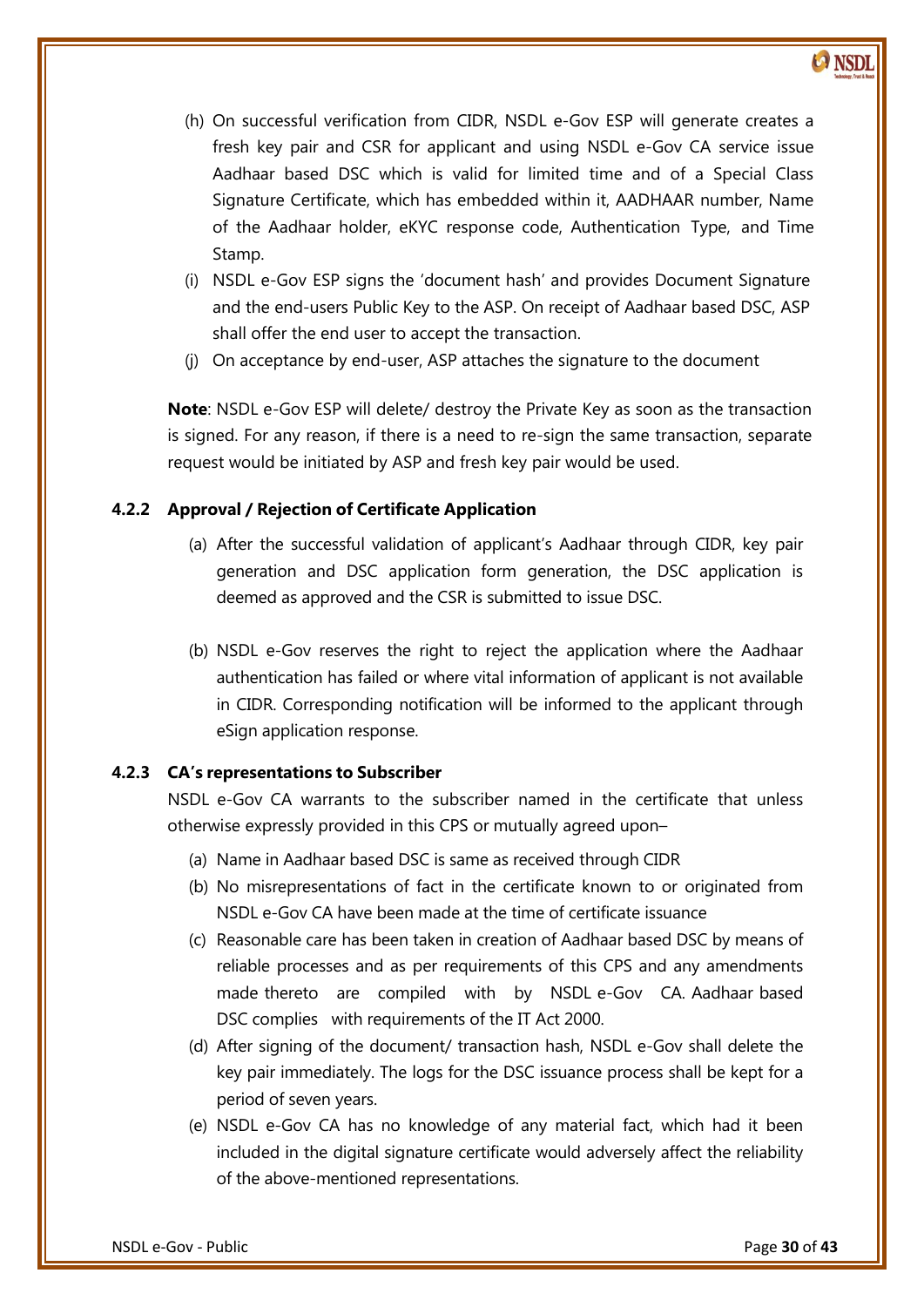# <span id="page-30-0"></span>**4.2.4 CA's representations to Relying Parties**

- (a) NSDL e-Gov CA warrants to all who reasonably rely as mentioned in this CPS on Aadhaar based DSC verifiable by the public key listed in the certificate that it is consistent with this CPS.
- (b) The accuracy of verified information in or incorporated by reference within the certificate is assured, and NSDL e-Gov CA has complied with the CPS and IT Act 2000 when issuing the certificate.

# <span id="page-30-1"></span>**4.2.5 Limitations on NSDL e-Gov CA Representations**

NSDL e-Gov CA expressly prohibits any user, certificate applicant, subscriber, relying party, Aadhaar or any other party to monitor, interfere, with or reverse engineer the technical implementation of NSDL e-Gov CA eSign service except as explicitly permitted by this CPS or upon prior written approval from NSDL e-Gov CA. Any act in contravention of above will be subject to punitive action under the Indian Laws.

# <span id="page-30-2"></span>**4.2.6 Right to Investigate Compromises**

 applicable privacy and data protection laws of the Republic of India. NSDL e-Gov CA may, but is not obligated to, investigate all compromises arising from use of Aadhaar based DSC provided that such investigations will comply with all

# <span id="page-30-3"></span>**4.3 Certificate Download and Acceptance**

Aadhaar based DSC is deemed to be accepted by the subscriber once;

- Subscriber provides the consent for use of Aadhaar details for eKYC
- Submit the request for eSigning of Aadhaar based DSC
- Receipt of certificate and agreeing on the contents of DSC

# <span id="page-30-4"></span>**4.4 Certificate Revocation List (CRL)**

NSDL e-Gov CA does not revoke any Aadhaar based DSCs issued through NSDL e-Gov eSign service as they are having thirty minutes validity. However, NSDL e-Gov CA publishes CRLs on their portal and as per the requirement of IT Act 2000.

# <span id="page-30-5"></span>**4.5 System Security Audit Procedures**

# <span id="page-30-6"></span>**4.5.1 Types of Event Recorded (Audit)**

NSDL e-Gov CA shall maintain the security events manually or electronically for audit trail as per the requirements in compliance with IT Act 2000. These events include, but are not limited to:

 $\odot$  NSD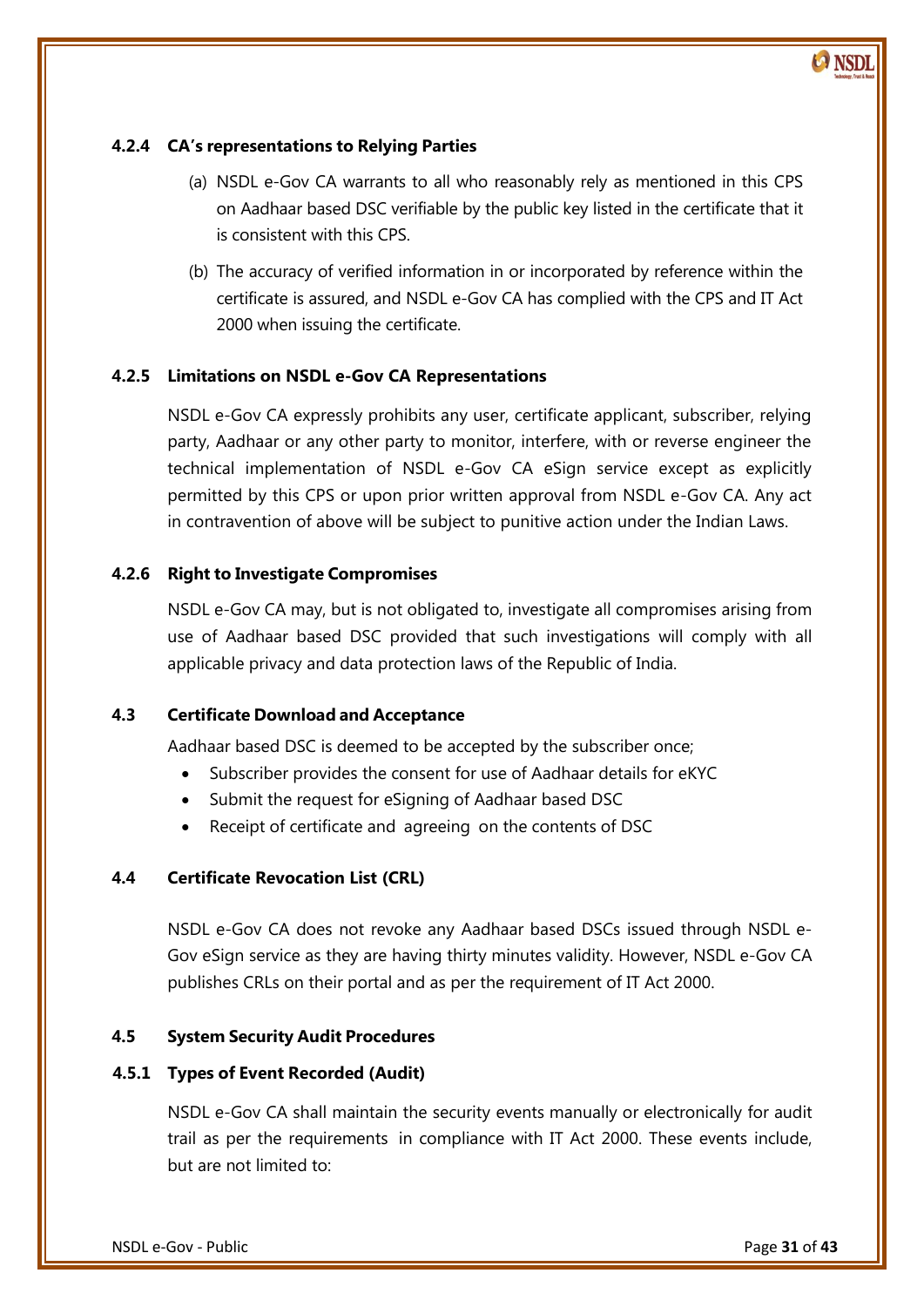**No Type Details** 1 Security Audit **Any changes to the audit parameters, e.g., audit frequency,** type of events audited Any attempt to delete or modify the audit logs 2 Identity proofing • User provisioning 3 | Key generation | • All certificate creation parameters 4 | Certificate signing | • All certificate PKCS#10 requests signing 5 Account administration Roles and users are added, disabled and deleted The access control privileges of user account or a role are modified 6 Configuration changes • Hardware • Software • Firmware • Operating System • Patches • Security profiles • Network level Changes 7 Physical security/ Site security • Personnel Access to room housing component Access to the CA component • Known or suspected violations of physical security • Temperature and Humidity • Application/ System crash events

# <span id="page-31-0"></span>**4.5.2 Frequency of Audit Log processing**

NSDL e-Gov CA ensures that its audit logs are reviewed by authorized official periodically and all significant events are captured in an audit log summary and required action is taken and documented.

# <span id="page-31-1"></span>**4.5.3 Retention Period for Audit Log**

NSDL e-Gov CA shall retain its audit logs for at least seven years. However, NSDL e-Gov CA may also retain logs for longer duration depending on the prevailing legal requirements, customer request or for any other consideration which will be nonobligatory on NSDL e-Gov.

# <span id="page-31-2"></span>**4.5.4 Protection of Audit Logs**

Audit logs can only be viewed or deleted by the designated trusted administrators of the system. The administrator will also do the needful only based on approval which will have to be obtained for each activity and every time. Audit logs will be stored in a manner that it will not be tampered. Unauthorized access to the audit logs are restricted by physical and logical access control systems.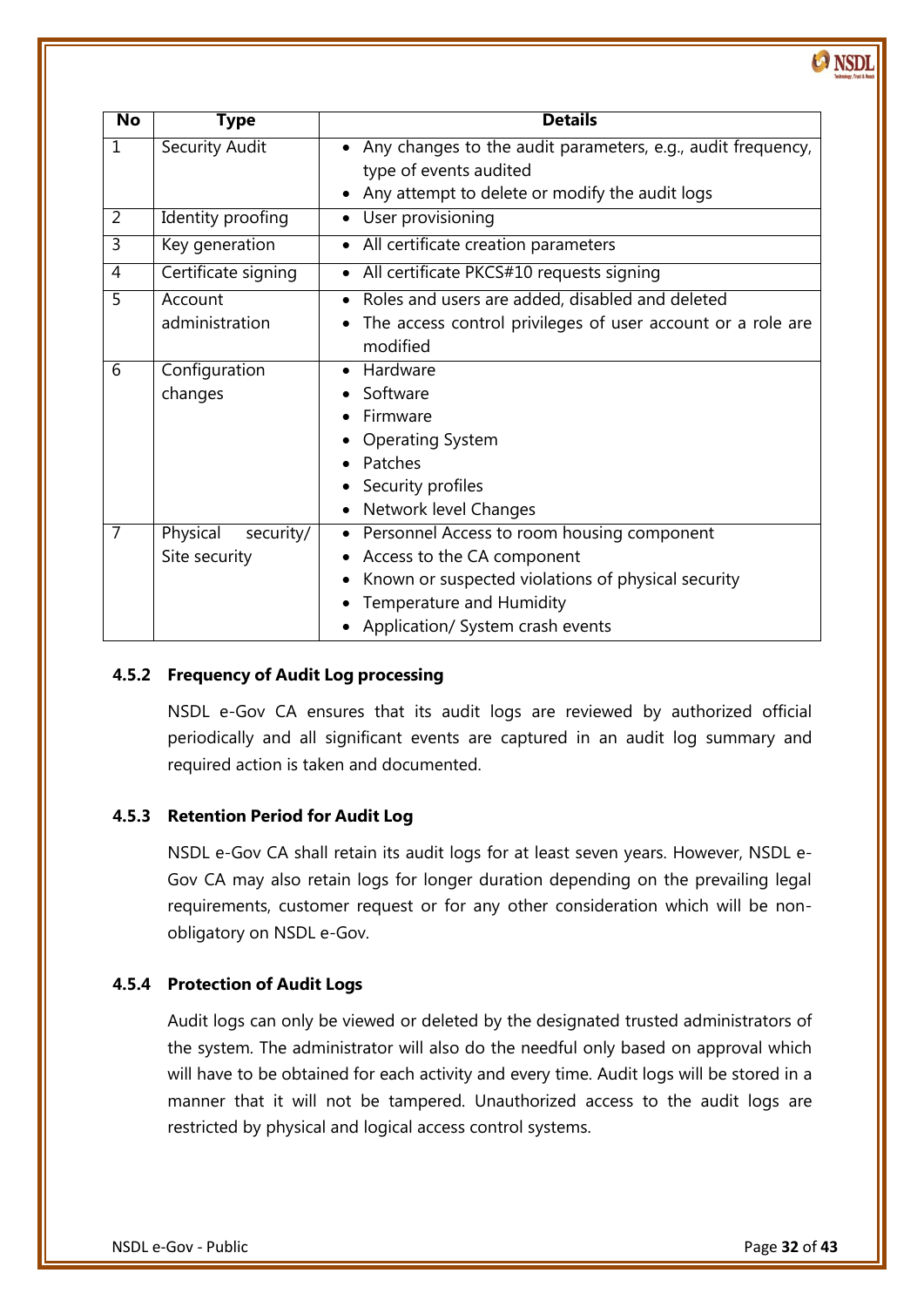#### <span id="page-32-0"></span>**4.5.5 Audit Log Backup Procedures**

NSDL e-Gov CA shall take backup of audit files on periodic basis on physical removable media as per the backup policy and stored at secured location with access is limited to restricted authorized trusted personal only. The control measures of backup processes are audited as per this CPS.

#### <span id="page-32-1"></span>**4.5.6 Vulnerability Assessments**

Vulnerability assessments shall be performed, reviewed on half yearly basis to identify internal and external threats. NSDL e-Gov CA authorized trusted administrator shall be taking required action to mitigate and close the vulnerability reported.

# <span id="page-32-2"></span>**4.6 Records Archival and Retention period**

NSDL e-Gov CA shall record and archive 'Audit Event Logs' as per the provisions of IT Act 2000, Rules and Regulations.

#### <span id="page-32-3"></span>**4.6.1 Protection of Archive**

NSDL e-Gov CA shall protect archive which contains the critical 'Audit Events logs' and access to such data is restricted to trusted administrator officials only.

#### <span id="page-32-4"></span>**4.6.2 Archive Backup**

NSDL e-Gov CA shall keep the copy of all archive records and critical audit logs in backup media as per the backup policy. Such logs shall be kept at at-least three different locations in fire proof cabinet. NSDL e-Gov CA shall verify the integrity of the archive backups at least every six months and record for such verification will be maintained.

#### <span id="page-32-5"></span>**4.7 Key Changeover**

The NSDL e-Gov CA, keys and certificate shall be changed at the time of expiry/ renewal as stipulated by the IT Act 2000 and the Key change shall be processed as per Key Generation specified in this CPS.

#### <span id="page-32-6"></span>**4.8 Compromise and Disaster Recovery**

NSDL e-Gov CA maintains the offsite data backup of data and information and has implemented detailed disaster recovery plans and procedures. In event of NSDL e-Gov CA key compromise, authorized trusted administrator and NSDL e-Gov management will act as per the business continuity and disaster recovery plan which has been approved by NSDL e-Gov Management.

 $\odot$  NSD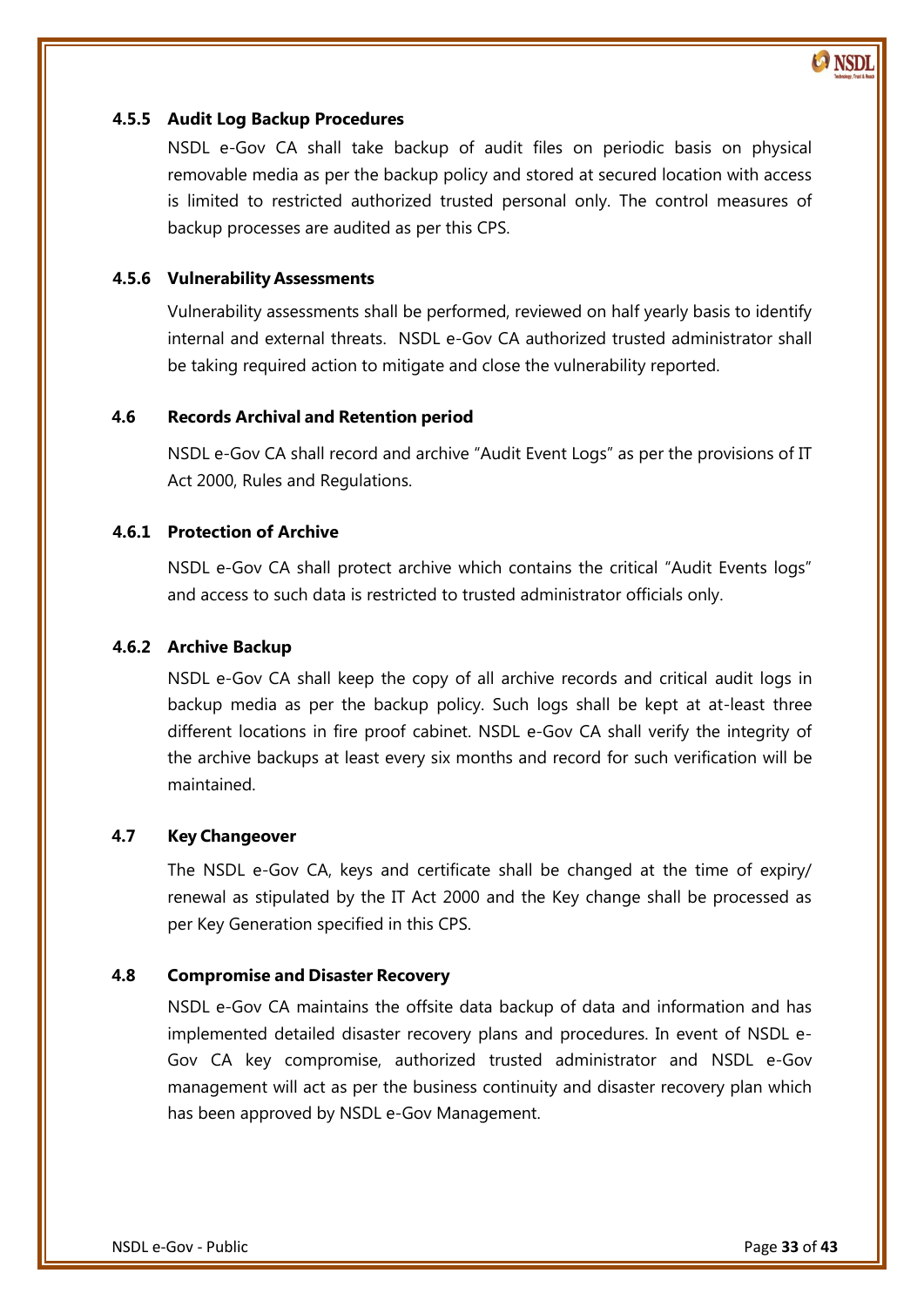

#### <span id="page-33-0"></span>**4.8.1 Recovery Procedures used if CA Certificate is revoked**

As NSDL e-Gov is providing the CA services for the purpose of providing eSign services, hence revocation of subscriber certificate is not applicable as the Aadhaar based DSC has the short time validity of thirty minutes only.

However, NSDL e-Gov CA will provide prior notice in case of its own CA certificate is revoked and the notice will be posted on NSDL e-Gov eSign Service portal ([www.esign-nsdl.com](http://www.esign-nsdl.com/)). Root cause analysis for such incidence will be done and recorded. After the investigation and analysis of root cause analysis, remediation steps shall be taken and recorded, to avoid the similar incidences in the future.

In case of the NSDL e-Gov CA's private key being compromised, NSDL e-Gov CA shall immediately inform the CCA and shall obtain new certificate from CCA.

#### <span id="page-33-1"></span>**4.8.2 Business Continuity and Disaster Recovery**

NSDL e-Gov CA has established and implemented the Disaster Recovery and Business Continuity Plan. And as per the plan, all business critical data and information is sent to Disaster Recovery Site.

In an event of disaster at primary site, NSDL e-Gov authorized trusted personal and management shall invoke the plan and operate as per this plan.

#### <span id="page-33-2"></span>**4.9 CA Services Termination**

NSDL e-Gov CA shall reserve right to terminate the CA operations and in such scenario, NSDL e-Gov CA shall ensure safe keeping of archival of its records and Certificates as per provisions of IT Act 2000, Rules, Regulations and Guidelines as may be applicable. NSDL e-Gov CA shall ensure following;

- (a) Shall provide advance notice of ninety days to CCA with its reason to stop acting as a Certifying Authority.
- (b) Shall provide notice of ninety days to all ASPs intimating them that NSDL e-Gov will not be acting as Certifying Authority.
- (c) Shall make best effort before discontinuing its CA services to ensure minimal disruption to its subscribers and relying parties.
- (d) Shall preserve records related to NSDL e-Gov CA for the period of seven years after discontinuing its CA services.
- (e) Shall destroy its own CA Certificate signing private key after the date of expiry mentioned in the license or intimation and confirm the date and time of destruction of the private key to the CCA.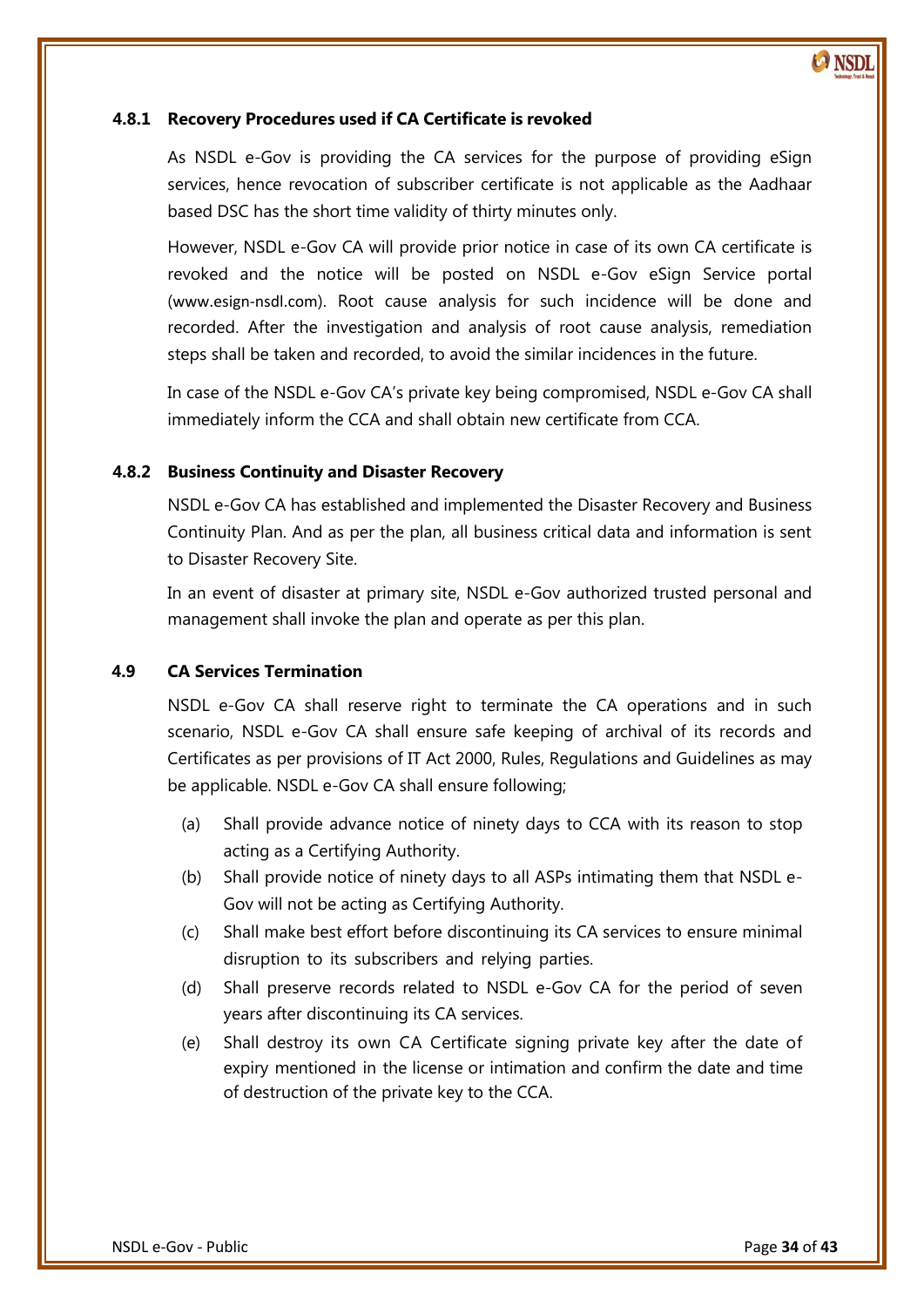

#### <span id="page-34-0"></span>**4.10 Residual clause:**

Any terms not specifically defined in this CPS but defined in IT Act 2000 or Rules, Regulations and Guidelines notified thereunder will carry the same meaning as given in the said IT Act 2000 or Rules, Regulations and Guidelines.

# <span id="page-34-1"></span>**5 Physical, Procedural, and Personnel Security Controls**

NSDL e-Gov CA has implemented physical, environmental and personnel security controls in order to perform secure operations of certificate operations like authentication, key generation, certificate issuance, certificate revocation, audit and archival.

NSDL e-Gov shall ensure that it's Physical Infrastructure used for CA at Primary site and disaster recovery site and its repository is fully secured as per requirements stipulated under the provisions of IT Act 2000, Rules, Regulations and Guidelines.

#### <span id="page-34-2"></span>**5.1 Physical Security Controls**

#### <span id="page-34-3"></span>**5.1.1 Site Location and Construction**

NSDL e-Gov CA shall provide its CA services from their datacenter which is physically secured to prevent unauthorized handling of sensitive personal data. The physical security standards are designed as per physical and operational security guidelines mentioned in the Information Technology Act, 2000 and IT (CA) Rules, 2000 (Schedule II).

#### <span id="page-34-4"></span>**5.1.2 Physical access**

Necessary physical security controls to restrict access to physical premises, relevant network, hardware and Software of NSDL e-Gov CA setup, has been implemented by and is being actively monitored on 24x7 basis and reviewed (by audit process) on periodic basis. Physical security is enforced in the facility by putting in place a set of controls through implementation of policies administrative procedures, use of biometric systems, access cards etc.

Access to the site is restricted to authorized officials only on need basis and the same is logged and reviewed. Further, Persons visiting the NSDL e-Gov data center facility are always escorted by authorized official after requisite approval and the same is recorded.

#### <span id="page-34-5"></span>**5.1.3 Power Supply and Air Conditioning**

NSDL e-Gov datacenter facility has Primary and backup power systems/ sources with UPS system with adequate backup for power are deployed for protection against power outages. Further the datacenter temperature and relative humidity is monitored and controlled on a regular basis by using the HVAC equipment.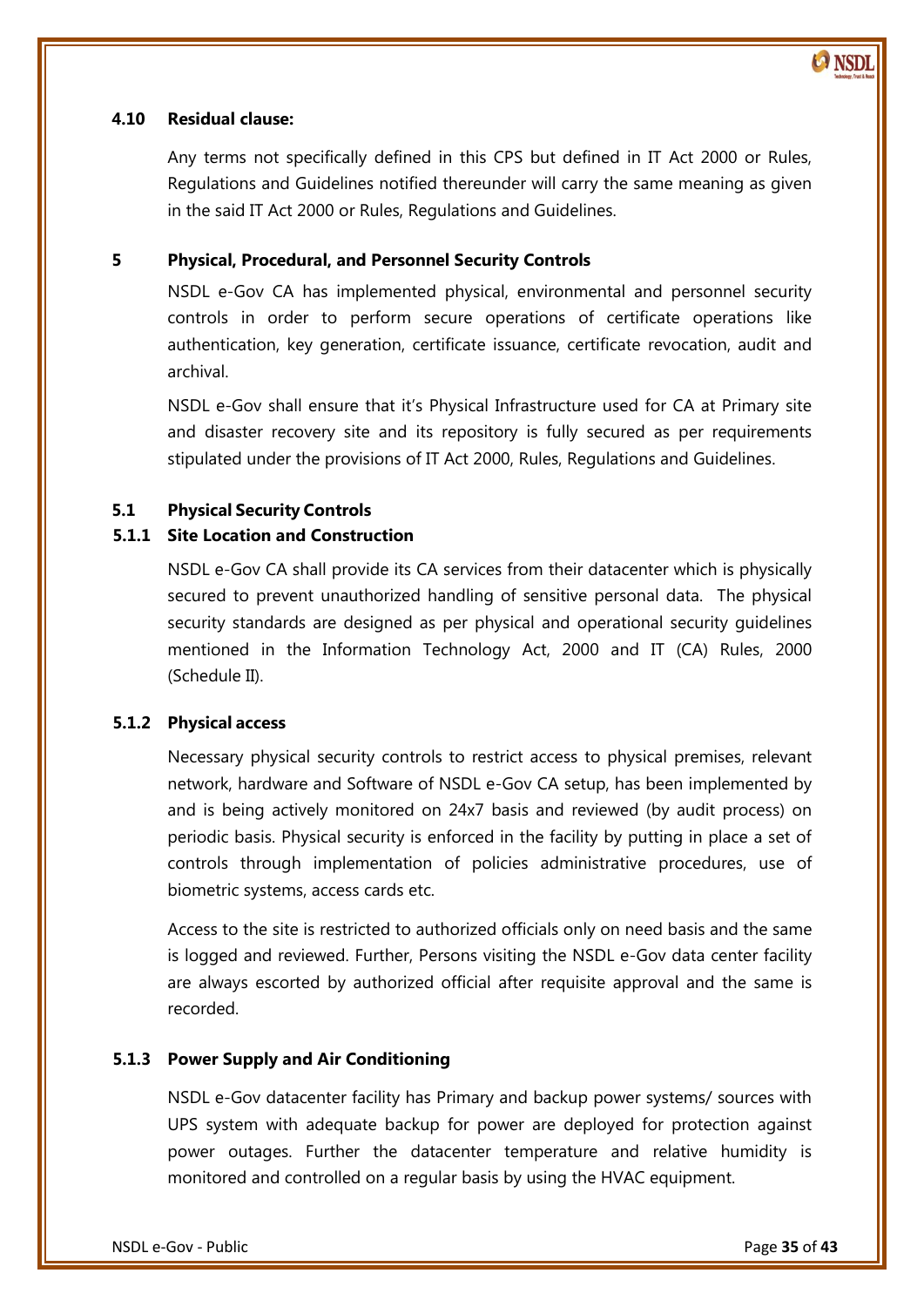

#### <span id="page-35-0"></span>**5.1.4 Water exposures**

NSDL e-Gov datacenter facility has been constructed to minimize the risk of the threats related to water. Datacenter facility of NSDL e-Gov CA/ eSign services has the raised floor within entire datacenter area. Further the Water leakage sensors are placed below the floor to detect the water leakage. Any water leakage incident will be sensed by these sensors and they will raise an alarm to provide the warning to Datacenter operations staff.

Further to address water flood situation at their primary datacenter location, the NSDL e-Gov CA/ eSign operations can be shifted to disaster recovery site.

#### <span id="page-35-1"></span>**5.1.5 Fire prevention and protection**

NSDL e-Gov datacenter facility has been constructed to minimize the risk of the threats related to Fire and adequate fire detection equipment like Smoke Detectors, Very Early Smoke Detection Alarm (VESDA) system is in place. Further, for Fire Protection Fire extinguishers, FM 200 Gas protection system has been implemented.

#### <span id="page-35-2"></span>**5.1.6 Media storage**

 Rules, Regulations and Guidelines as applicable that their critical backup media of NSDL e-Gov CA has implemented the controls as per the provisions of IT Act 2000, data and information related to NSDL e-Gov CA Services are secured at Primary and disaster recovery site from environment threats such as temperature, humidity and magnetic and electrostatic interference and from any unauthorized access. As per the policy access to this backup media is limited to authorized personal only.

#### <span id="page-35-3"></span>**5.1.7 Waste disposal**

NSDL e-Gov CA shall perform the secured transfer & disposal of media as per its Policy for Electronic waste (e-Waste) Management & Policy for Media Handling & Security, NSDL e-Gov has documented guidelines for secure transfer & disposal of media. Media tapes, floppies, CDs & removable media are physically destroyed before disposal. Hard disk of desktops/ servers is de-magnetized to destroy the content & necessary records are maintained while disposal of assets are as per ewaste policy. Classified paper documents are shredded if not in use. Further, Cryptographic modules will pass through the process of Zeroisation and they will be physically destroyed to make it unreadable.

#### <span id="page-35-4"></span>**5.1.8 Off-Site Backup**

NSDL e-Gov CA Services shall backup all critical data on periodic basis and backup copies shall be stored securely at Primary as well as at disaster recovery site.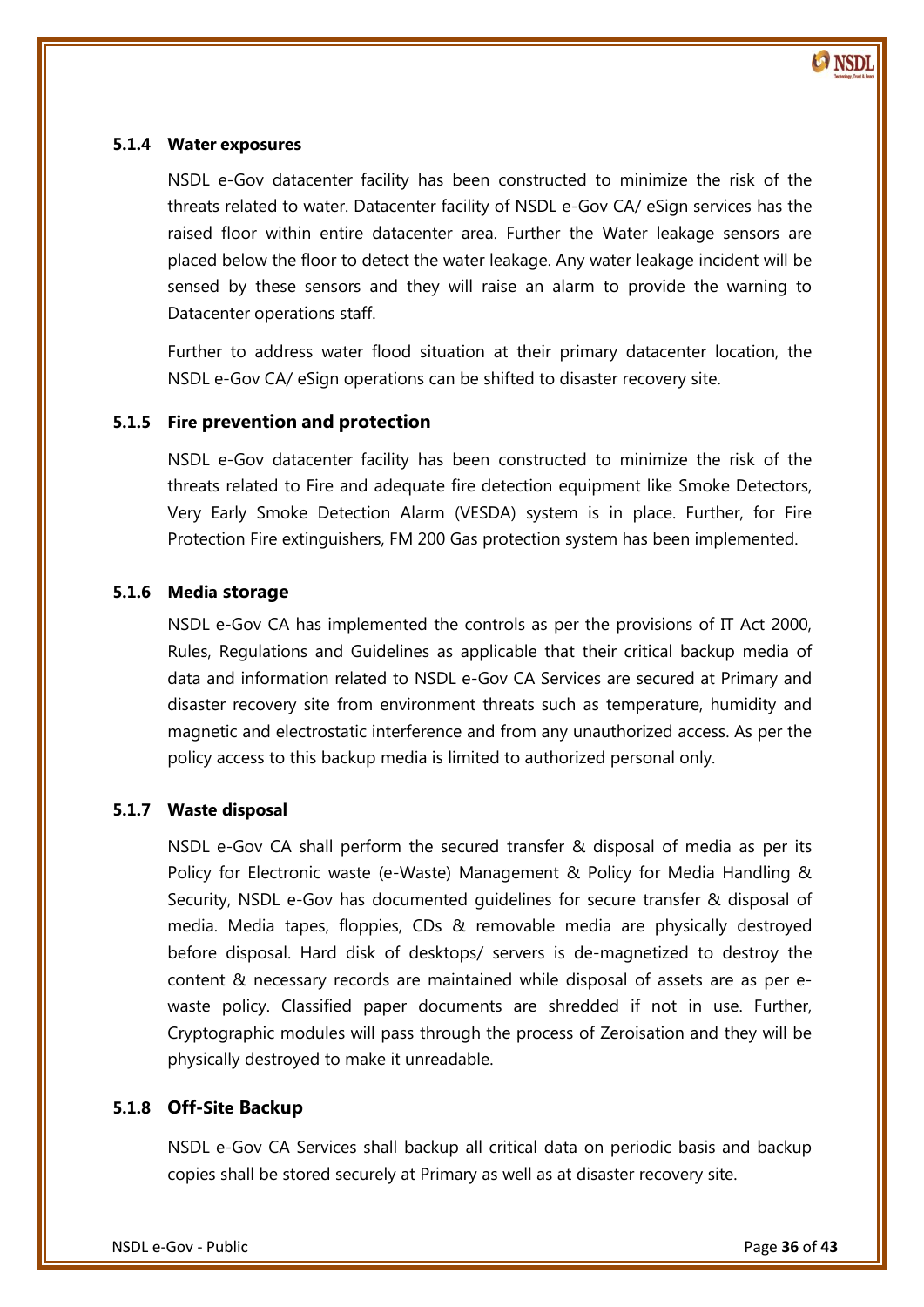# <span id="page-36-0"></span>**5.2 Procedural Controls**

# <span id="page-36-1"></span>**5.2.1 Trusted roles**

Identified Officials of NSDL e-Gov who have an access to NSDL e-Gov CA facility or control the operations of NSDL e-Gov CA are considered as 'Trusted Officials'. NSDL e-Gov shall prepare the document of roles and responsibility. Trusted Officials include, but are not limited to:

- Authorized officials of PKI business operations
- Authorized officials from System/ Database & Cryptographic administration
- Authorized officials that are assigned responsibility for managing the infrastructure

# <span id="page-36-2"></span>**5.2.2 Number of persons required per task**

NSDL e-Gov CA shall employ at least two CA administrators and two system administrators for performing and handling sensitive functions in order to protect the integrity of CA activities. Further NSDL e-Gov CA shall review this on annual basis and make the changes as needed for satisfying operational and administrative needs.

# <span id="page-36-3"></span>**5.2.3 Identification and authentication for each role**

NSDL e-Gov shall perform complete background check as per procedure prior to assigning the role of authorized trusted personal or trusted official. NSDL e-Gov CA shall ensure that each trusted officials performing this role shall;

- Be restricted to actions authorized for their role
- Role is Not shared with anyone

# <span id="page-36-4"></span>**5.3 Personnel Controls**

#### <span id="page-36-5"></span>**5.3.1 Background, qualifications, experience and clearance requirements**

Officials being considered for trusted official/ roles shall possess the required background, qualifications and professional experience necessary to perform the roles ably and satisfactorily.

NSDL e-Gov CA shall authorize any official as trusted official after he has acquired the required skills and qualification to perform the trusted role.

#### <span id="page-36-6"></span>**5.3.2 Background Check Procedures**

NSDL e-Gov as per their Human Resource policy performs following Background checks with the help of services of private or government agency, for trusted personnel, but not limited to:

- Check of previous employment
- Check for permanent and present address
- Check for educational qualifications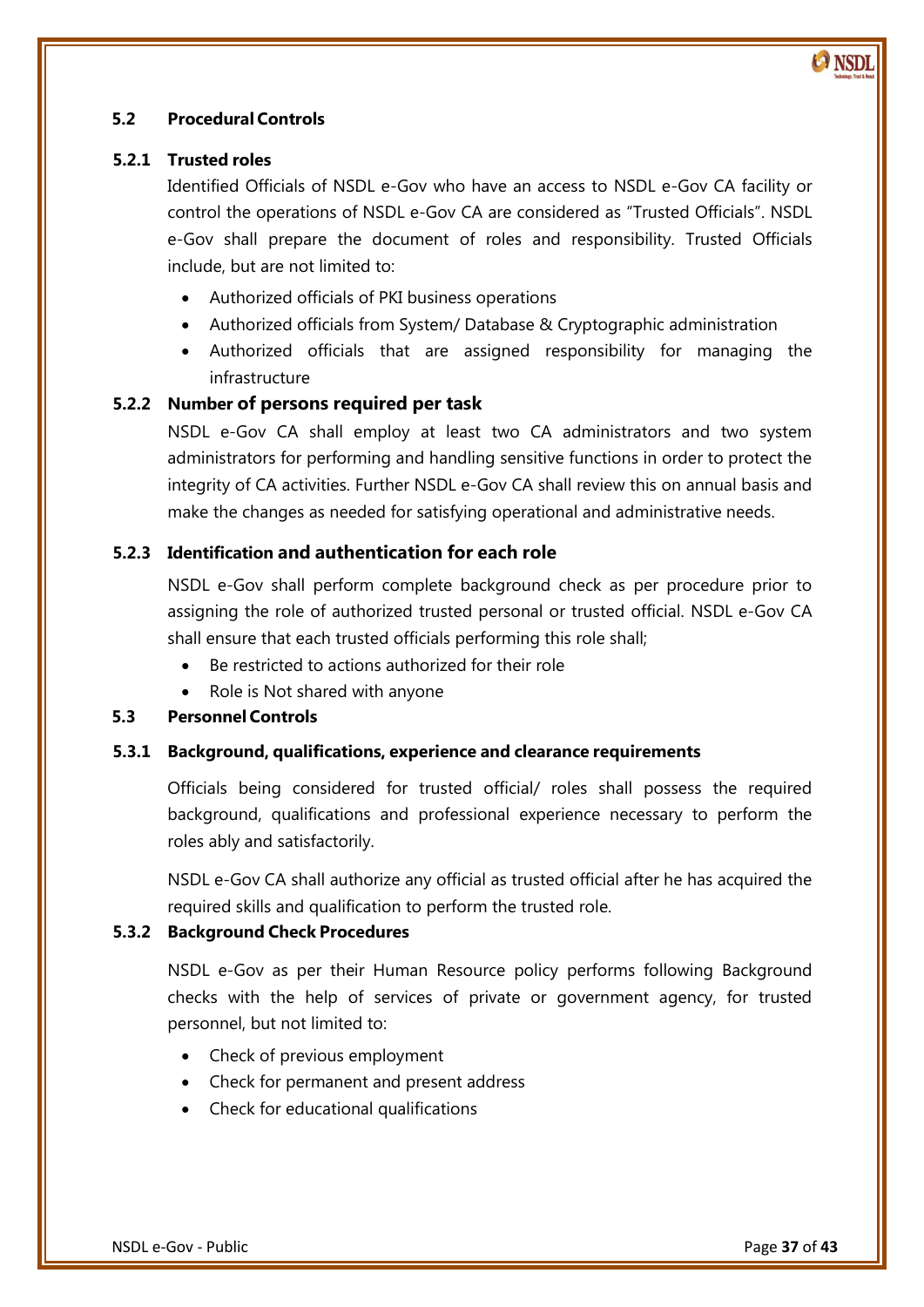The personnel shall be rejected for the trusted role if any of the above checks reveals misrepresentation or indicates that the concerned individual is not suitable for the corresponding trusted role.

# <span id="page-37-0"></span>**5.3.3 Training Requirements**

NSDL e-Gov CA shall provide adequate training to personnel designated for each trusted role to perform their job responsibilities ably and satisfactorily.

This includes;

- Broad training with respect to duties to be performed
- Awareness of relevant features of IT Security policy of NSDL e-Gov CA
- Awareness of relevant features Disaster Recovery and Business Continuity Plan
- Incident handling and reporting Process

The adequacy of such training will be determined from time to time.

# <span id="page-37-1"></span>**5.3.4 Re-training frequency and requirements**

NSDL e-Gov CA shall provide its personnel ongoing training to update their skills and knowledge to perform their job responsibilities ably and satisfactorily. Refresher training for the personnel in all the trusted roles shall be given by the NSDL e-Gov CA either on annual basis or as and when, if required.

# <span id="page-37-2"></span>**5.3.5 Job Rotation Frequency and Sequence**

Not Stipulated

# <span id="page-37-3"></span>**5.3.6 Sanctions for unauthorized actions**

In case if trusted personnel found guilty or an attempt for an unauthorized action, then his/ her access to facility and operations system would be immediately suspended or revoked and investigation would be made. Any violations or unauthorized actions of NSDL e-Gov policies and procedures will invite disciplinary actions. Such disciplinary actions may include without limitation termination of employment.

# <span id="page-37-4"></span>**5.3.7 Contracting personnelrequirements**

Independent contractors and consultants are permitted access to NSDL e-Gov CA/ eSign secure facilities only; (a) after the approval from management and (b) if they are escorted and directly supervised by trusted personnel.

# <span id="page-37-5"></span>**5.3.8 Documentation supplied to personnel**

All the personnel involved in NSDL e-Gov CA services shall be required to read this CPS and other policy documents related to NSDL e-Gov CA services. Adequate training materials and relevant documents shall be provided to all the personnel in trusted roles to perform their job responsibilities ably and satisfactorily.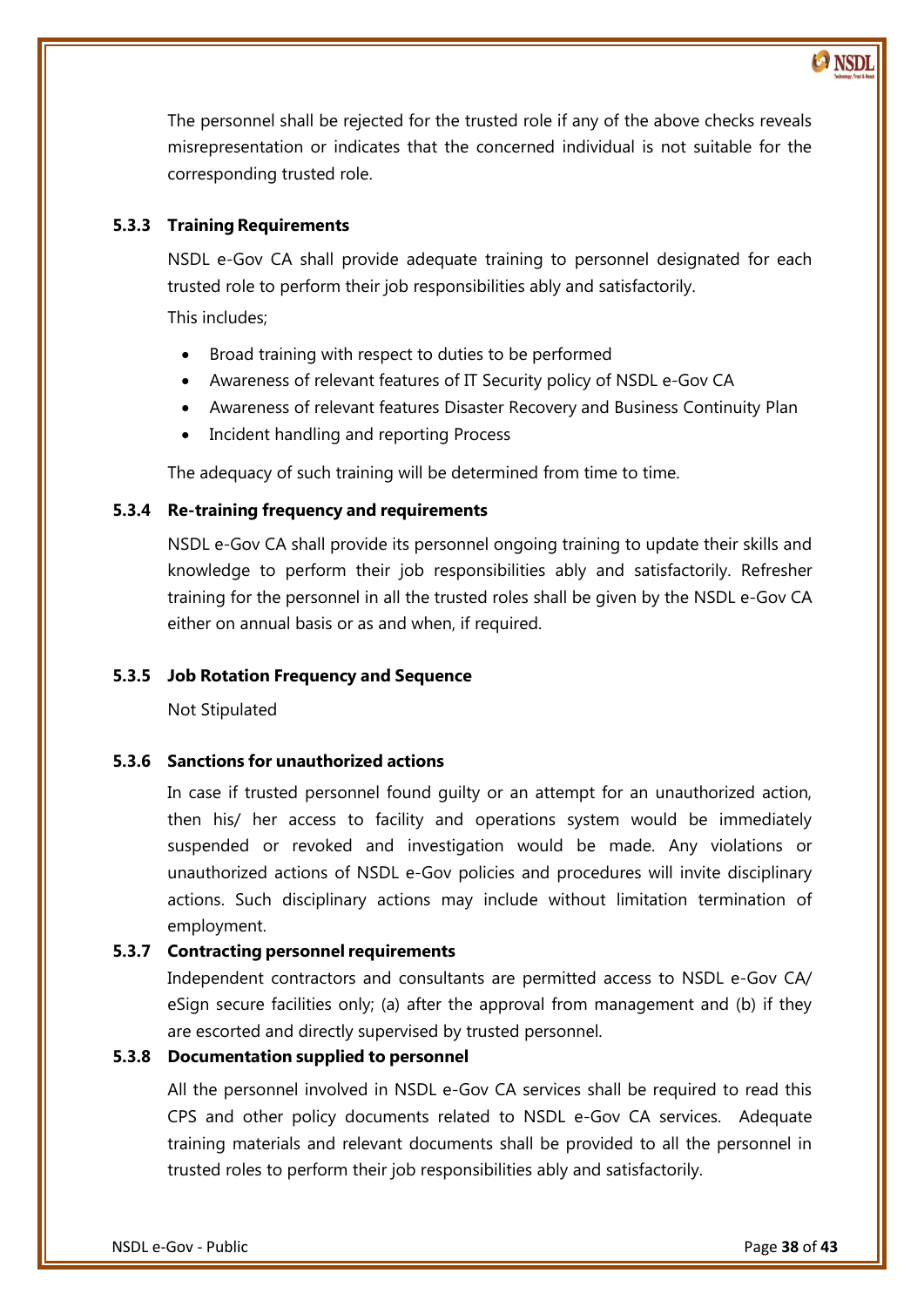# <span id="page-38-0"></span>**6 Technical security controls**

# <span id="page-38-1"></span>**6.1 Key Pair Generation and Installation**

#### <span id="page-38-2"></span>**6.1.1 Key Pair Generation**

NSDL e-Gov CA shall ensure following for key generation process;

- Key pairs shall be generated in presence of multiple trusted personnel in preplanned key generation activity.
- Key generation activity shall be conducted in a secure and trustworthy environment as per standards specified in the IT Act, 2000 and Interoperability Guidelines published by CCA.
- Key generation activity shall be recorded, internally audited and signed by all trusted personnel involved in the key generation activity.
- Key pairs for NSDL e-Gov CAs shall be generated in a hardware security module (HSM) certified to meet the requirements of FIPS 140-2 level 3.
- Subscribers, key pairs shall be generated by NSDL e-Gov eSign Service and shall have the maximum validity of thirty minutes as per the e-authentication guidelines as published by CCA.

# <span id="page-38-3"></span>**6.1.2 Private Key Delivery to Entity**

The NSDL e-Gov CA shall generate the key pair for the Subscriber, and using the private key the document/ transaction is signed. And as documented in eauthentication guidelines published by CCA, the private key is destroyed and an audit log is generated for this transaction. Hence there is no private key delivery to subscriber.

# <span id="page-38-4"></span>**6.1.3 Public Key Delivery to Certificate Issuer**

NSDL e-Gov CA shall ensure that their own public key shall be delivered to root CA in PKCS#10 request and it is delivered to Root CA in secure medium along with an authorization letter from NSDL e-Gov CA authorized trusted personnel.

As per e-Authentication guidelines, for subscribers, the public key is delivered via a secure channel to Application Service Providers and a copy of public key is maintained for Audit & Logging purposes.

# <span id="page-38-5"></span>**6.1.4 CA Public Key Delivery to Users**

NSDL e-Gov shall publish its own CA public key for relying parties at its repository on NSDL e-Gov portal (at [https://egov-nsdl.co.in/eSign/\)](http://www.esign-nsdl.com/).

 $\odot$  NSDI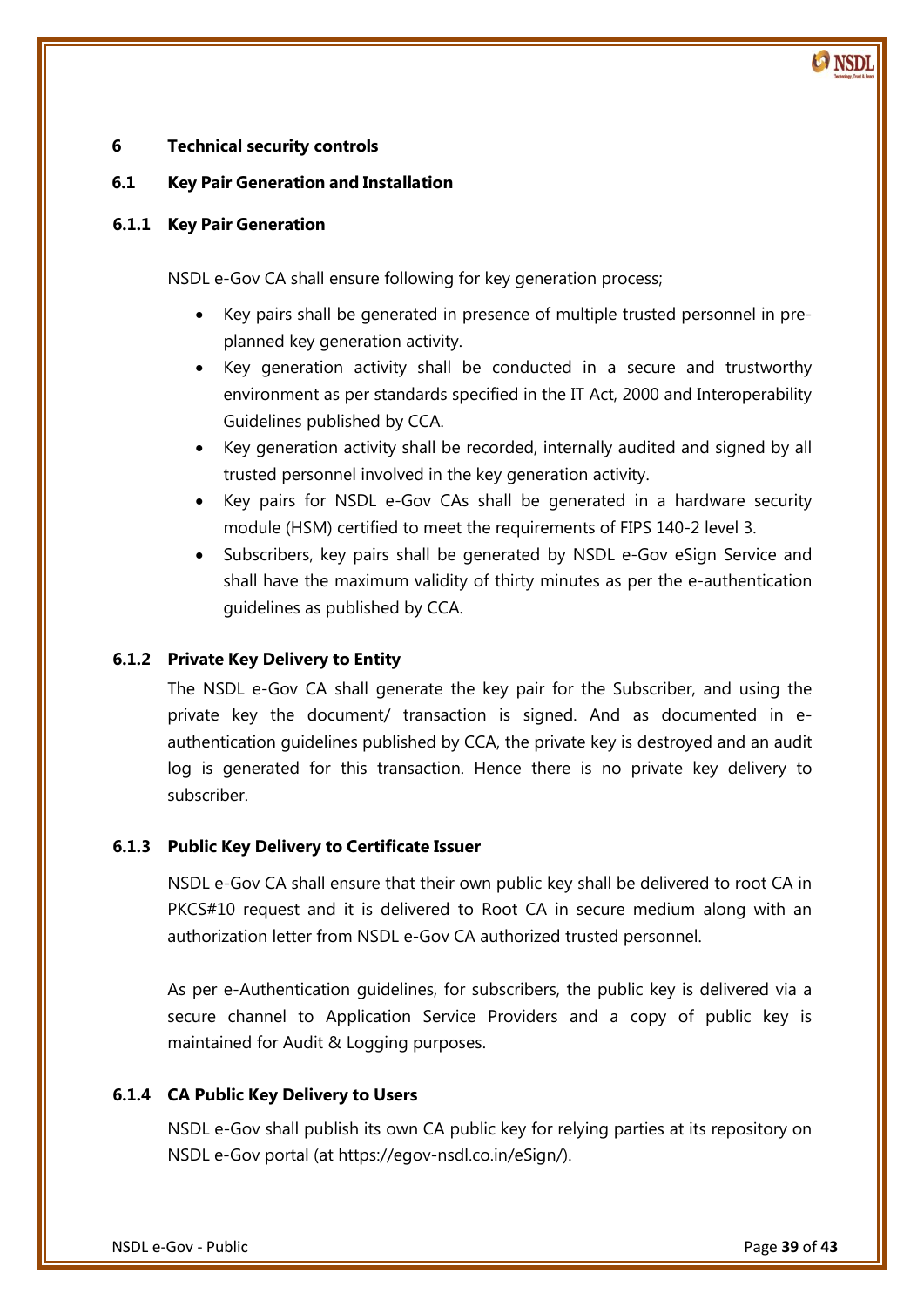# <span id="page-39-0"></span>**6.1.5 Key Sizes**

The key length size of the NSDL e-Gov CA shall be 2048-bit RSA key pair and Subscribers shall have keys which are 2048 bits long.

# <span id="page-39-1"></span>**6.1.6 CA Public Key Parameters Generation**

NSDL e-Gov CA shall ensure that its CA application is configured to set parameters for CA and Subscriber public key generation.

# <span id="page-39-2"></span>**6.1.7 Hardware/ Software Key Generation**

Key pairs of NSDL e-Gov CA shall be generated using trustworthy hardware cryptographic module in secured environment.

# <span id="page-39-3"></span>**6.1.8 Key Usage Purposes (as per X.509 v3 key usage field)**

Key usage purposes are incorporated in NSDL e-Gov CA as detailed in Section 7- Certificate and CRL profiles in this CPS document. NSDL e-Gov CA shall ensures that CA signing key is the only key permitted to be used for signing Aadhaar based DSC and CRLs.

#### <span id="page-39-4"></span>**6.1.9 Time Stamp**

NSDL e-Gov CA shall ensure that all servers used for NSDL e-Gov CA are synchronized as per Indian Standard Time.

# <span id="page-39-5"></span>**6.2 Private Key Protection**

# <span id="page-39-6"></span>**6.2.1 Standards for Cryptographic Module**

NSDL e-Gov CA shall ensure that cryptographic module used by NSDL e-Gov CA system to generate CA keys is designed to comply with FIPS 140-2 level 3. And NSDL e-Gov CA shall ensure that necessary measures are taken to ensure that key pairs generated for eSign Service of NSDL e-Gov CA is secured by HSM.

# <span id="page-39-7"></span>**6.2.2 CA Private Key (m out of n) Multi-Person Control**

NSDL e-Gov CA has implemented control that multiple trusted personnel are required to activate the NSDL e-Gov CA private key, requires the presence of two persons to complete activity. No single NSDL e-Gov CA trusted personnel is allowed to generate the CA private key.

# <span id="page-39-8"></span>**6.2.3 Private Key Backup**

NSDL e-Gov creates backup of private keys and stored in strong encrypted form in Hardware Security Module/ cryptographic module.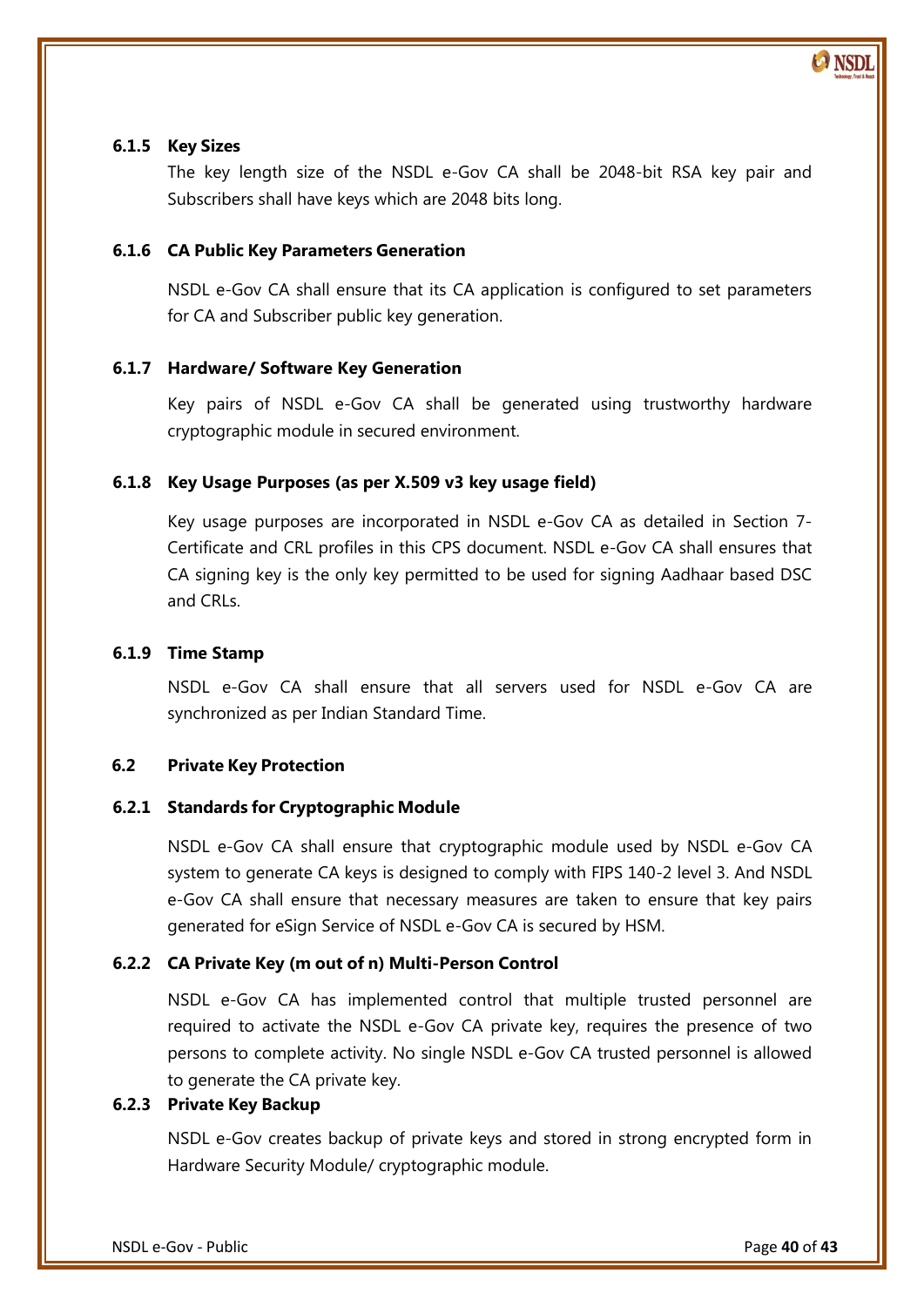# <span id="page-40-0"></span>**6.3 Computer/ Systems Security Controls**

#### <span id="page-40-1"></span>**6.3.1 Specific computer security technical requirements**

NSDL e-Gov CA ensures that its CA services generation system provides reasonable assurance that the system software and the data files used to issue Aadhaar based DSC are kept in secured environment and secured from unauthorized access. NSDL e-Gov CA shall ensure that following are implemented on it;

- Access to its CA application is restricted to authorized CA personnel only
- Its CA application shall run from secured and hardened computer system
- No remote access on Certificate generation module
- Use of proper network security controls for protection against internal and external intrusion
- Access for management is provided only to CA trusted personnel after authorization
- Access to database is provided only to CA trusted personnel after authorization

#### <span id="page-40-2"></span>**6.4 Network Security Controls**

 NSDL e-Gov CA has deployed the network and related controls and NSDL e-Gov CA network is logically separated from other components using network devices and firewalls. All communication of sensitive information is secured by NSDL e-Gov, through encryption techniques and digital signatures.

#### <span id="page-40-3"></span>**6.5 Cryptographic Module Engineering Controls**

The NSDL e-Gov CA shall utilize hardware cryptographic modules to perform all Digital signing operations that are rated FIPS 140-2 level 3 of security.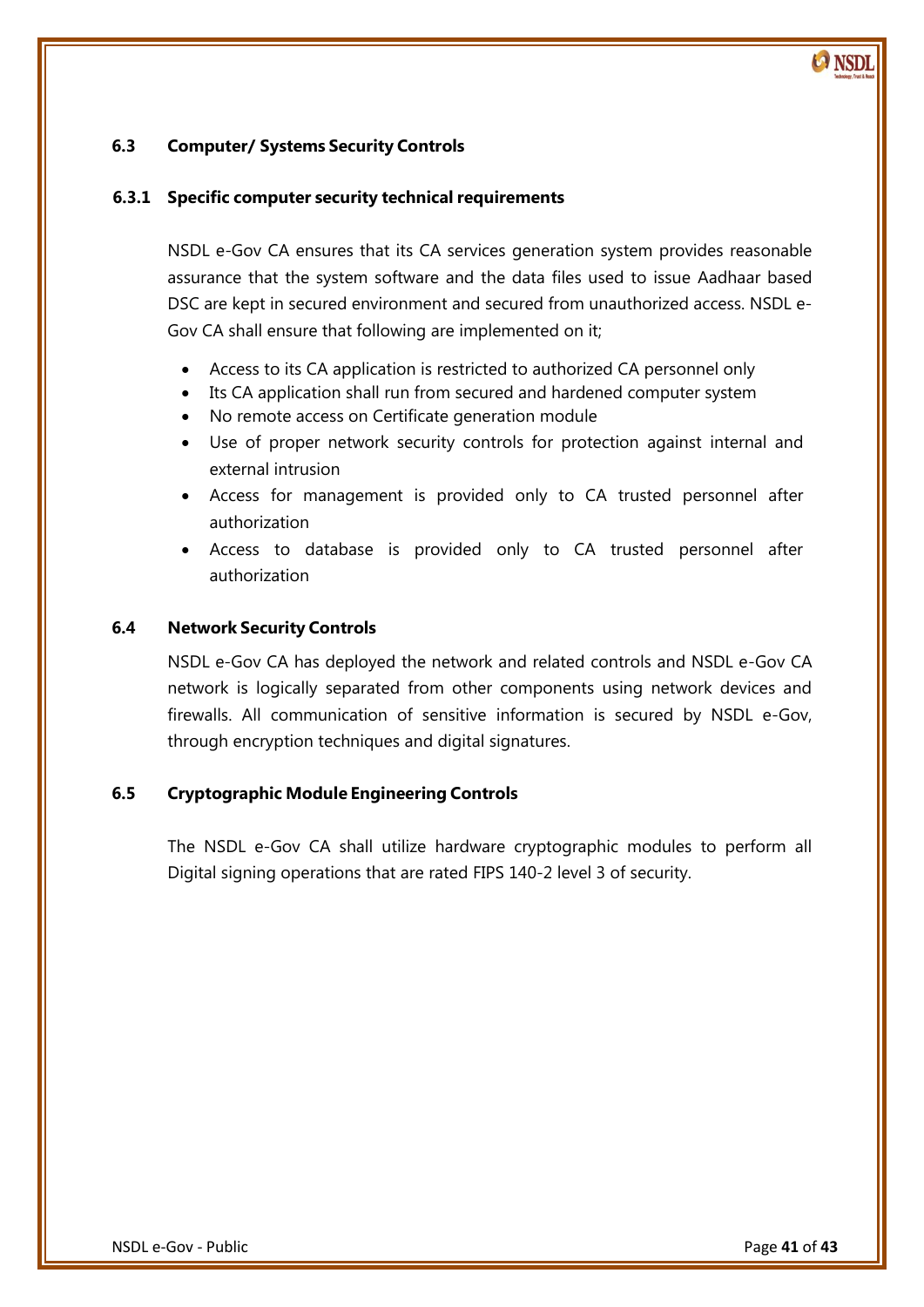# <span id="page-41-0"></span>**7 Certificate and CRL profiles**

# <span id="page-41-1"></span>**7.1 Certificate Profile**

**NSDL e-Go** CA shall ensure that Aadhaar based DSC issued by the NSDL e-Gov CA under this CPS.

Certificates produced under this CPS shall contain the field and indicated prescribed values or constraints described by CCA in their Interoperability Guidelines, published on the CCA website (https://www.cca.gov.in). Certificates produced under this CPS shall contain following field as described below;

- Serial number Unique Integer Value and Unique for each certificate
- Signature Algorithm Algorithm used to sign certificate
- Issuer DN X.500 Distinguished Name of the issuing CA
- Validity Validity defined in UTC time format
- Subject DN X.500 Distinguished Name of the associated entity
- Signature Issuer CA's signature

# <span id="page-41-2"></span>**7.1.1 Version Number**

All NSDL e-Gov CA Certificates are complying Interoperability Guidelines, published on the CCA website (https://www.cca.gov.in) which is X.509 version 3 standards Certificates.

# <span id="page-41-3"></span>**7.1.2 Certificate Extensions Populated**

Minimum extensions for CA Certificates issued by NSDL e-Gov CA is as mentioned below:

- Authority Key Identifier Identifies CA certificate that must be used to verify CA certificate
- Subject Key Identifier It is Unique Value of Public Key
- Basic Constraints Number that limit path length for certificate chain
- Key Usage Defines Usage for Certificate key
- CRL Distribution Points Location of CRL Information

Minimum extensions for subscriber Certificates issued by NSDL e-Gov CA is as mentioned below:

- Authority Key Identifier Identifies CA certificate that must be used to verify CA certificate
- Subject Key Identifier It is Unique Value of Public Key
- Key Usage Defines Usage for Certificate key
- CRL Distribution Points Location of CRL Information

**CANSDI**